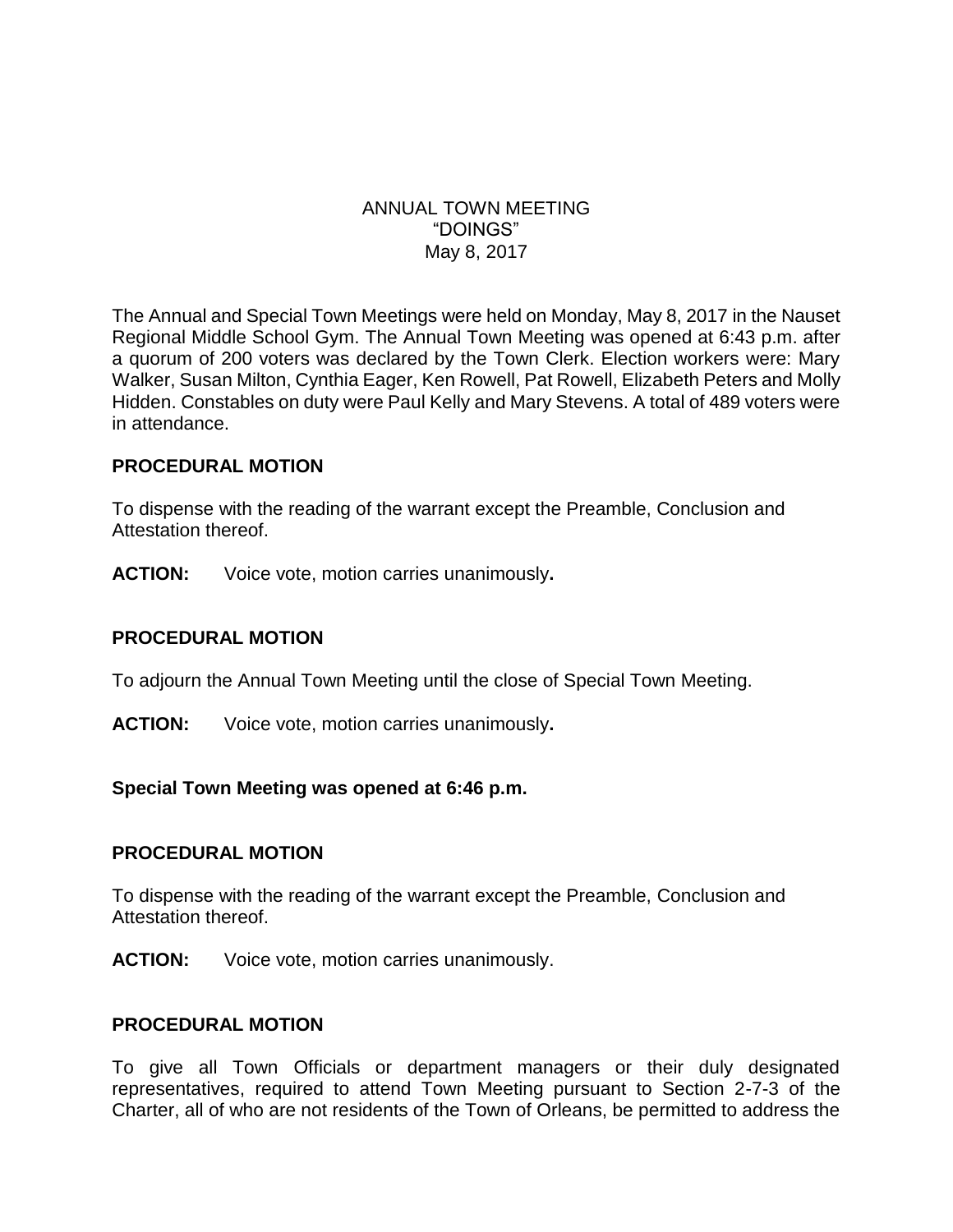Special Town Meeting on matters affecting their office, department or organization, or for which projects they have performed services for the Town.

**ACTION:** Voice vote, motion carries unanimously.

# **ARTICLE 1. PAY BILLS OF PRIOR YEARS**

To see if the Town will vote to transfer from available funds a sum of money to pay bills of prior years under the provisions of Chapter 179, Acts of 1941, as amended, or to take any other action relative thereto. (9/10 Vote Required)

**MOTION:** The motion will be made at Town Meeting and will include the total as of May 8, 2017, and a breakdown by Town department, vendor and amount.

| Dept.                   | Vendor     | Amount     |
|-------------------------|------------|------------|
| <b>Transfer Station</b> | <b>GHD</b> | \$6,650.00 |

**ACTION:** Voice vote, motion carries unanimously.

# **ARTICLE 2. FY 17 BUDGET ADJUSTMENTS**

To see if the Town will vote to transfer from available funds and/or authorize the transfer from various line items within current appropriations, such sums of money as necessary to supplement the operating budgets of the various Town departments for Fiscal Year 2017 as follows:

- 1. Transfer the sum of One Thousand and 00/100 Dollars (\$1,000.00), or any other sum, to the Insurance Notes and Bonds Account for the purpose of paying unanticipated premium increases and deductibles.
- 2. Transfer the sum of Fifteen Thousand and 00/100 Dollars (\$15,000.00), or any other sum, to the Transfer Station Recycling/Hauling Account for the purpose of paying increased hauling costs.
- 3. Transfer the sum of Twelve Thousand and 00/100 Dollars (\$12,000.00), or any other sum, to the Town Office Building Expense Account for the purpose of paying unanticipated repairs to the HVAC systems.
- 4. Transfer the sum of Twenty Thousand and 00/100 Dollars (\$20,000.00), or any other sum, to the Treasurer/Collector Salary Account for the purpose of funding the budget shortfall due to the unexpected retirement and payout of the previous Town Treasurer/Collector.

Or to take any other action relative thereto. (Simple Majority Vote Required)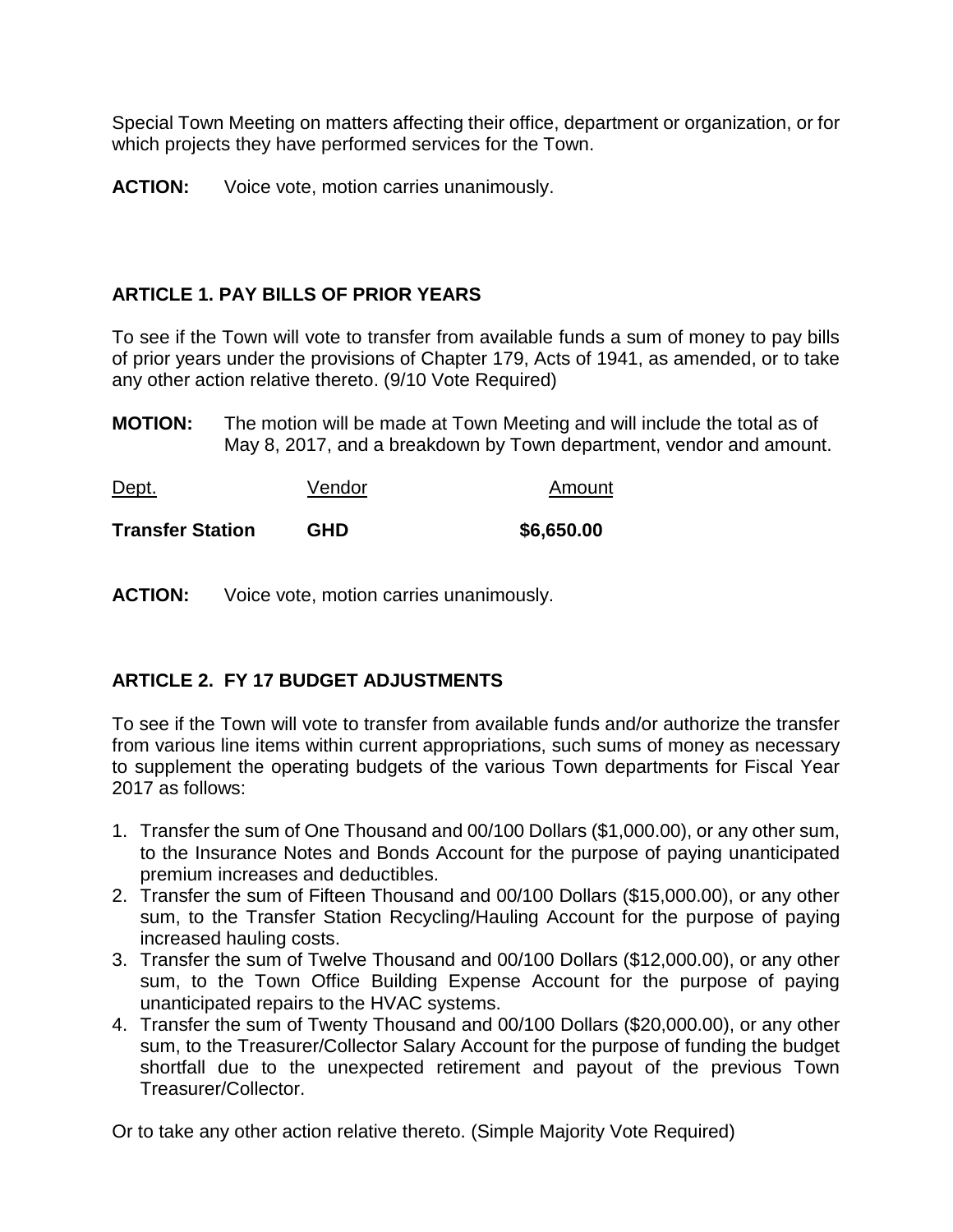- **MOTION:** To accept and adopt Article #2 as printed in the warrant, and the transfers be made from Free Cash for the purpose(s) set forth in the article.
- **ACTION:** Voice vote, motion carries unanimously**.**

# **ARTICLE 3. APPLICATION OF BOND PREMIUM**

To see if the Town will vote to supplement each prior vote of the Town that authorizes the borrowing of money to pay costs of capital projects to provide that, in accordance with Chapter 44, Section 20 of the General Laws, the premium received by the Town upon the sale of any bonds or notes thereunder, less any such premium applied to the payment of the costs of issuance of such bond or notes, may be applied to pay project costs and the amount authorized to be borrowed for each such project shall be reduced by the amount of any such premium so applied, or to take any other action relative thereto. (Simple Majority Vote Required)

**MOTION:** I move that the Town vote to supplement each prior vote of the Town that authorizes the borrowing of money to pay costs of capital projects to provide that, in accordance with Chapter 44, Section 20 of the General Laws, the premium received by the Town upon the sale of any bonds or notes thereunder, less any such premium applied to the payment of the costs of issuance of such bonds or notes, may be applied to pay project costs and the amount authorized to be borrowed for each such project shall be reduced by the amount of any such premium so applied.

**ACTION:** Voice vote, motion carries unanimously.

# **ARTICLE 4. ADOPT M.G.L. CH. 44, SECTION 53E ½ REVOLVING ACCOUNTS**

To see if the Town will vote to authorize the establishment of the following Revolving Accounts, in accordance with Massachusetts General Law Chapter 44, § 53E ½;

- 1) The Solar Credits Account, said account not to exceed Twenty Five Thousand and 00/100 Dollars (\$25,000.00). The Account will be used to pay the Town's utility bills. Said funds to be spent under the direction of the department manager and the Town Administrator.
- 2) The Beach Inventory Account, said account not to exceed Seventy Five Thousand and 00/100 Dollars (\$75,000.00). The account will be used to purchase items for resale at Nauset Beach. Said funds to be spent under the direction of the department manager and the Town Administrator. (Simple Majority Vote Required)
- **MOTION:** To accept and adopt Article #4 as printed in the warrant.
- **ACTION:** Voice vote, motion carries unanimously.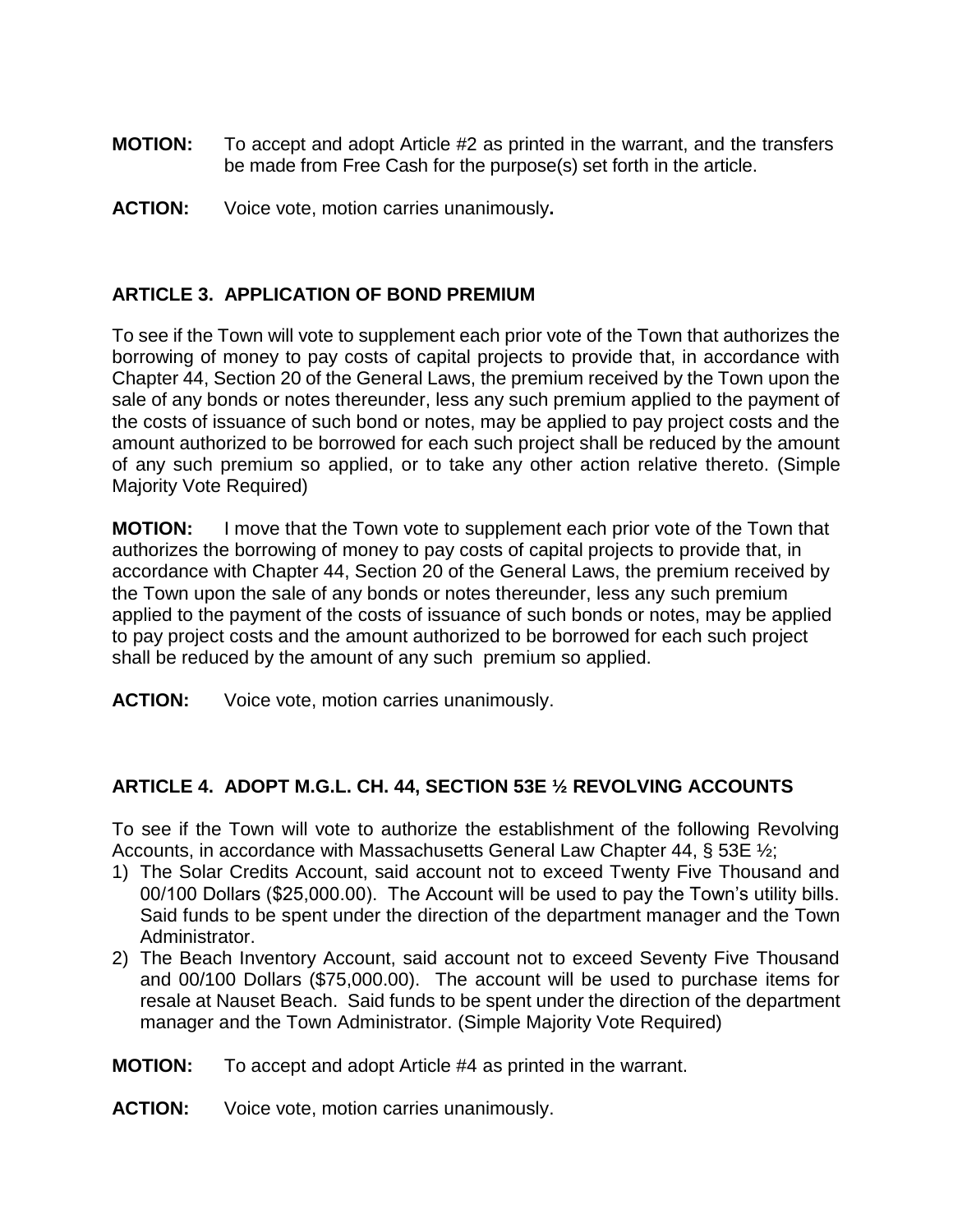# **ARTICLE 5. FUND BEACH INVENTORY STARTUP COSTS**

To see if the Town will vote to transfer from available funds the sum of Fifteen Thousand and 00/100 Dollars (\$15,000.00), or any other sum, for the purpose of funding the purchase of beach-related items for resale, or to take any other action relative thereto. (Simple Majority Vote Required)

**MOTION:** To accept and adopt Article #5 as printed in the warrant, and that the sum of Fifteen Thousand and 00/100 Dollars (\$15,000.00) be transferred from Free Cash for this purpose.

**ACTION:** Voice vote, motion carries by necessary majority.

# **ARTICLE 6. AUTHORIZE JOINT POWERS AGREEMENT WITH CAPE LIGHT COMPACT**

To see if the Town will vote pursuant to Chapter 3, Section 3-5-3 of the Orleans Home Rule Charter to authorize the Board of Selectmen to enter into a Joint Powers Agreement (JPA) with other governmental units for the joint exercise of their common powers and duties within Barnstable and Dukes County as the Cape Light Compact Joint Powers Entity (JPE), for the purpose of providing services including power supply procurement; offering of energy efficiency programs, participation in regulatory and legislative proceedings and educational outreach with regard to energy issues, in accordance with the Agreement on file with the Town Clerk, or to take any other action relative thereto. (Simple Majority Required)

- **MOTION:** To accept and adopt Article #6 as printed in the warrant.
- **ACTION:** Voice vote, motion carries unanimously.

# **ARTICLE 7. RESCIND OLD DEBT AUTHORIZATIONS FOR CLOSED PROJECTS**

To see if the Town will vote to rescind the outstanding balances of the authorized and unissued borrowing for the following projects.

|                                 | <b>TOWN</b>    |                | <b>AMOUNT</b> |                   | <b>TOTAL</b><br><b>ISSUED/</b><br><b>RETIRED/</b> |                  | <b>TOTAL</b> |                 |
|---------------------------------|----------------|----------------|---------------|-------------------|---------------------------------------------------|------------------|--------------|-----------------|
|                                 | <b>MEETING</b> | <b>ARTICLE</b> |               | <b>AUTHORIZED</b> |                                                   | <b>RESCINDED</b> |              | <b>UNISSUED</b> |
| <b>EXEMPT DEBT</b>              |                |                |               |                   |                                                   |                  |              |                 |
| <b>OES Boiler</b>               | 5/13/2013      | 10             | \$            | 200,000           | \$                                                | 189.141          | \$.          | 10,859          |
| <b>Sub-Total, Schools</b>       |                |                | S             | 200,000           | \$                                                | 189.141          | \$           | 10,859          |
| <b>Highway Front End Loader</b> | 5/11/2015      | 9              | S             | 175,000           | \$                                                | 155.269          | \$           | 19,731          |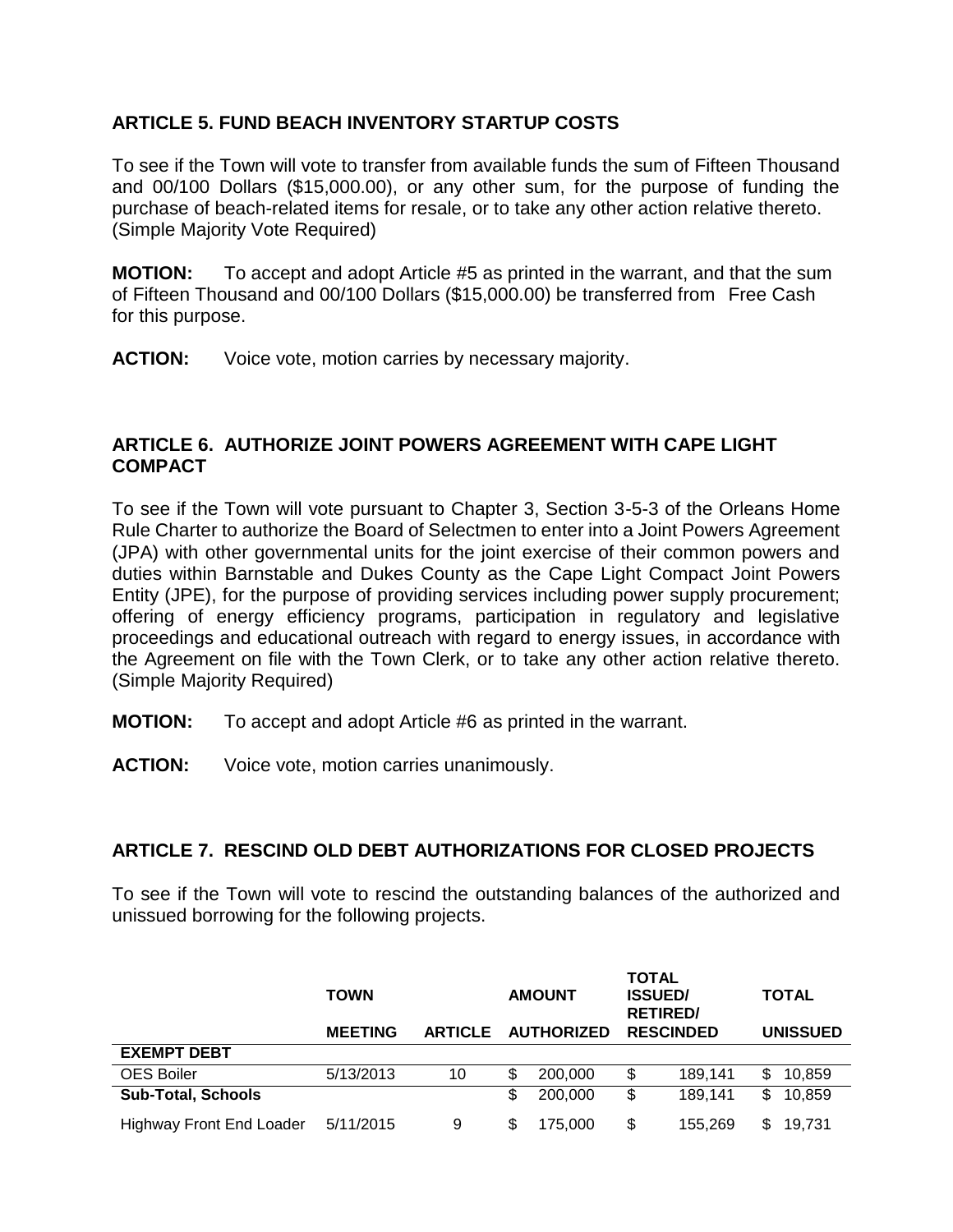| Ambulance                              | 10/27/2014 | 4              | \$       | 270,000              | \$       |                      | \$270,000                    |
|----------------------------------------|------------|----------------|----------|----------------------|----------|----------------------|------------------------------|
| <b>Street Sweeper</b>                  | 5/13/2013  | 8              | \$       | 217,166              | \$       | 211,460              | 5,706<br>\$                  |
| Docks Piers Ramps 2                    | 5/9/2011   | 10             | \$       | 250,000              | \$       | 221,927              | \$<br>28,073                 |
| Rock Harbor Dredge                     | 5/12/2014  | 8              | \$       | 900,000              | \$       | 744,381              | \$155,620                    |
| DPW Garage Design                      | 10/24/2014 | $\overline{2}$ | \$       | 40,000               | \$       | 29,750               | \$<br>1,705                  |
| <b>Nauset Estuary Study</b>            | 05/11/2015 | 58             | \$       | 50,000               | \$       | 49,936               | \$<br>64                     |
| <b>Sub-Total, Gen Debt</b>             |            |                | \$       | 1,457,166            | \$       | 1,257,454            | \$480,898                    |
| Water Resource Mgmt<br>Plan            | 5/12/2014  | 44             | \$       | 1,045,000            | \$       | 980,000              | \$<br>65,000                 |
| <b>Sub-Total, CWMP</b>                 |            |                |          |                      |          |                      | \$<br>65,000                 |
| <b>TOTAL EXEMPT DEBT</b>               |            |                |          | \$1,657,166          | \$       | 1,446,595            | \$556,758                    |
| <b>NON - EXEMPT DEBT</b>               |            |                |          |                      |          |                      |                              |
|                                        |            |                |          |                      |          |                      |                              |
| <b>Water Mains - Tonset</b>            | 5/11/2015  | 10             | \$       | 755,000              | \$       | 667,750              | \$<br>70,583                 |
| Road                                   |            |                |          |                      |          |                      |                              |
| Well #8                                | 5/23/2008  | 11             | \$       | 250,000              | \$       | 240,505              | \$<br>9,495                  |
| Water Tank #2<br>Sub-Total, Water      | 5/7/2012   | 5              | \$<br>\$ | 750,000<br>1,755,000 | \$<br>\$ | 739,864<br>1,648,119 | \$<br>10,136<br>\$<br>90,214 |
| <b>TOTAL NON-EXEMPT</b><br><b>DEBT</b> |            |                |          | \$1,755,000          | \$       | 1,648,119            | 90,214<br>\$                 |

The total to be rescinded is Six Hundred Forty Six Thousand Nine Hundred Seventy Two and 00/100 Dollars (\$646,972.00). Or to take any other action relative thereto. (Simple Majority Vote Required)

**MOTION:** To accept and adopt Article #7 as printed in the warrant.

**ACTION:** Voice vote, motion carries unanimously.

#### **ARTICLE 8. GRANT EVERSOURCE EASEMENT FOR 4 GIDDIAH HILL ROAD**

To see if the Town will vote to authorize the Board of Selectmen to grant an easement to Eversource Energy for utility purposes over the property owned by the Town of Orleans and located at Giddiah Hill Road, Orleans Mass. as described in an Order of Taking recorded with the Barnstable County Registry of Deeds Land Court Division, as Document No. 767361 on such terms and conditions as the Board of Selectmen may determine, and to further authorize the Board of Selectmen to execute any and all instruments and to take such action as may be necessary on behalf of the Town to effectuate this vote; or to take any action relative thereto. (Simple Majority Vote Required)

- **MOTION:** To accept and adopt Article #8 as printed in the warrant.
- **ACTION:** Voice vote, motion carries unanimously.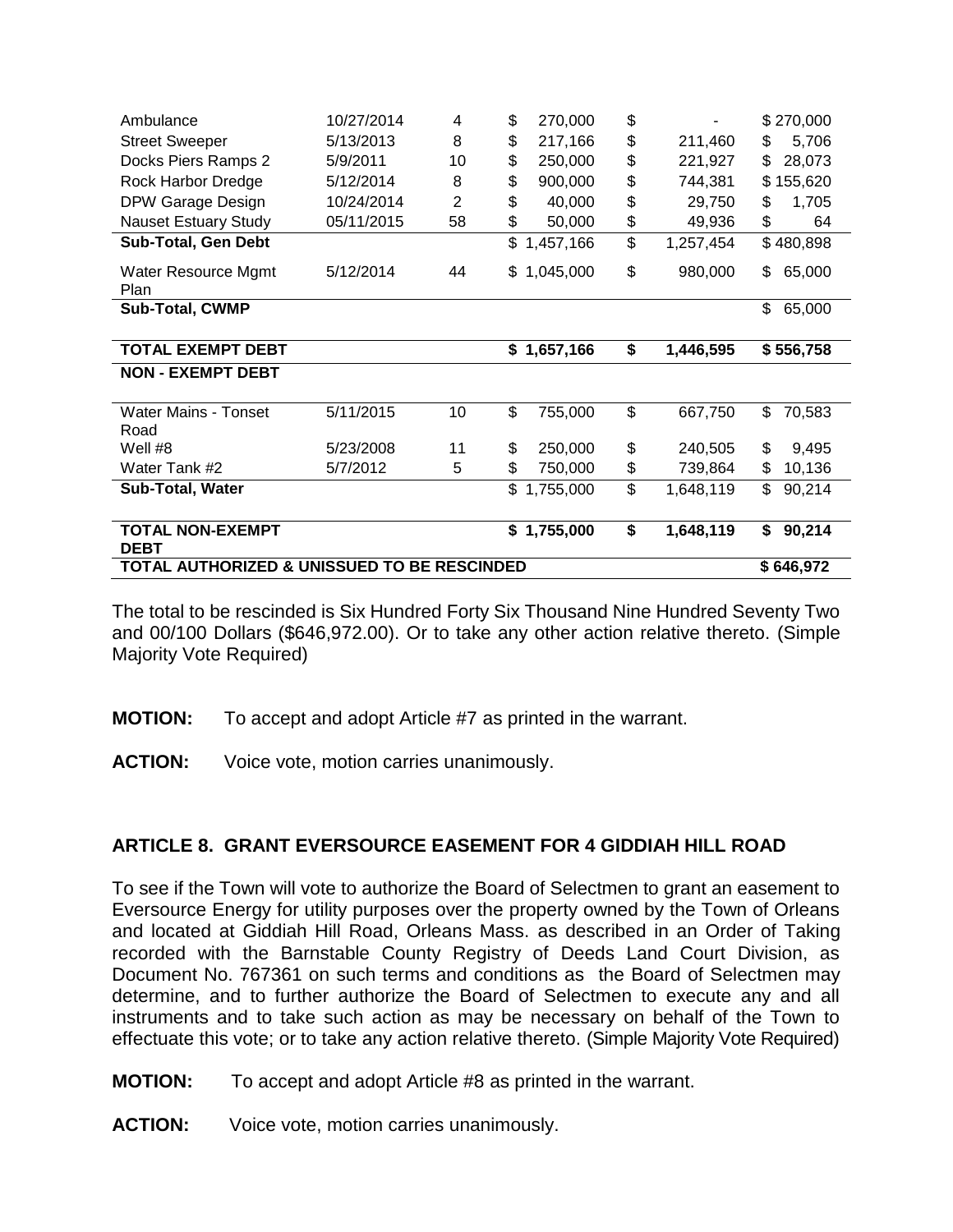# **ARTICLE 9. CLOSING ARTICLE**

And to act on any other business that may legally come before the meeting. (Simple Majority Vote Required)

**MOTION:** To adjourn Special Town Meeting.

**ACTION:** Voice vote, motion carries unanimously

**The Special Town Meeting was adjourned at 6:59 p.m.**

**The Annual Town Meeting was reconvened at 7:00 p.m**.

# **PROCEDURAL MOTION**

That all Town Officials or department managers or their duly designated representatives, required to attend Town Meeting pursuant to Section 2-7-3 of the charter, and Giovanna Venditti, Nauset Regional School District Business Manager; Noelle Pina, Orleans Chamber of Commerce Executive Director; Jeff Alberti, Weston and Sampson, DPW Facilities Project Designer; Joe Sullivan, Daedalus, Inc., DPW Facilities Project Manager; and Mike Domenica, Water Resources Associates President*,* who are not residents of the Town of Orleans, be permitted to address the Town Meeting on matters affecting their office, department or organization, or projects for which they have performed services for the Town.

**ACTION:** Voice vote, motion carries unanimously.

Finance Committee had 5 members stating that they wanted Article 4 to be separated from the Consent Calendar.

# **ARTICLE 4. AUTHORIZATION TO SELL SURPLUS EQUIPMENT & ACCEPT GIFTS**

To see if the Town will vote to authorize the Town Administrator to dispose of surplus supplies and equipment under such terms and conditions as the Town Administrator deems advisable, provided all proceeds from any such disposition are returned to the General Fund, Water Surplus Fund or Reserve for Appropriation account where applicable and to accept any gift items that may be given to the Town on behalf of the citizens of Orleans, or to take any other action relative thereto. (Simple Majority Vote Required)

**MOTION:** I move that this article be accepted and adopted as printed in the warrant.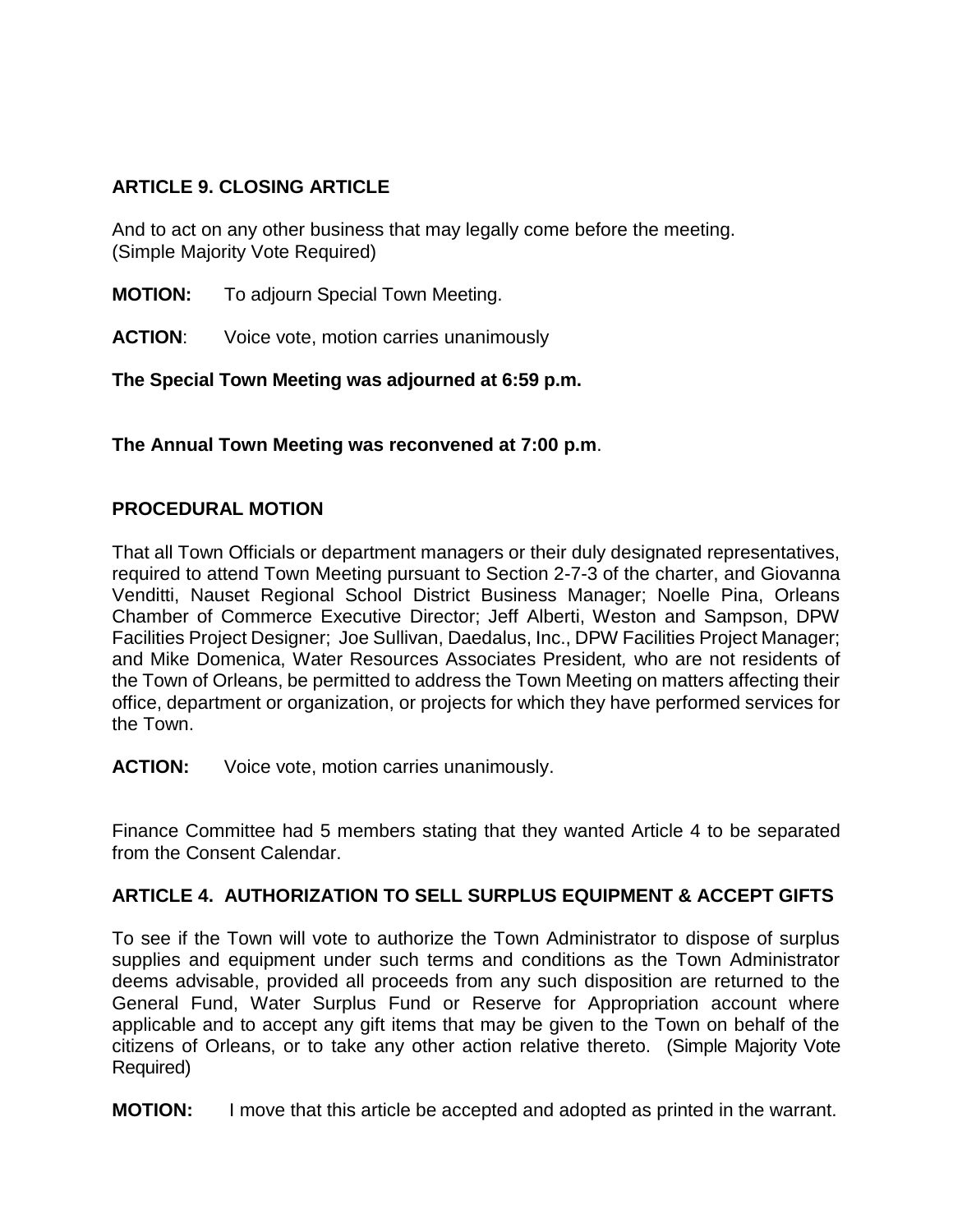**MOTION TO AMEND:** To see if the Town will vote to authorize the Town Administrator to dispose of surplus supplies and equipment via a public auction within 60 days after such equipment becomes obsolete under such terms and conditions as the Town Administrator deems advisable, and if unable to auction off said supplies and equipment to dispose of such supplies and equipment as he or she sees fit provided all proceeds from any such disposition are returned to the General Fund, Water Surplus fund or Reserve for Appropriation account where applicable and to accept any gift items that may be given to the Town on behalf of the citizens of Orleans or take any other action relative thereto.

**ACTION ON AMENDMENT:** Voice voted, unable to be determined, standing vote taken. YES=185 NO= 209. Motion fails to attain majority to amend.

**ACTION ON MAIN MOTION:** Voice vote, motion carries by necessary majority.

# **CONSENT CALENDAR ARTICLES**

ARTICLE 1. REPORT OF THE SELECTMEN, TOWN OFFICERS AND SPECIAL COMMITTEES

To act upon the Annual Report of the Board of Selectmen, Town Officers and other Town Committees, Commissions and Boards as published in the 2016 Annual Town Report, and hear the report(s) of any other Town Committees reporting to Town Meeting.

# ARTICLE 2. ACCEPT TRANSPORTATION BOND BILL FUNDS

To see if the Town will vote to authorize the Board of Selectmen to accept and enter into a contract for the expenditure of any funds allocated or to be allocated from year to year by the Commonwealth of Massachusetts and/or Barnstable County for the construction, reconstruction and improvements of roads and bikeways within the Town of Orleans, and that said funds and their earned interest shall be expended to repair and resurface certain Town roads under the direction of the Board of Selectmen, or to take any other action relative thereto.

# ARTICLE 3. HOLD STATE HARMLESS FOR WORK

To see if the Town will vote to assume liability in the manner provided by Section 29 of Chapter 91 of the General Laws, as most recently amended by Chapter 5 of the Acts of 1955, for all damages that may be incurred by work to be performed by the Massachusetts Department of Environmental Management for the improvement, development, maintenance and protection of tidal and non-tidal rivers and streams, harbors, tide-waters, foreshores and shores along a public beach, in accordance with Section 11 of Chapter 91 of the General Laws and authorize the Selectmen to execute and deliver a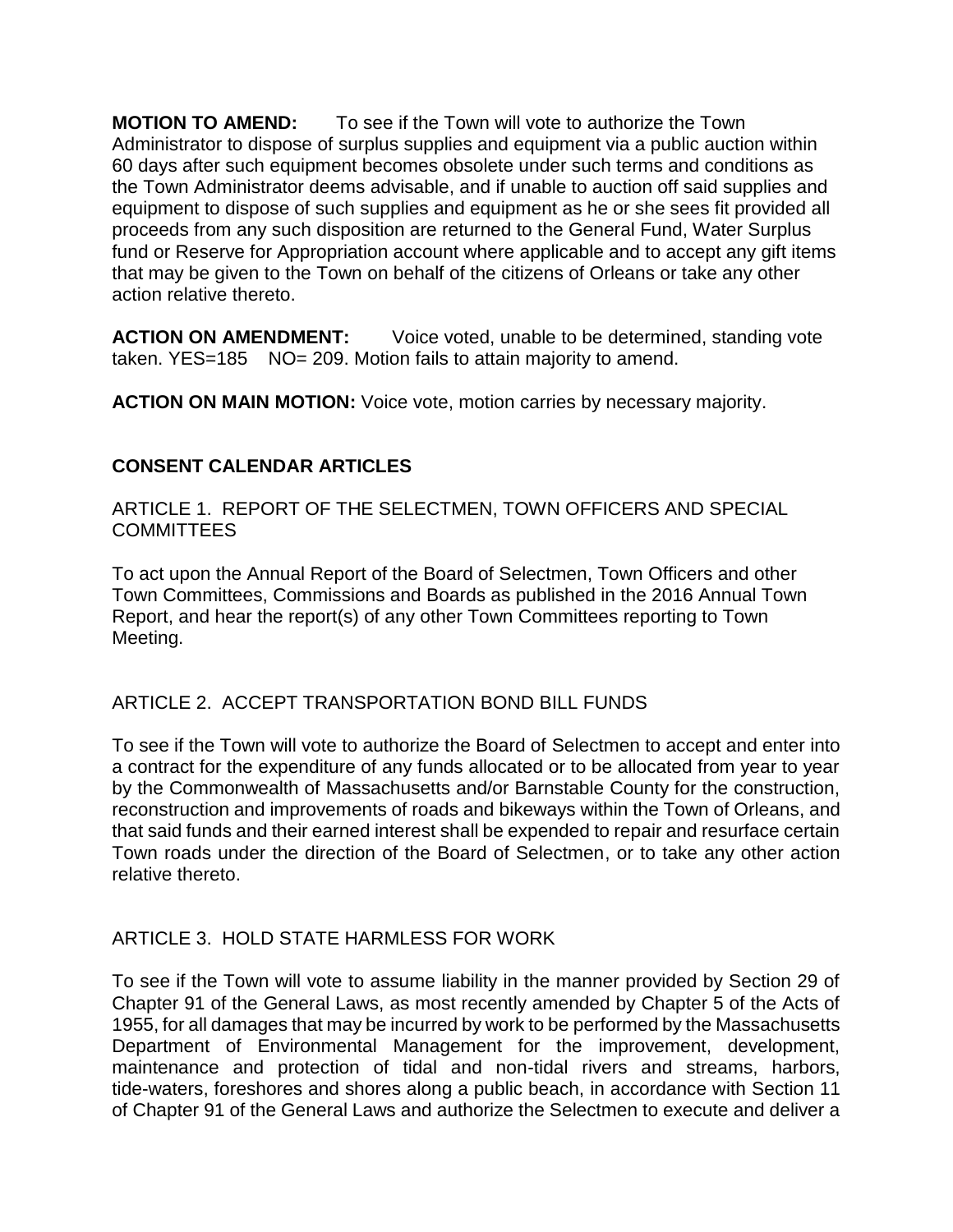bond of indemnity therefore to the Commonwealth, or to take any other action relative thereto.

# ARTICLE 5. ADOPT M.G.L. CH. 71, § 16B, ASSESSMENT FORMULA – NAUSET REGIONAL SCHOOLS

To see if the Town will vote to accept the provisions of Massachusetts General Law Chapter 71, § 16B, which would reallocate the sum of the member towns' contribution to the Nauset Regional School District in accordance with the Regional Agreement rather than the Education Reform Formula, so-called, or to take any other action relative thereto.

#### ARTICLE 6. AMEND CH. 40, PERSONNEL BYLAW

To see if the Town will vote to approve a 2% cost of living wage increase for the period of July 1, 2017 to June 30, 2018 (FY18) for those employees who are covered by the Personnel Bylaw Compensation Plans and those employees covered by individual contracts and employment agreements; and to approve a new seasonal Pay Plan D, which includes the position of Beach Safety Supervisor, and to approve a new section 14-1-3 which allows for high deductible PPO and HMO plans, as set forth in the amendment on file with the Town Clerk; or take any action relative thereto.

# ARTICLE 7. ADOPT M.G.L. CH. 44, SECTION 53E ½ - REVOLVING ACCOUNTS

To see if the Town will vote to authorize the establishment of the following Revolving Accounts, in accordance with Massachusetts General Law Chapter 44, § 53E ½;

- 1) The Home Composting Bin/Recycling Containers Account, said account not to exceed Fifteen Thousand and 00/100 Dollars (\$15,000.00). The Account will be used to purchase additional composting bins and recycling containers. Said funds to be spent under the direction of the department manager and the Town Administrator.
- 2) The Council on Aging Account, said account not to exceed Sixty Thousand and 00/100 Dollars (\$60,000.00). Monies on hand in the Account will be used to fund programs, class instructor fees, fees for reservations and tickets related to trips and functions, and an annual volunteer appreciation function. All funds to be spent under the direction of the department manager and the Town Administrator.
- 3) The Council on Aging Transportation Account, said account not to exceed Twenty Thousand and 00/100 Dollars (\$20,000.00). The Account will be used to fund driver salaries, vehicle maintenance and other necessary expenses related to the transportation program. Said funds to be spent under the direction of the department manager and the Town Administrator.
- 4) The Conservation Properties Account, said account not to exceed Twenty Five Thousand and 00/100 Dollars (\$25,000.00). The Account will be used to pay utility bills and other necessary expenses associated with the rental of the Town owned properties under the jurisdiction and control of the Conservation Commission. Said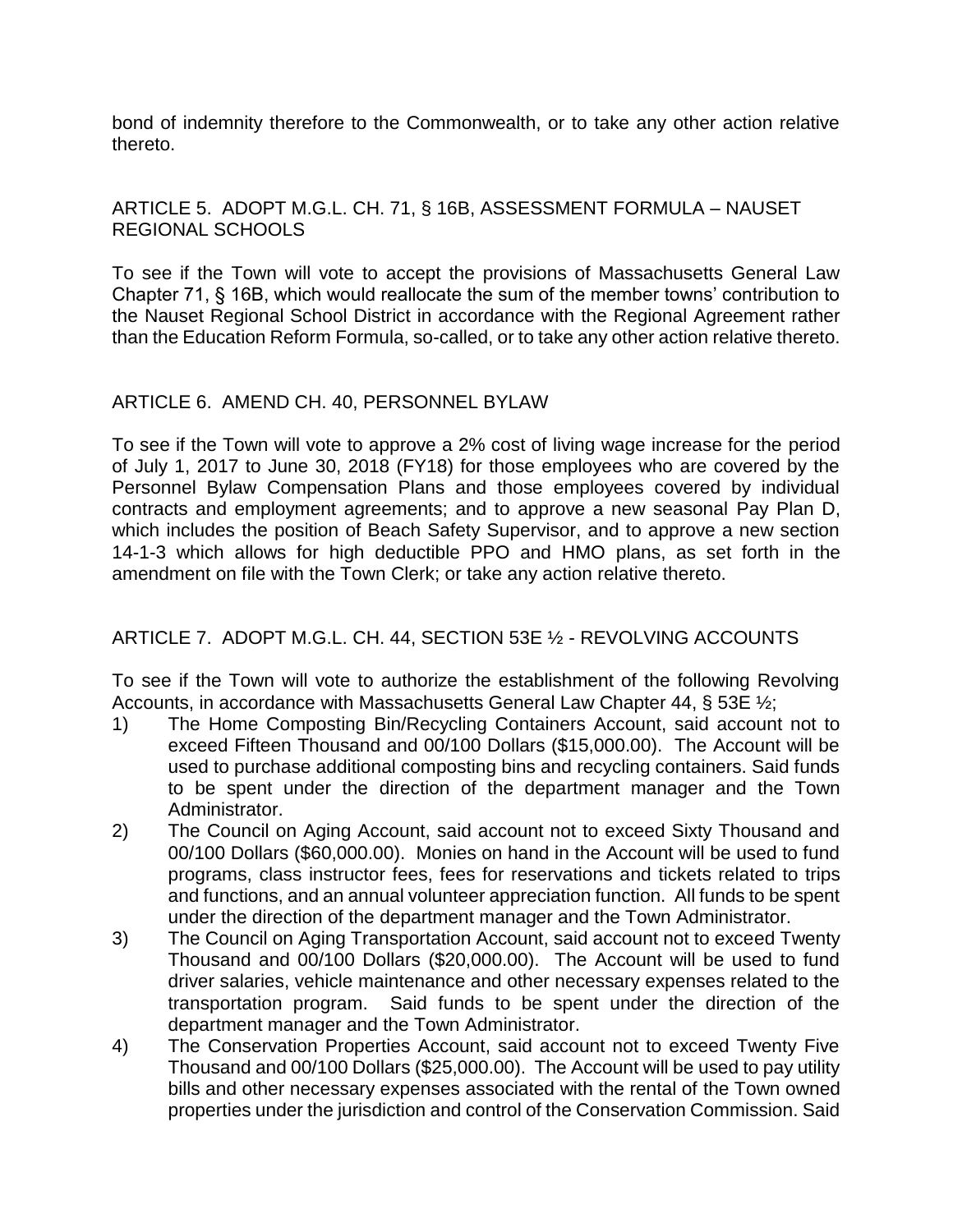funds to be spent under the direction of the Conservation Commission and the Town Administrator.

- 5) The Seasonal Housing Properties Account, said account not to exceed Thirty Thousand and 00/100 Dollars (\$30,000.00). The Account will be used to pay utility and other necessary expenses associated with the rental of the property on Wildflower Lane and the former Hubler property located on Beach Road. Said funds to be spent under the direction of the department manager and the Town Administrator.
- 6) The Cultural Council Awards Account, said account not to exceed Two Thousand and 00/100 Dollars (\$2,000.00). The Account will be used for the depositing of entry fees, expense reimbursements, and for awarding of cash prizes to participants in special exhibits and cultural events. Said funds to be spent under the direction of the Cultural Council and the Town Administrator.
- 7) The H.K. Cummings Collection Account, said account not to exceed Five Thousand and 00/100 Dollars (\$5,000.00). The account will be used for costs associated with reproduction and digitization of prints. Said funds to be spent under the direction of the department manager and the Town Administrator.
- 8) The Community Building Account, said account not to exceed Twenty Thousand and 00/100 Dollars (\$20,000.00). The Account will be used to pay utility and other necessary expenses associated with the rental of the property at 44 Main Street. Said funds to be spent under the direction of the department manager and the Town Administrator.
- 9) The Solar Credits Account, said account not to exceed Thirty Five Thousand and 00/100 Dollars (\$35,000.00). The Account will be used to pay the Town's utility bills. Said funds to be spent under the direction of the department manager and the Town Administrator.
- 10) The Beach Inventory Account, said account not to exceed Seventy Five Thousand and 00/100 Dollars (\$75,000.00) The account will be used to purchase items for resale at Nauset Beach. Said funds to be spent under the direction of the department manager and the Town Administrator.

Or to take any other action relative thereto to.

## ARTICLE 8. AMEND ORLEANS MARINE AND FRESH WATER QUALITY TASK FORCE CHARGE

To see if the Town will vote to amend the actions taken under Article 40 of the May 8, 2000 Annual Town Meeting, which created the Marine and Fresh Water Quality Task Force, as follows:

The Board of Selectmen is authorized to appoint a Marine and Fresh Water Quality Task Force **Committee**, charged with protecting the Town's marine and fresh water resources by:

1. Identifying problem areas and recommending steps for remediation.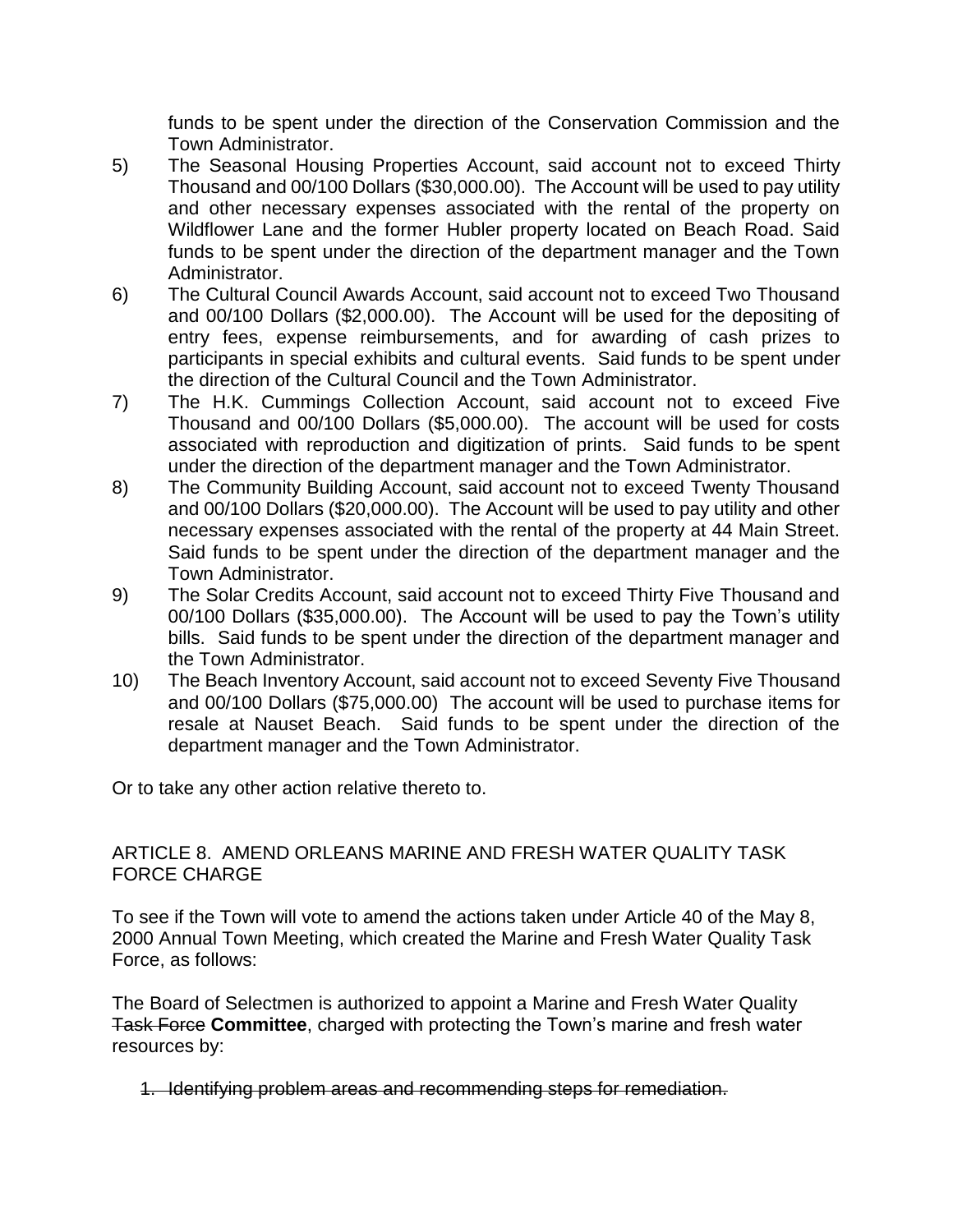- 2. Prioritizing marine and fresh water problems with respect to environmental and economic criteria.
- 3. Devising alternatives to current practices where indicated.
- 4. Ensuring effective communication among all Town employees and agencies concerned with marine and fresh water resource management.
- 5. Development and maintenance of a database on the condition of Orleans marine resources since 1988 as a foundation for pertinent decisions at all levels of Town government.
- 6. Identifying sources of external funds and resources for protecting marine and fresh water resources and acting in concert with the Town Administrator making applications for program support.
- 7. Developing and maintaining a database of water quality in the fresh water Ponds and Lakes of Orleans and notifying all levels of Town government of problem areas.
- **1. Monitoring the factors that impact the ecosystem health of Orleans marine and fresh waterbodies.**
- **2. Recruiting and training a cadre of volunteers to conduct monitoring activities in accordance with established scientific procedures.**
- **3. Maintaining, repairing and updating equipment used for water sampling.**
- 4. Identifying problem areas, **researching solutions, reviewing external reports,**  and recommending steps for remediation.
- **5. Providing technical information, data and field research to support the Town's efforts to design and carry out master planning for wastewater and stormwater disposal in an ecologically sound manner.**
- **6. Providing communications to BOS, town departments and committees to advocate for clean waterways and resolve issues.**
- **7. Alerting the Town to outside funding opportunities.**
- **8. Coordinating activities with Pleasant Bay Alliance, nearby towns, and local environmental non-profit organizations.**
- **9. Providing liaison with consultants or contractors working on Town water quality issues, when requested.**
- **10. Providing education and outreach to the Orleans public on the importance of improving water quality.**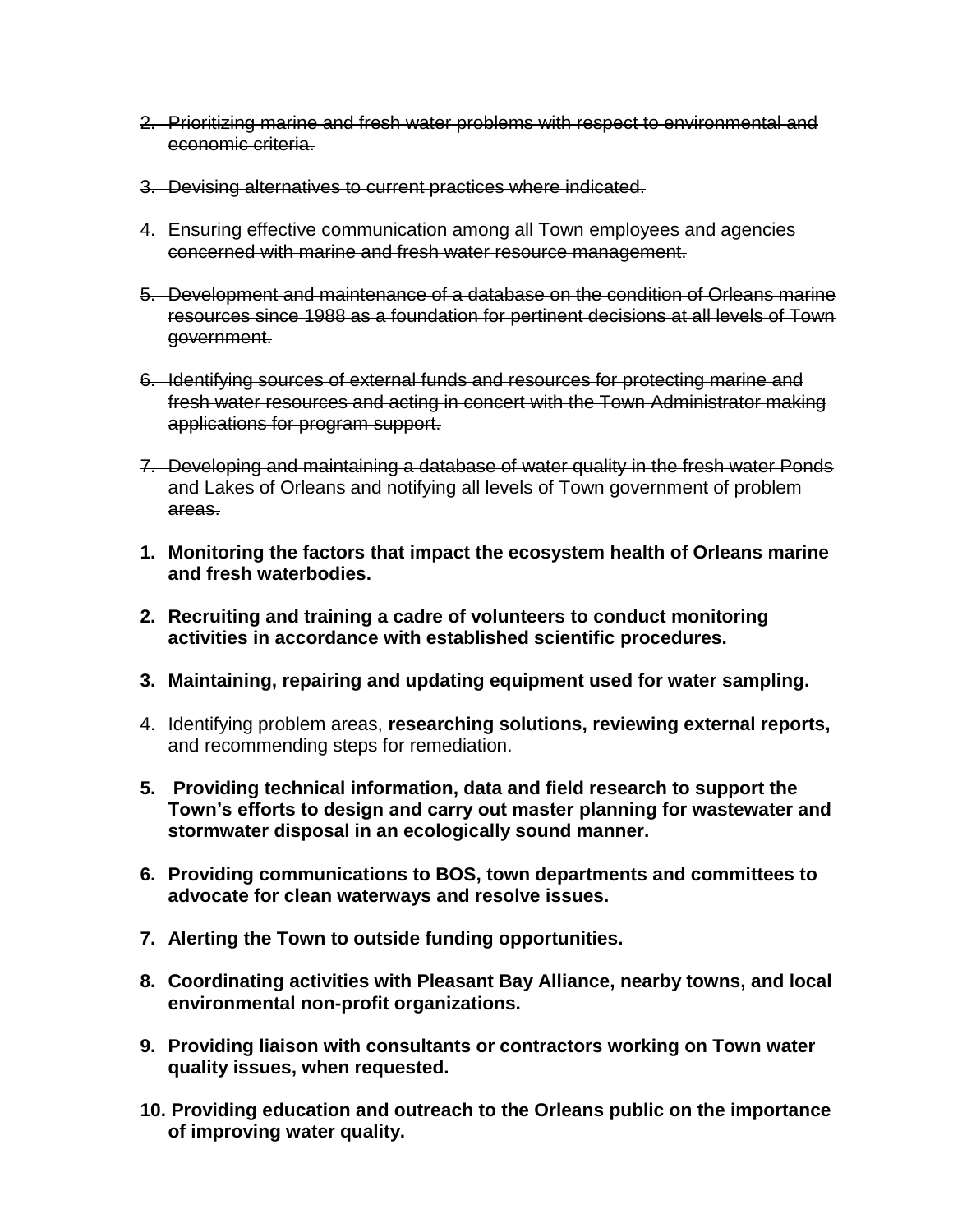# **11. Maintaining a repository of water quality data.**

The Town further authorizes the Board of Selectmen to appoint seven (7) persons to the Marine and Fresh Water Quality Task Force **Committee. Members will serve threeyear overlapping terms and be eligible for reappointment. The Committee will hold monthly meetings at Orleans Town Hall. Members are asked to actively contribute a minimum of 2-4 hours per month to the work of the Committee. The Committee will submit minutes of meetings to the Town Clerk within 30 days of each meeting and submit an annual report to the Town Administrator's office by January 1 each year.** No member of the Task Force Committee shall be an employee of the Town of Orleans but the appointed body shall be authorized to call upon Town employees for information and recommendations for management of Orleans' marine and fresh water resources subject to the order of the Town Administrator. **Future revisions to this charge will not have to be approved by Town Meeting but instead may be made by vote of the Board of Selectmen.** Or to take any other action relative thereto.

(Simple Majority Vote Required)

#### **CONSENT CALENDAR - MOTION:** To accept and adopt Articles 1, 2, 3, 5, 6, 7 and 8 as printed in the warrant.

**ACTION:** Voice vote, motion carries by necessary majority.

# **ARTICLE 9. TOWN / SCHOOL BUDGET**

To see if the Town will vote to raise and appropriate and/or transfer from available funds a sum of money to fund and pay departmental expenses for the fiscal year commencing July 1, 2017 and ending June 30, 2018 and to authorize the Board of Selectmen to sell, trade, lease or exchange or otherwise dispose of old equipment or vehicles deemed advisable and in the best interest of the Town. The proceeds from any such disposition to be applied toward the cost of acquiring said equipment or service as the case may be, or to take any other action relative thereto. (Simple Majority Vote Required)

**MOTION:** To accept and adopt Article #9 and that the Town Meeting adopt the Selectmen's proposed FY 2018 budget as printed in the warrant, and as funding therefore, to raise and appropriate the sum of Twenty Nine Million Seven Hundred Thirty One Thousand Six Hundred and 00/100 Dollars (\$29,731,600.00), appropriate from Water Fees the sum of Two Million One Hundred Thirteen Thousand Nine Hundred Fifty Six and 00/100 Dollars (\$2,113,956.00), transfer from Free Cash the sum of Eight Hundred Eighty Nine Thousand Four Hundred Eighty Nine and 00/100 Dollars (\$889,489.00), transfer from the Ambulance Receipts Reserved for Appropriation account the sum of Five Hundred Thousand and 00/100 Dollars (\$500,000.00), transfer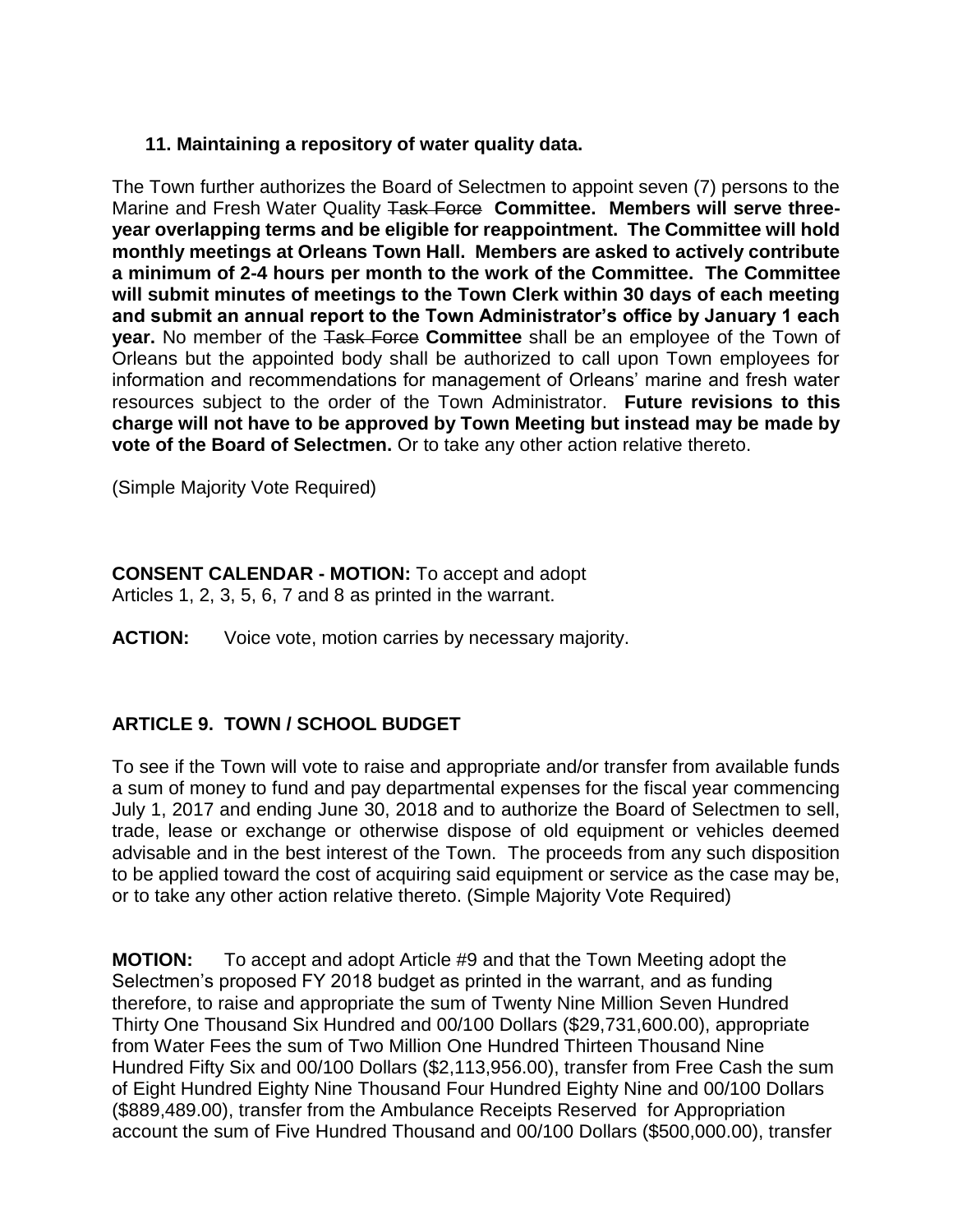from the Water Ways Improvement account the sum of One Hundred Twenty Six Thousand and 00/100 Dollars (\$126,000.00), transfer from the Cable Fees Receipts Reserved for Appropriation account the sum of One Hundred Thirty Two Thousand and 00/100 Dollars (\$132,000.00), transfer from the Municipal Insurance Fund the sum of Fifteen Thousand and 00/100 Dollars (\$15,000.00), transfer from the Water Pollution Abatement Trust account the sum of Five Thousand and 00/100 Dollars (\$5,000.00), transfer from the Wetlands Protection Fund the sum of Ten Thousand and 00/100 Dollars (\$10,000.00), and transfer from the EEA Land Grants the sum of Three Thousand Nine Hundred Sixty Five and 00/100 Dollars (\$3,965.00); for a total appropriation of Thirty Three Million Five Hundred Twenty Seven Thousand Ten and 00/100 Dollars (\$33,527,010.00).

**ACTION:** Voice vote, motion carries by necessary majority.

# **ARTICLE 10. CAPITAL IMPROVEMENTS PLAN (FY19 – FY23)**

To see if the Town will vote pursuant to CHAPTER 8 FINANCIAL PROVISIONS AND PROCEDURES, Section 7, Action of Town Meeting, Subsection 8-7-1 of the Orleans Home Rule Charter, to act on the Capital Improvements Plan as published in the Warrant, by adopting said Plan with or without amendments thereto, which amendments may include an increase or decrease in the amount of money allocated to any particular line item contained therein, the addition of new line items or the deletion of line items contained therein, or to take any other action relative thereto. (Simple Majority Vote Required)

**MOTION:** To accept and adopt Article #10 and that pursuant to Chapter 8, Financial Provisions and Procedures, Section 7, Action of Town Meeting, Sub-section 8-7-1 of the Orleans Home Rule Charter, the Town Meeting accept the Capital Improvement Plan as printed in the warrant.

**ACTION:** Voice vote, motion carries by necessary majority.

# **ARTICLE 11: FUND COMMUNITY PRESERVATION ACT PROGRAM BUDGET**

To see if the Town will vote to act on the report of the Community Preservation Committee on the Fiscal Year 2018 Community Preservation budget and to appropriate or reserve for later appropriation monies from the Community Preservation Fund's Annual Revenues and/or available funds for the payment of debt service, undertaking of Community Preservation projects, the Administrative Expenses of the Community Preservation Committee and all other necessary and proper expenses for FY18, or take any other action relative thereto. (Simple Majority Vote Required)

**MOTION:** To accept and adopt Article #11 as printed in the warrant and that the sum of Seven Hundred Fifty-Six Thousand Six Hundred and Sixty-Five and 00/100 Dollars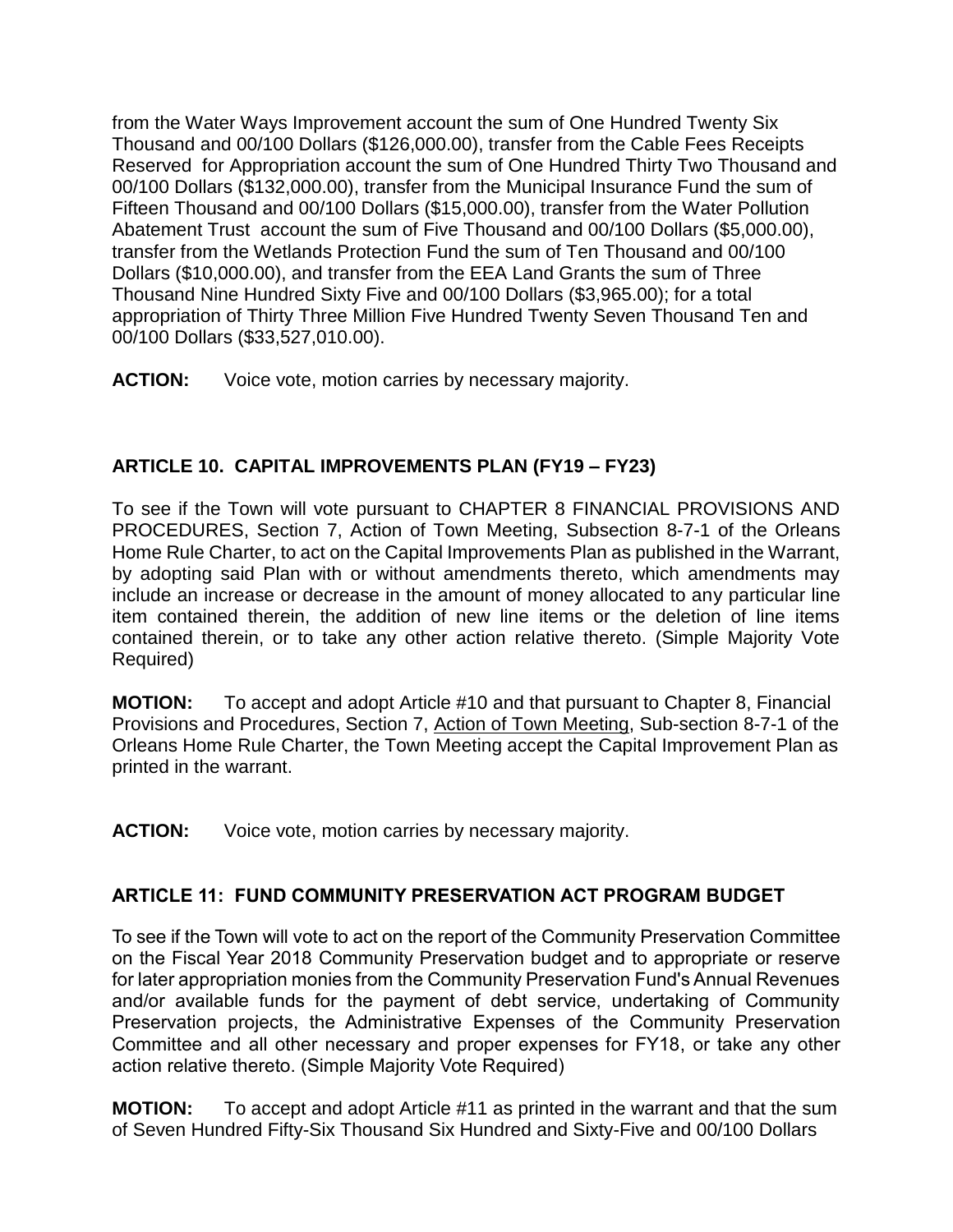(\$756,665.00) be transferred from the Community Preservation Fund for the purposes and in the amounts set forth in the article.

**ACTION:** Voice vote, motion carries by unanimously.

# **ARTICLE 12. FUND NEW DPW & NATURAL RESOURCES CENTRAL GARAGE AND FACILITIES CONSTRUCTION**

To see if the Town will vote to raise and appropriate, borrow and/or transfer from available funds the sum of Thirteen Million Five Hundred Seventy Five Thousand and 00/100 Dollars (\$13,575,000.00), or any other sum, for the purpose of constructing the new Department of Public Works and Natural Resources Central Garage and Facilities located on land adjacent to the Transfer Station, including all expenses incidental and related thereto; provided however that such vote shall not take effect until the Town votes to exempt from the limitations of total taxes imposed by Massachusetts General Law Chapter 59 § 21 C (Proposition 2 1/2) amounts required to pay the principal and interest of the borrowing approved by such vote and further authorize the Board of Selectmen and/or Town Administrator to apply for and accept any Federal, State, County or other funds that may be available for this purpose and to enter into Intermunicipal Agreements for acceptance of any such grants or funds which shall be used to offset the total appropriation authorized herein, or to take any other action relative thereto. (2/3 Vote Required)

**MOTION:** To accept and adopt Article #12 and that the sum of Thirteen Million Five Hundred Seventy Five Thousand and 00/100 Dollars (\$13,575,000.00) be appropriated for this purpose and for costs incidental and related thereto, and that the Treasurer, with approval of the Board of Selectmen, is authorized to borrow the sum of Thirteen Million Five Hundred Seventy Five Thousand and 00/100 Dollars (\$13,575,000.00), pursuant to Massachusetts General Laws, Chapter 44, Sec. 7 (3), or any other enabling authority, and to issue bonds or notes of the Town therefor, provided however that this vote shall not take effect until the Town votes to exempt from the limitations on total taxes imposed by the Massachusetts General Laws Chapter 59, Section 21C (Proposition 2 ½ so called) the amounts required to pay the principal and interest on the borrowing approved by such vote, and that any premium received by the Town upon the sale of any bonds or notes approved by this vote, less any such premium applied to the payment of the costs of issuance of such bonds or notes, may be applied to the payment of costs approved by this vote in accordance with Chapter 44, Section 20 of the General Laws, thereby reducing the amount authorized to be borrowed to pay such costs by a like amount.

**ACTION:** Voice vote, motion carries by 2/3 majority.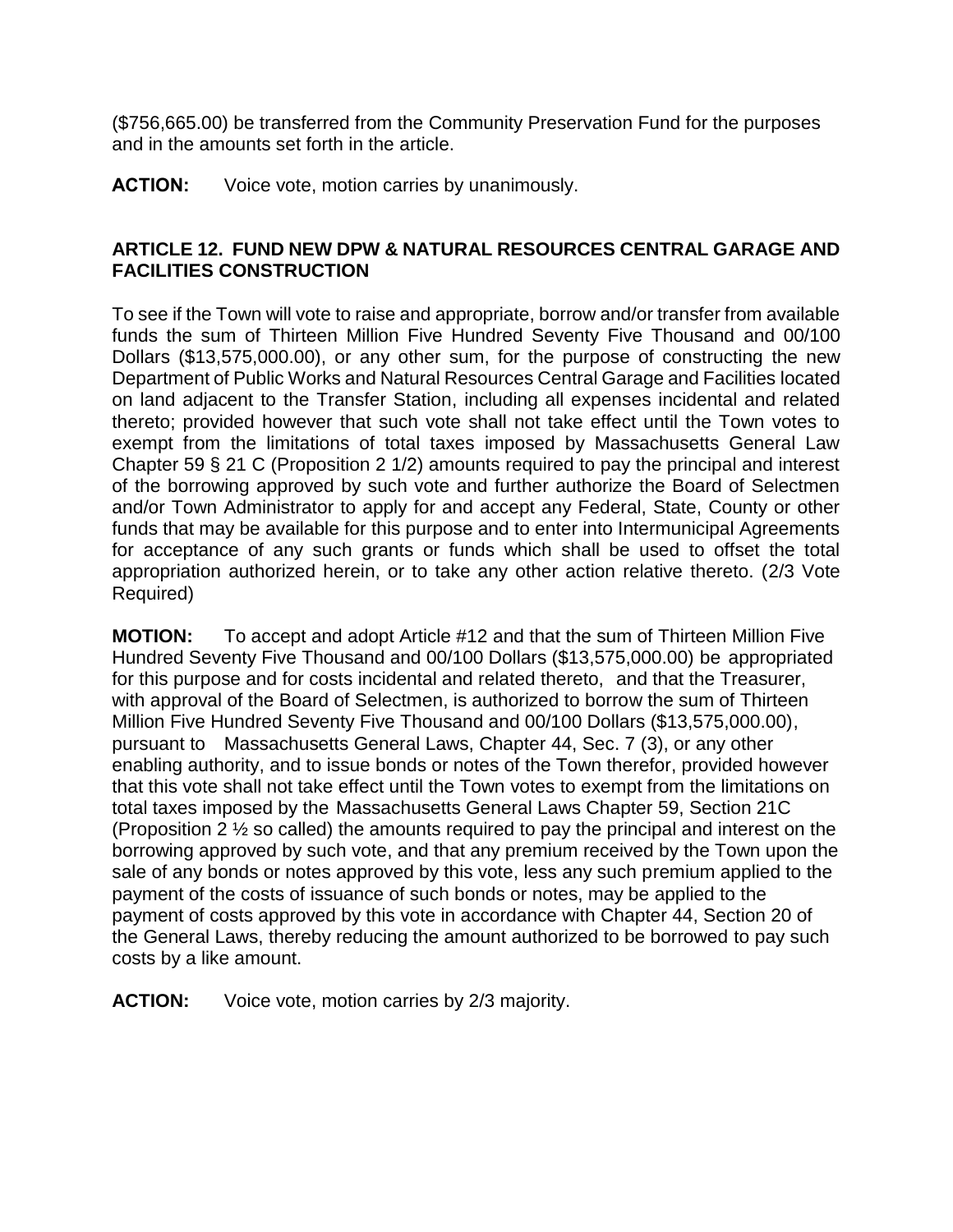#### **ARTICLE 13. FUND CWRMP IMPLEMENTATION – PLANNING, ENGINEERING AND ADAPTIVE MANAGEMENT**

To see if the Town will vote to raise and appropriate, borrow and/or transfer from available funds the sum of Three Million Seven Hundred Thirty Three Thousand Six Hundred Sixty and 00/100 Dollars (\$3,733,660.00), or any other sum, for the purpose of funding implementation of the Amended Water Quality Management Plan and associated Adaptive Management Plan for the Town, including all expenses incidental and related thereto; provided however that such vote shall not take effect until the Town votes to exempt from the limitations of total taxes imposed by Massachusetts General Law Chapter 59 § 21C (Proposition 2 1/2) amounts required to pay the principal and interest of the borrowing approved by such vote and further authorize the Board of Selectmen and/or Town Administrator to apply for and accept any Federal, State, County or other funds that may be available for this purpose and to enter into Intermunicipal Agreements for acceptance of any such grants or funds which shall be used to offset the total appropriation authorized herein, or to take any other action relative thereto. (2/3 Vote Required)

**MOTION:** To accept and adopt Article #13 and that the sum of Three Million Six Hundred Ninety Four Thousand Four Hundred Sixty and 00/100 Dollars (\$3,694,460.00) be appropriated for this purpose and for costs incidental and related thereto, and that the Treasurer, with approval of the Board of Selectmen, is authorized to borrow the sum of Three Million Six Hundred Ninety Four Thousand Four Hundred Sixty and 00/100 Dollars (\$3,694,460.00) pursuant to Massachusetts General Laws, Chapter 29C and Chapter 44 Sec. 7 and 8, or any other enabling authority, and to issue bonds or notes of the Town therefor, provided however that this vote shall not take effect until the Town votes to exempt from the limitations on total taxes imposed by the Massachusetts General Laws Chapter 59, Section 21C (Proposition 2 ½ so called) the amounts required to pay the principal and interest on the borrowing approved by such vote, and that any premium received by the Town upon the sale of any bonds or notes approved by this vote, less any such premium applied to the payment of the costs of issuance of such bonds or notes, may be applied to the payment of costs approved by this vote in accordance with Chapter 44, Section 20 of the General Laws, thereby reducing the amount authorized to be borrowed to pay such costs by a like amount.

- **MOTION TO AMEND:** Steve Smith. To reduce overall amount from \$3,694,460 to \$3,46,9260 by removing the funding for Lonnie's Pond (\$143,520), Existing Grant Expansion (45,840) and Town Cove (35,840).
- **MOTION:** From Duane Landreth to allow Mr. Wannamaker, non-voting property owner to speak.
- **ACTION:** Voice vote, motion passes by necessary majority to allow power of speech.
- **MOTION:** From Nello Trevison to call the question.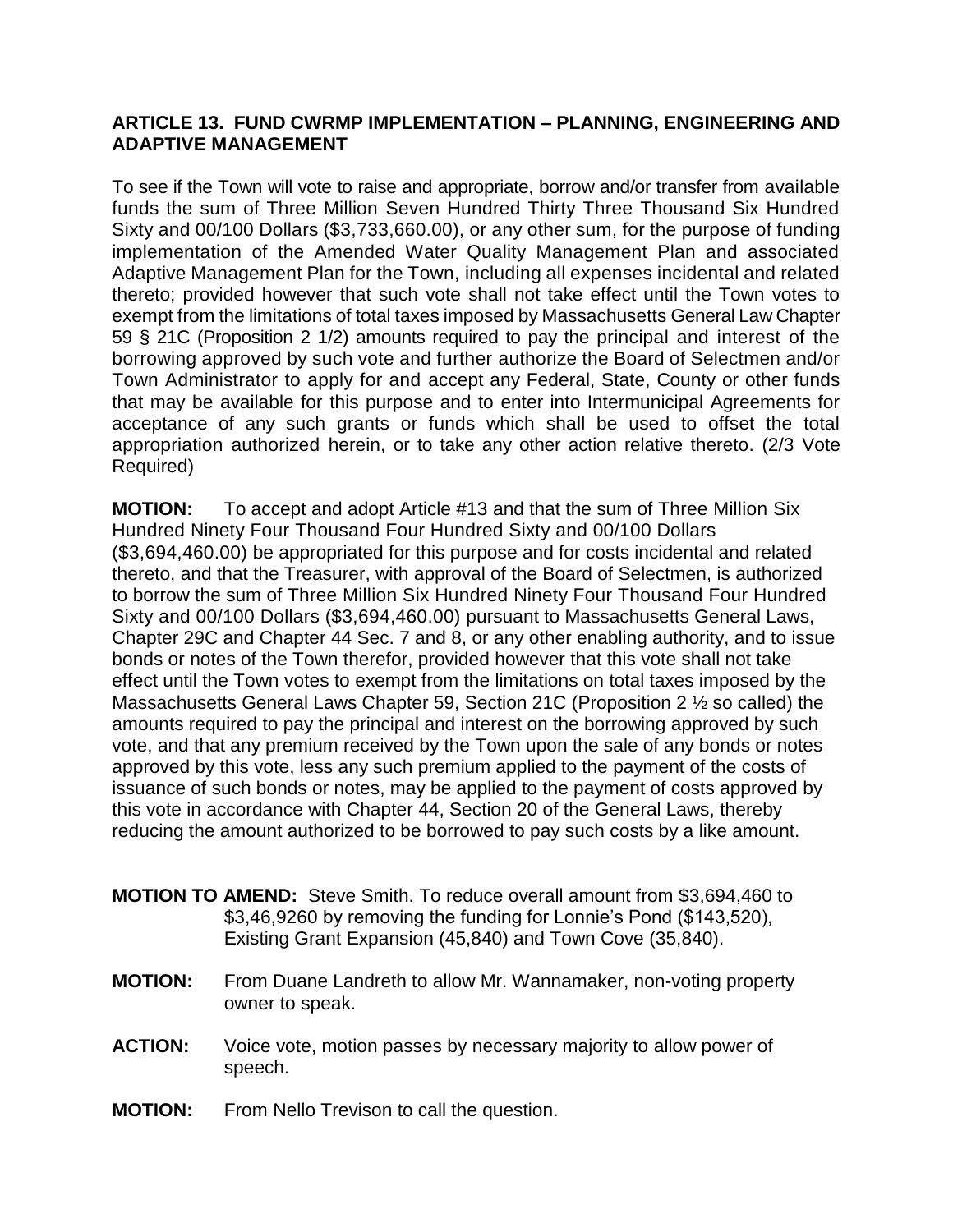- **ACTION:** Voice vote, motion passes by necessary majority to call the question.
- **ACTION ON MOTION TO AMEND:** Voice vote, motion fails to pass by necessary majority.
- **MOTION:** From Jim Trainor to call the question.
- **ACTION:** Voice vote, motion carries by necessary majority to call the question.
- **MOTION TO AMEND:** From Ed Daly, to reduce the total amount from \$3,694,460 to 2,963,560 by removing the funding for collection and WWTF – prepare a preliminary design report (25% design) and utility survey for Meetinghouse Pond. (\$730,900)
- **ACTION:** Voice voted, cannot be determined. Standing vote Yes 205, No 190 motion to amend passes by necessary majority.
- **ACTION ON MAIN MOTION AS AMENDED:** Voice vote, motion passes by necessary 2/3 majority.

# **ARTICLE 14. FUND TRI-TOWN SEPTAGE FACILITY AND COMPOST SHED DEMOLITION**

To see if the Town will vote to raise and appropriate, borrow and/or transfer from available funds the sum of Eight Hundred Seventy Thousand and 00/100 Dollars (\$870,000.00), or any other sum, for the demolition of the Tri-Town Septage Facility and compost shed located on Overland Way, including all expenses incidental and related thereto; provided however that such vote shall not take effect until the Town votes to exempt from the limitations of total taxes imposed by Massachusetts General Law Chapter 59 § 21 C (Proposition 2 1/2) amounts required to pay the principal and interest of the borrowing approved by such vote and further authorize the Board of Selectmen and/or Town Administrator to apply for and accept any Federal, State, County or other funds that may be available for this purpose and to enter into Intermunicipal Agreements for acceptance of any such grants or funds which shall be used to offset the total appropriation authorized herein, or to take any other action relative thereto. (2/3 Vote Required)

**MOTION:** To accept and adopt Article #14 and that the sum of Eight Hundred Seventy Thousand and 00/100 Dollars (\$870,000.00) be appropriated for this purpose and for costs incidental and related thereto, and that the Treasurer, with approval of the Board of Selectmen, is authorized to borrow the sum of Eight Hundred Seventy Thousand and 00/100 Dollars (\$870,000.00), pursuant to Massachusetts General Laws, Chapter 44, Sec. 7 (1), or any other enabling authority, and to issue bonds or notes of the Town therefor, provided however that this vote shall not take effect until the Town votes to exempt from the limitations on total taxes imposed by the Massachusetts General Laws Chapter 59, Section 21C (Proposition 2 ½ so called) the amounts required to pay the principal and interest on the borrowing approved by such vote, and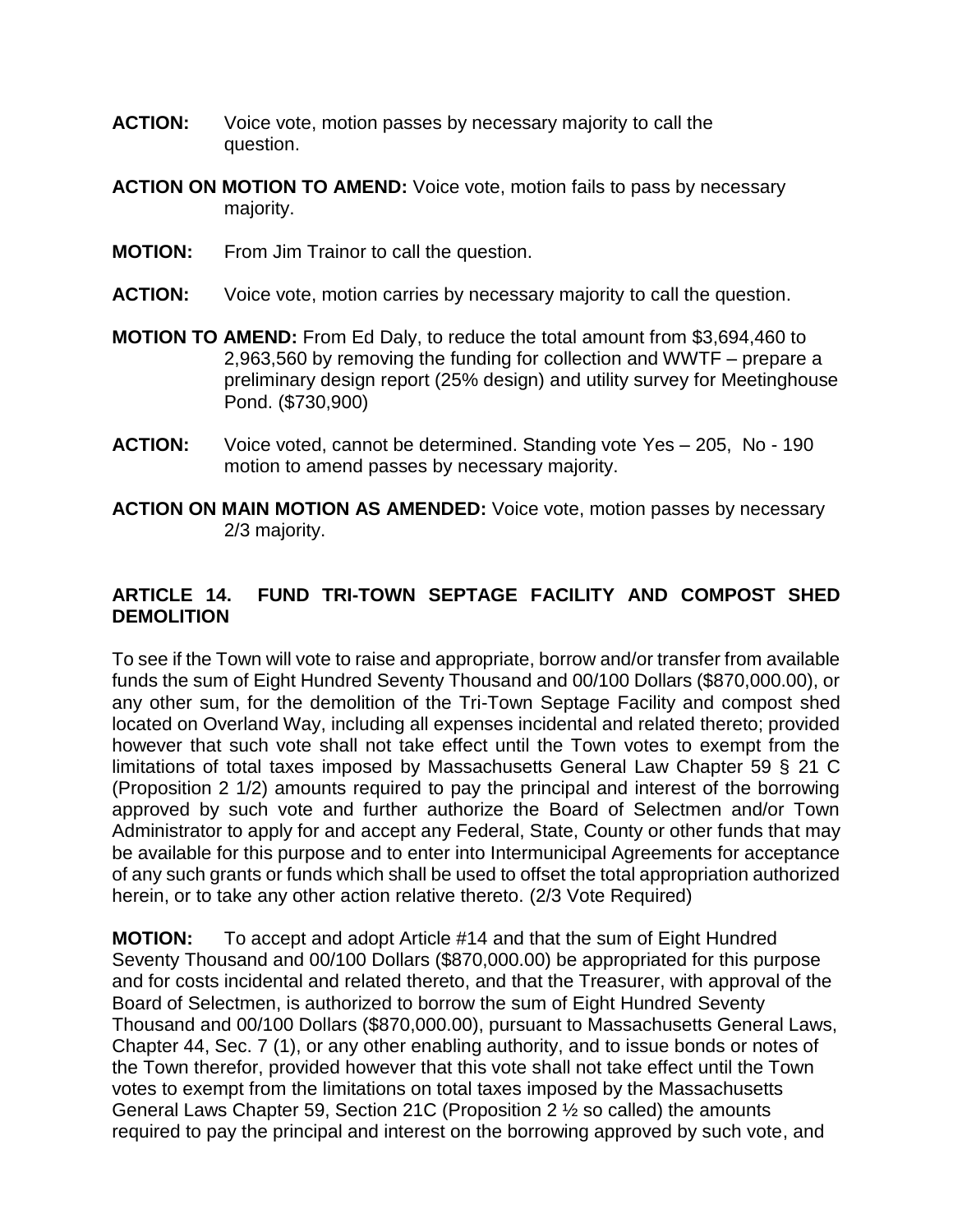that any premium received by the Town upon the sale of any bonds or notes approved by this vote, less any such premium applied to the payment of the costs of issuance of such bonds or notes, may be applied to the payment of costs approved by this vote in accordance with Chapter 44, Section 20 of the General Laws, thereby reducing the amount authorized to be borrowed to pay such costs by a like amount.

**ACTION:** Voice vote, motion passes unanimously.

# **ARTICLE 15. FUND WATER DEPT. CHEMICAL CONTAINMENT AND HVAC IMPROVEMENTS**

To see if the Town will vote to transfer from available funds the sum of Two Hundred Eighty Seven Thousand and 00/100 Dollars (\$287,000.00), or any other sum, for the purpose of renovating the chemical storage area located in the Water Treatment Plant, including all expenses incidental and related thereto; and further authorize the Board of Selectmen and/or Town Administrator to apply for and accept any Federal, State, County or other funds that may be available for this purpose and to enter into Intermunicipal Agreements for acceptance of any such grants or funds which shall be used to offset the total appropriation authorized herein, or to take any other action relative thereto. (Simple Majority Vote Required)

**MOTION:** To accept and adopt Article #15 and the sum of Two Hundred Eighty Seven Thousand and 00/100 Dollars (\$287,000.00), be transferred from the Water Surplus Account for this purpose and for costs incidental and related thereto.

**ACTION:** Voice vote, motion carries unanimously.

# **ARTICLE 16. FUND BEACH ROAD WATER MAIN REPLACEMENT**

To see if the Town will vote to raise and appropriate, borrow and/or transfer from available funds transfer the sum of One Million Two Hundred Seventy Thousand and 00/100 Dollars (\$1,270,000.00), or any other sum, for the purpose of replacing the water main on Beach Road, including all expenses incidental and related thereto; and further authorize the Board of Selectmen and/or Town Administrator to apply for and accept any Federal, State, County or other funds that may be available for this purpose and to enter into Intermunicipal Agreements for acceptance of any such grants or funds which shall be used to offset the total appropriation authorized herein, or to take any other action relative thereto. (2/3 Vote Required)

**MOTION:** To accept and adopt Article #16 and the sum of One Million Two Hundred Seventy Thousand and 00/100 Dollars (\$1,270,000.00) be appropriated for this purpose and for costs incidental and related thereto, and that the Treasurer, with approval of the Board of Selectmen, is authorized to borrow the sum of One Million Two Hundred Seventy Thousand and 00/100 Dollars (\$1,270,000.00), pursuant to Massachusetts General Laws, Chapter 44, Sec. 8 (5), or any other enabling authority, and to issue bonds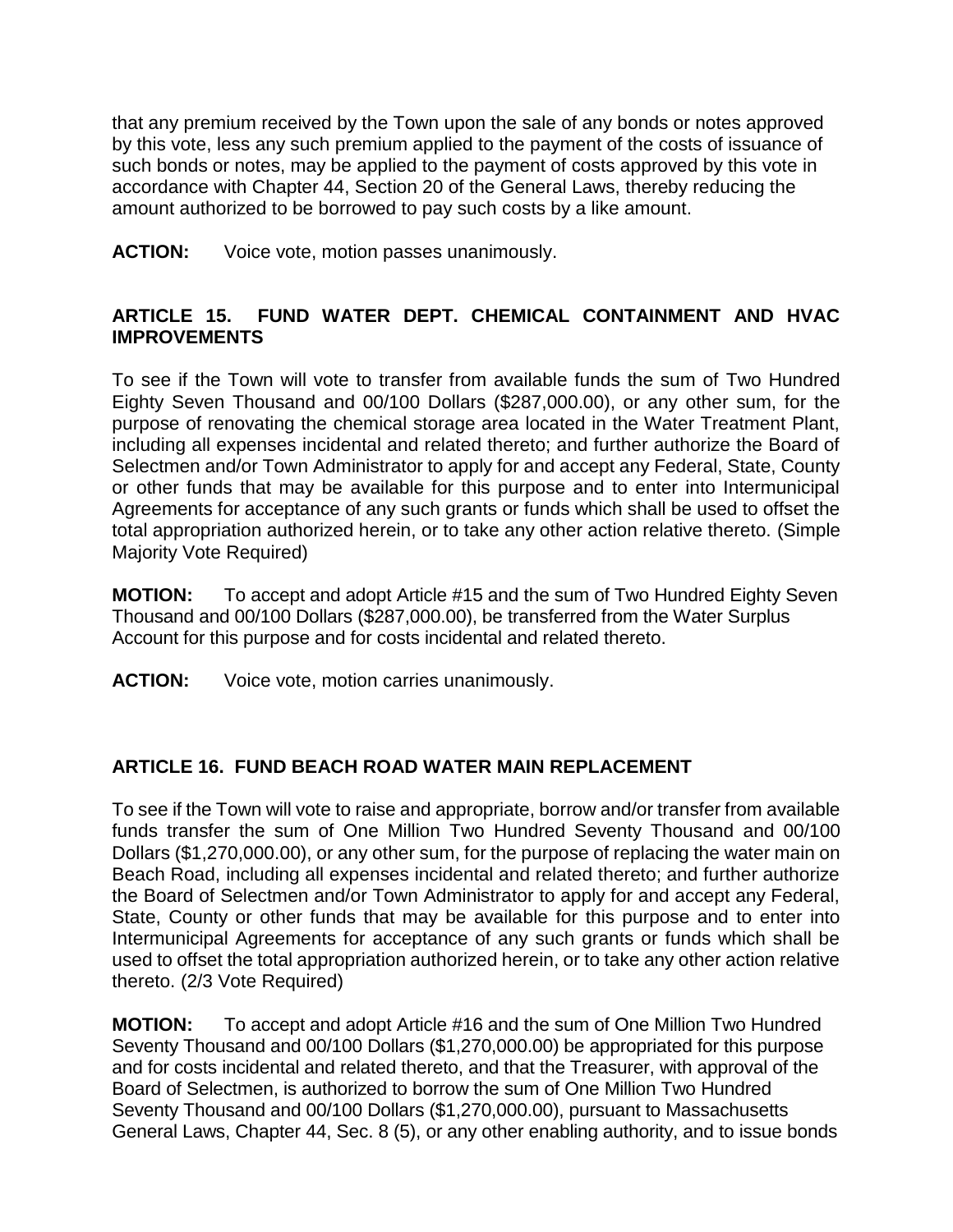or notes of the Town therefor, and that any premium received by the Town upon the sale of any bonds or notes approved by this vote, less any such premium applied to the payment of the costs of issuance of such bonds or notes, may be applied to the payment of costs approved by this vote in accordance with Chapter 44, Section 20 of the General Laws, thereby reducing the amount authorized to be borrowed to pay such costs by a like amount.

**ACTION:** Voice vote, motion carries unanimously.

#### **ARTICLE 17. FUND FEASIBILITY STUDY AND SCHEMATIC DESIGN OF MSBA CORE PROJECT AT NAUSET REGIONAL HIGH SCHOOL**

To see if the Town will approve the One Million Three Hundred Thousand and 00/100 Dollars (\$1,300,000.00) borrowing authorized by the Nauset Regional School District, for the purpose of funding the feasibility study and schematic design of the MSBA Core project at Nauset Regional High School, 100 Cable Road, N. Eastham, MA 02651 including all expenses incidental and related thereto; (the "Study"), and for which the District may be eligible for a school construction grant from the Massachusetts School Building Authority ("MSBA"), said amount to be expended at the direction of the School Committee. The MSBA's grant program is a non-entitlement, discretionary program based on need, as determined by the MSBA, and any Study costs the District incurs in excess of any grant approved by and received from the MSBA shall be the sole responsibility of the district and its member municipalities. Any grant that the District may receive from the MSBA for the Study shall be as set forth in the Feasibility Study Agreement that may be executed between the District and the MSBA. The approval of the District's borrowing by this vote shall be subject to and contingent upon an affirmative vote of the Town to exempt from the limitations of total taxes imposed by Massachusetts General Law Chapter 59 § 21 C (Proposition 2 1/2) its allocable share of the amounts required to pay the principal and interest of the borrowing, or to take any other action relative thereto. (Simple Majority Vote Required)

**MOTION:** To accept and adopt Article #17 and that the Town hereby approves the One Million Three Hundred Thousand and 00/100 Dollars (\$1,300,000.00) borrowing authorized by the Nauset Regional School District, for the purpose of paying costs of a feasibility study, for the Nauset High School 100 Cable Road, N. Eastham, Massachusetts, including the payment of all costs incidental or related thereto (the "Study"), and for which the District may be eligible for a school construction grant from the Massachusetts School Building Authority (MSBA), said amount to be expended at the direction of the School Committee; that the Town acknowledges that the MSBA's grant program is a non-entitlement, discretionary program based on need, as determined by the MSBA, and any Study costs the District incurs in excess of any grant approved by and received from the MSBA shall be the sole responsibility of the District and its member municipalities; provided further that any grant that District may receive from the MSBA for the Study shall be set forth in the Feasibility Study Agreement that may be executed between the District and the MSBA. The amount of borrowing authorized by the District shall be reduced by any grant amount set forth in the Feasibility Study Agreement that may be executed between the District and the MSBA,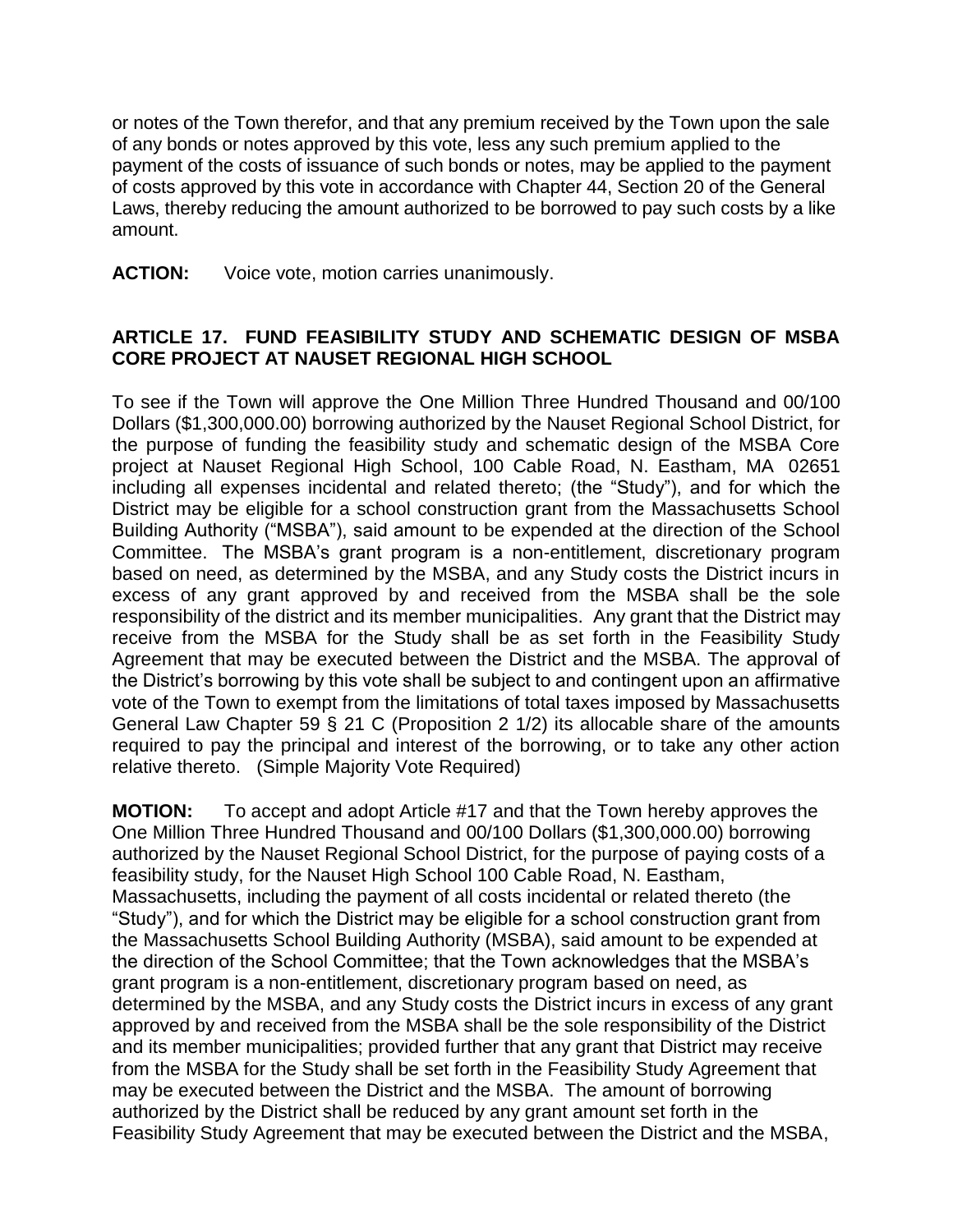provided that the approval of the District's borrowing by this vote shall be subject to and contingent upon an affirmative vote of the Town to exempt its allocable share of the amounts required for the payment of interest and principal on said borrowing from the limitations on total taxes imposed by Massachusetts General Laws Chapter 59, Section 21C (Proposition 2 ½ so called).

**ACTION:** Voice vote, motion carries unanimously**.**

# **ARTICLE 18. FUND FIRE & RESCUE DEPT. REP**L**ACEMENT OF AMBULANCE**

To see if the Town will vote to transfer from available funds the sum of Three Hundred Thousand and 00/100 Dollars (\$300,000.00), or any other sum, for the purpose of purchasing a replacement ambulance in the Fire and Rescue Department, including all expenses incidental and related thereto; and further authorize the Board of Selectmen and/or Town Administrator to apply for and accept any Federal, State, County or other funds that may be available for this purpose and to enter into Intermunicipal Agreements for acceptance of any such grants or funds which shall be used to offset the total appropriation authorized herein, and to authorize the Board of Selectmen to sell, trade, lease or exchange or otherwise dispose of old equipment or vehicles deemed advisable and in the best interest of the Town, the proceeds from any such disposition to be applied toward the cost of acquiring said ambulance, or to take any other action relative thereto. (Simple Majority Vote Required)

**MOTION:** To accept and adopt Article #18 as printed in the warrant and that the sum of Three Hundred Thousand and 00/100 Dollars (\$300,000.00) be transferred from the Ambulance Receipts Reserved for Appropriation Account for this purpose and for costs incidental and related thereto.

**ACTION:** Voice voted, motion passes by the necessary majority**.**

# **ARTICLE 19. FUND WATER DEPARTMENT REPLACEMENT OF BACKHOE**

To see if the Town will vote to transfer from available funds the sum of One Hundred Fifty Thousand and 00/100 Dollars (\$150,000.00), or any other sum, for the purpose of purchasing a new backhoe for the Water Department, including all expenses incidental and related thereto; and further authorize the Board of Selectmen and/or Town Administrator to apply for and accept any Federal, State, County or other funds that may be available for this purpose and to enter into Intermunicipal Agreements for acceptance of any such grants or funds which shall be used to offset the total appropriation authorized herein, and to authorize the Board of Selectmen to sell, trade, lease or exchange or otherwise dispose of old equipment or vehicles deemed advisable and in the best interest of the Town, the proceeds from any such disposition to be applied toward the cost of acquiring said backhoe, or to take any other action relative thereto. (Simple Majority Vote Required)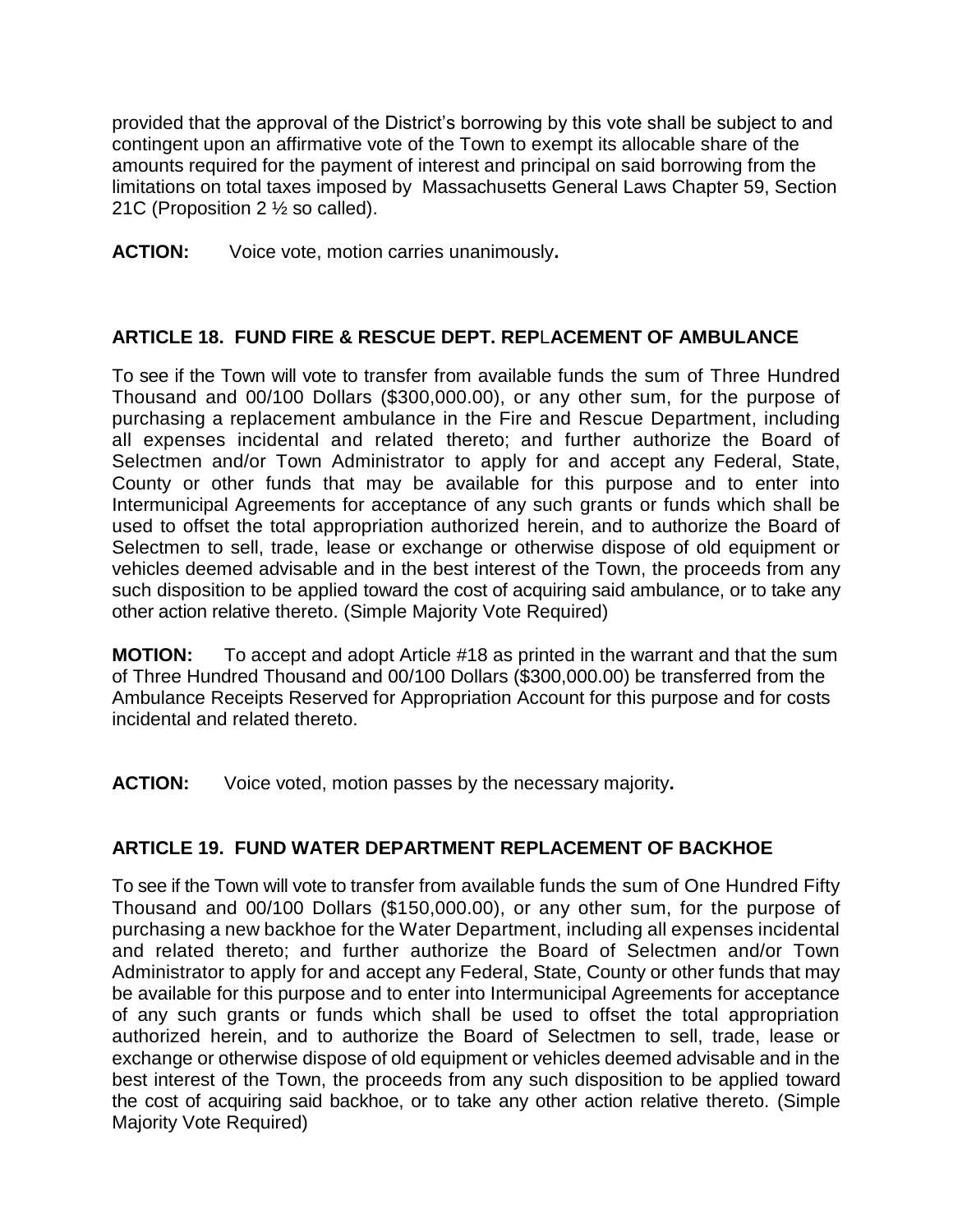**MOTION:** To accept and adopt Article #19 as printed in the warrant and that the sum of One Hundred Thirty-five Thousand and 00/100 Dollars (\$135,000.00) be transferred from the Water Surplus Account for this purpose and for costs incidental and related thereto. [Article was also to replace a dump truck body for \$15,000. Because the article does not mention the dump body, we will come back in the Fall for the dump body and proceed with the backhoe purchase only – Sims McGrath]

**ACTION:** Voice vote, motion passes by the necessary majority**.**

# **ARTICLE 20. FUND HABITAT CONSERVATION PLAN (HCP) PERMIT COSTS**

To see if the Town will vote to raise and appropriate and/or transfer from available funds the sum of Forty Two Thousand and 00/100 Dollars (\$42,000.00) for the purpose of funding the implementation costs, including all expenses incidental and related thereto, of the Habitat Conservation Plan (HCP) approved by the Federal and State Fish and Wildlife Services. The HCP provides for limited over sand vehicle use of Nauset Beach south of the bathing beach parking lot during the summer migratory bird nesting season, or to take any other action relative thereto. (Simple Majority Vote Required)

**MOTION:** To accept and adopt Article #20 and that the sum of Forty Two Thousand and 00/100 Dollars (\$42,000.00) be raised and appropriated for this purpose.

**ACTION:** Voice vote, motion carries unanimously.

# **ARTICLE 21. FUND WATER QUALITY DRAINAGE IMPROVEMENTS**

To see if the Town will vote to raise and appropriate, and/or transfer from available funds the sum of One Hundred Seventy Three Thousand Nine Hundred Thirty Nine and 00/100 Dollars (\$173,939.00) into the Stabilization Fund for Water Quality Drainage Improvements, and further to transfer from this Stabilization Fund the sum of One Hundred Seventy Three Thousand Nine Hundred Thirty Nine and 00/100 Dollars (\$173,939.00) for the purpose of funding the design and construction of improvements to the town's drainage infrastructure systems, including all expenses incidental and related thereto, and further authorize the Board of Selectmen and/or Town Administrator to apply for and accept any Federal, State, County or other funds that may be available for this purpose, and to enter into Intermunicipal Agreements for acceptance of any such grants or funds which shall be used to offset the total appropriation authorized herein, or to take any other action relative thereto. (2/3 Vote Required)

**MOTION:** To accept and adopt Article #21 as printed in the warrant and that the sum of One Hundred Seventy Three Thousand Nine Hundred Thirty Nine and 00/100 Dollars (\$173,939.00) be raised and appropriated to the Stabilization Fund for Water Quality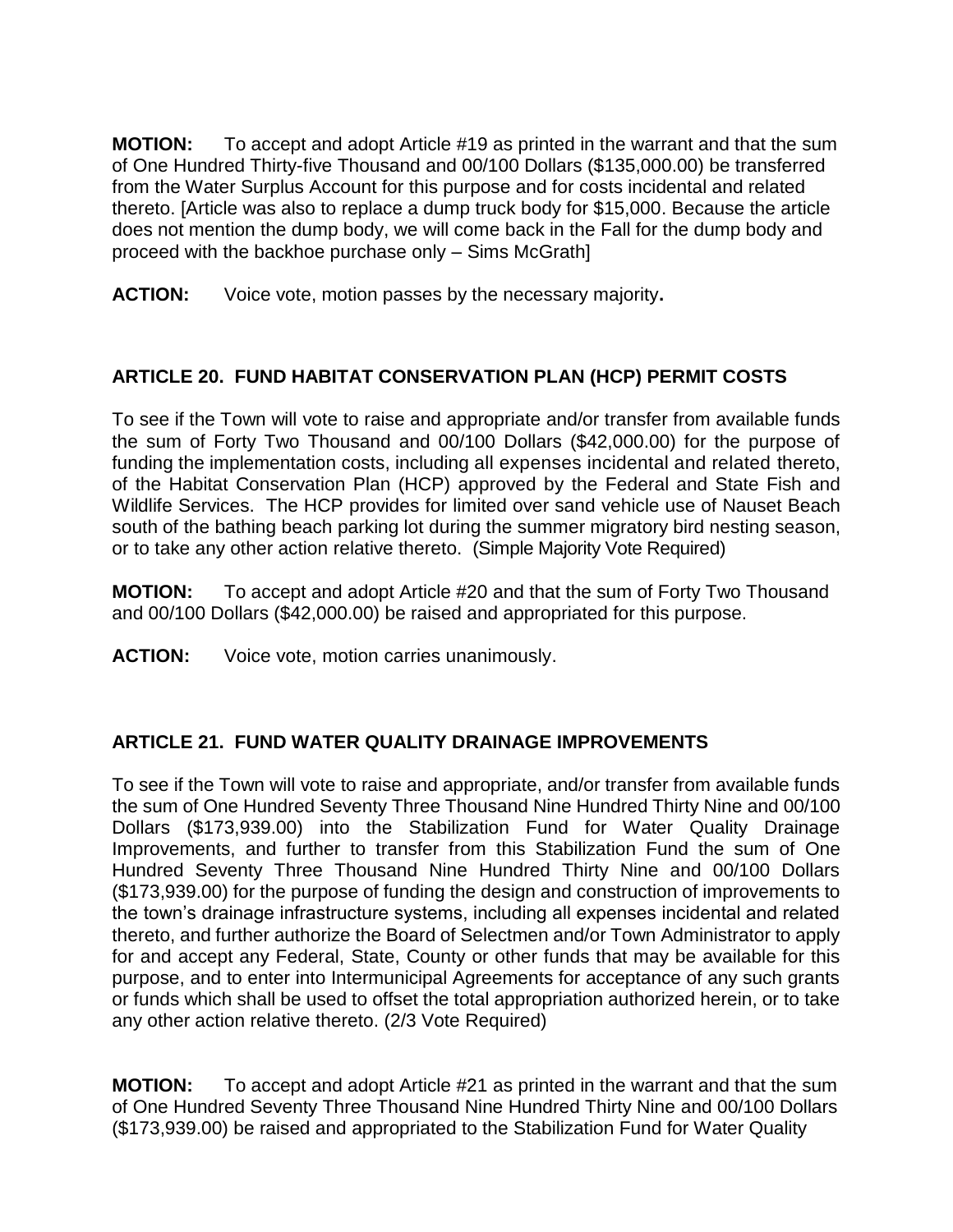Drainage Improvements, and further to authorize the sum of One Hundred Seventy Three Thousand Nine Hundred Thirty Nine and 00/100 Dollars (\$173,939.00) to be transferred from the Stabilization Fund for Water Quality Drainage Improvements for the purpose of funding the design and construction of improvements to the town's drainage infrastructure systems, including all expenses incidental and related thereto.

## **ACTION:** Voice vote, motion carries unanimously.

# **ARTICLE 22. FUND TOWN PAVEMENT MANAGEMENT PROGRAM**

To see if the Town will vote to raise and appropriate, and/or transfer from available funds the sum of Three Hundred Forty Seven Thousand Eight Hundred Ninety Nine and 00/100 Dollars (\$347,899.00) into the Stabilization Fund for the Town Pavement Management Program, and further to transfer from this Stabilization Fund the sum of Three Hundred Forty Seven Thousand Eight Hundred Ninety Nine and 00/100 Dollars (\$347,899.00) for the purpose of funding the local share of the town's ongoing pavement management program to repair, resurface, and reconstruct town roadways, including all expenses incidental and related thereto, and further authorize the Board of Selectmen and/or Town Administrator to apply for and accept any Federal, State, County or other funds that may be available for this purpose, and to enter into Intermunicipal Agreements for acceptance of any such grants or funds which shall be used to offset the total appropriation authorized herein, or to take any other action relative thereto. (2/3 Vote Required)

**MOTION:** To accept and adopt Article #22 as printed in the warrant and that the sum of Three Hundred Forty Seven Thousand Eight Hundred Ninety Nine and 00/100 Dollars (\$347,899.00) raised and appropriated to the Stabilization Fund for the Town Pavement Management Program, and further to authorize the sum of Three Hundred Forty Seven Thousand Eight Hundred Ninety Nine and 00/100 Dollars (\$347,899.00) to be transferred from the Stabilization Fund for the Town Pavement Management Program for the purpose of funding the local share of the town's ongoing pavement management program to repair, resurface, and reconstruct town roadways, including all expenses incidental and related thereto.

**ACTION:** Voice vote, motion passes unanimously.

## **ARTICLE 23. FUND OTHER POST-EMPLOYMENT BENEFITS (OPEB) LIABILITY TRUST FUND**

To see if the Town will vote to raise and appropriate, and/or transfer the sum of One Hundred Seventy Three Thousand Three Hundred Forty Three and 00/100 Dollars (\$173,343.00) to be deposited in the Other Post-Employment Benefits (OPEB) Liability Trust Fund to cover the unfunded actuarial liability related to retirees' health care and other post-employment benefits, and further to authorize funds of the Town to be invested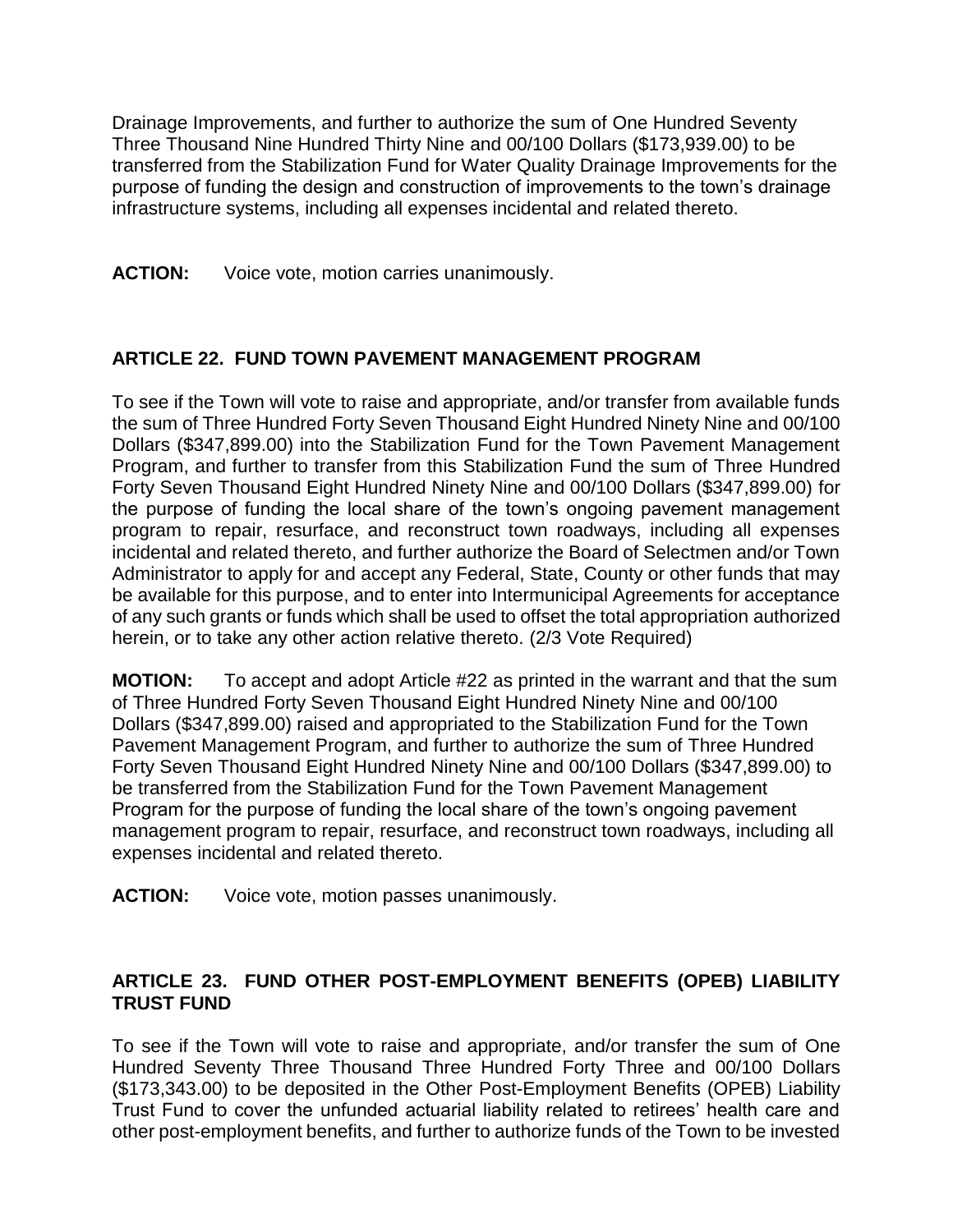and reinvested by the Town Treasurer consistent with the prudent investor rule of M.G.L. Chapter 32B, section 20 as the same may be amended from time to time, or take any other action relative thereto. (Simple Majority Vote Required)

**MOTION:** To accept and adopt Article #23 as printed in the warrant and that the sum of One Hundred Seventy Three Thousand Three Hundred Forty Three and 00/100 Dollars (\$173,343.00) be transferred from Free Cash to be deposited in the Other Post-Employment Benefits (OPEB) Liability Trust Fund, and further to authorize funds of the Town to be invested and reinvested by the Town Treasurer consistent with the prudent investor rule of M.G.L. Chapter 32B, section 20 as the same may be amended from time to time.

**ACTION:** Voice vote, motion carries by the necessary majority**.**

# **ARTICLE 24. FUND MAINTENANCE OF BUILDINGS AND FACILITIES**

To see if the Town will vote to raise and appropriate, and/or transfer from available funds the sum of Three Hundred Fifty Thousand and 00/100 Dollars (\$350,000.00) into the Stabilization Fund for Building and Facility Maintenance, and further to transfer from this Stabilization Fund the sum of Three Hundred Fifty Thousand and 00/100 Dollars (\$350,000.00) for the purpose of funding building and facility maintenance projects, including all expenses incidental and related thereto, and further authorize the Board of Selectmen and/or Town Administrator to apply for and accept any Federal, State, County or other funds that may be available for this purpose, and to enter into Intermunicipal Agreements for acceptance of any such grants or funds which shall be used to offset the total appropriation authorized herein, or to take any other action relative thereto. (2/3 Vote Required)

**MOTION:** To accept and adopt Article #24 as printed in the warrant and that the sum of Three Hundred Fifty Thousand and 00/100 Dollars (\$350,000.00) be raised and appropriated to the Stabilization Fund for Building and Facility Maintenance, and further to authorize the sum of Three Hundred Fifty Thousand and 00/100 Dollars (\$350,000.00) to be transferred from the Stabilization Fund for Building and Facility Maintenance for the purpose of funding building and facility maintenance projects, including all expenses incidental and related thereto.

**ACTION:** Voice vote, motion passes unanimously.

# **ARTICLE 25. FUND PURCHASE OF MOTOR VEHICLES AND EQUIPMENT**

To see if the Town will vote to raise and appropriate, and/or transfer from available funds the sum of Five Hundred Ten Thousand and 00/100 Dollars (\$510,000.00) into the Stabilization Fund for Motor Vehicles and Equipment, and further to transfer from this Stabilization Fund the sum of Five Hundred Ten Thousand and 00/100 Dollars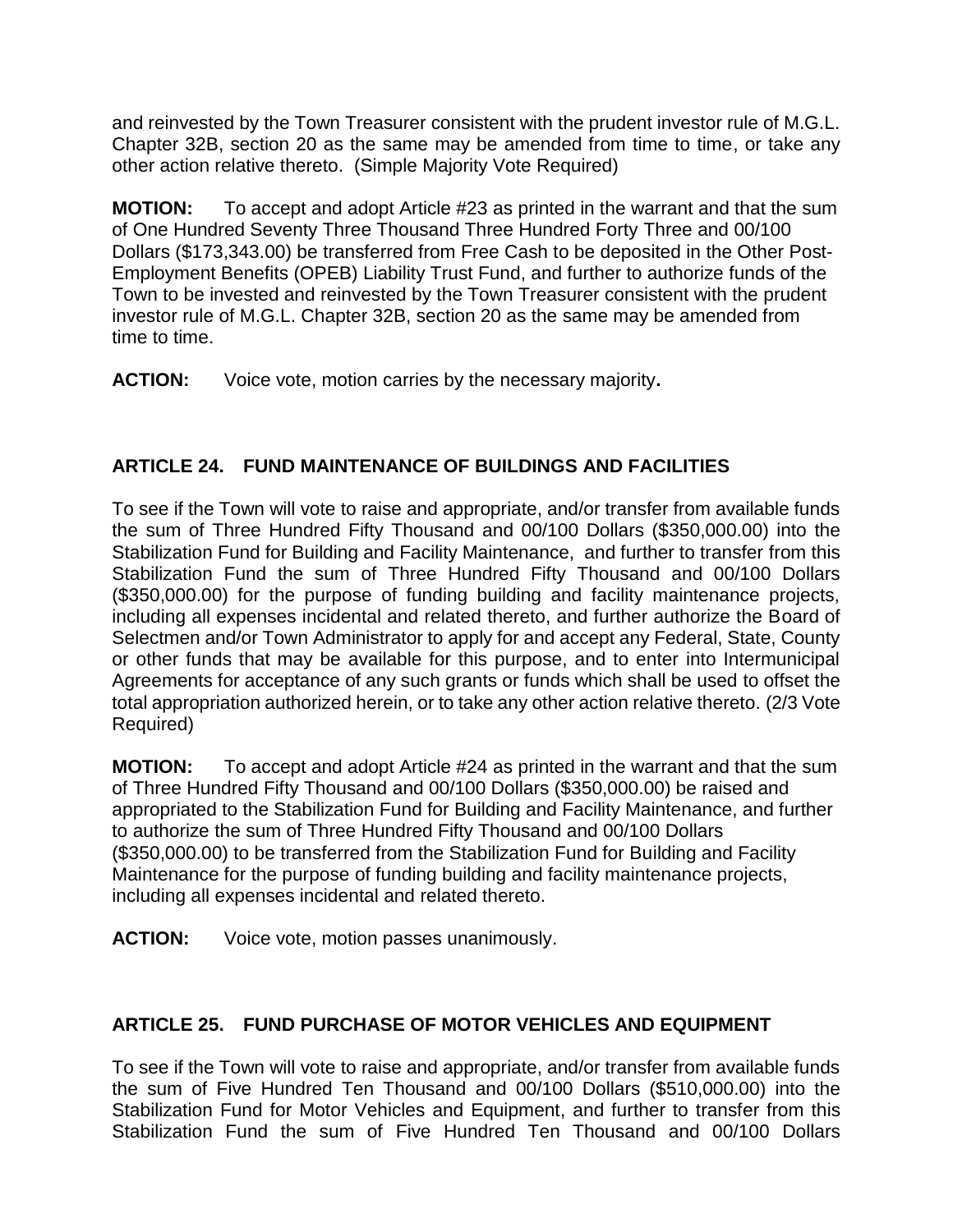(\$510,000.00) for the purpose of funding vehicle and equipment purchases, including all expenses incidental and related thereto, and further authorize the Board of Selectmen and/or Town Administrator to apply for and accept any Federal, State, County or other funds that may be available for this purpose, and to enter into Intermunicipal Agreements for acceptance of any such grants or funds which shall be used to offset the total appropriation authorized herein, or to take any other action relative thereto. (2/3 Vote Required)

**MOTION:** To accept and adopt Article #25 as printed in the warrant and that the sum of Five Hundred Ten Thousand and 00/100 Dollars (\$510,000.00) be raised and appropriated to the Stabilization Fund for Motor Vehicles and Equipment, and further to authorize the sum of Five Hundred Ten Thousand and 00/100 Dollars (\$510,000.00) to be transferred from the Stabilization Fund for Motor Vehicles and Equipment for the purpose of funding for the purpose of funding motor vehicle and equipment purchases, including all expenses incidental and related thereto.

**ACTION:** Voice vote cannot be determined, standing vote yes - 175 , no - 103 motion fails to attain 2/3 majority.

# **ARTICLE 26. FUND VISITOR MANAGEMENT SERVICES BY ORLEANS CHAMBER OF COMMERCE**

To see if the Town will vote to raise and appropriate and/or transfer from available funds the sum of Twenty Two Thousand Six Hundred Sixty and 00/100 Dollars (\$22,660.00), or any other sum, to be spent under the direction of the Orleans Chamber of Commerce, Inc. and the Board of Selectmen for the purposes of managing summer visitors and making the Town more user friendly; or to take any other action relative thereto. (Simple Majority Vote Required)

**MOTION:** To accept and adopt Article #26 as printed in the warrant and that the sum of Twenty Two Thousand Six Hundred Sixty and 00/100 Dollars (\$22,660.00), be raised and appropriated for this purpose.

**ACTION:** Voice vote, motion carries unanimously.

# **ARTICLE 27. FUND HUMAN SERVICES AGENCIES**

To see if the Town will vote to raise and appropriate and/or transfer from available funds the sum of Ninety One Thousand One Hundred Fifty and 00/100 Dollars (\$91,150.00), or any other sum, to fund the following human services organizations for the period July 1, 2017 to June 30, 2018.

| AIDS Support Group of Cape Cod         | \$2,000.00 |
|----------------------------------------|------------|
| Alzheimer's Support Group of Cape Cod  | 9,000.00   |
| Big Brothers / Big Sisters of Cape Cod | 2,000.00   |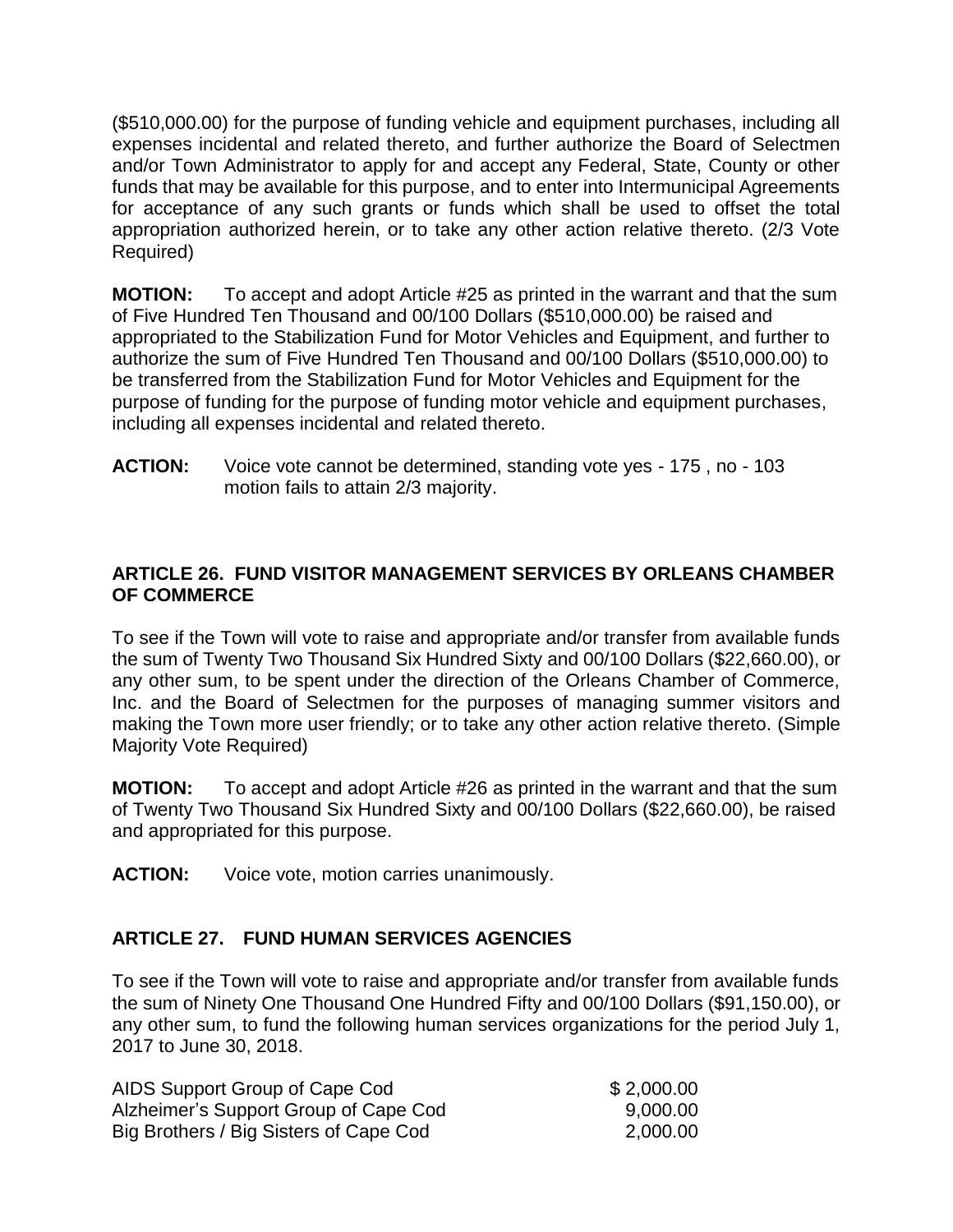| <b>CapeAbilities</b>                             | 5,900.00    |
|--------------------------------------------------|-------------|
| Cape Cod Children's Place                        | 3,250.00    |
| Cape Cod Child Development Program, Inc.         | 2,500.00    |
| Consumer Assistance Council, Inc.                | 300.00      |
| Elder Services of Cape Cod and the Islands, Inc. | 2,500.00    |
| Gosnold, Inc.                                    | 8,000.00    |
| <b>Homeless Prevention Council</b>               | 9,400.00    |
| Independence House, Inc.                         | 4,800.00    |
| Lower Cape Outreach Council                      | 11,000.00   |
| Nauset Together We Can                           | 7,000.00    |
| <b>Orleans After School Activities Program</b>   | 20,000.00   |
| Sight Loss Services, Inc.                        | 1,100.00    |
| South Coastal Counties Legal Services, Inc.      | 2,400.00    |
|                                                  | \$91,150.00 |

Or to take any other action relative thereto. (Simple Majority Vote Required)

**MOTION:** To accept and adopt Article #27 as printed in the warrant, and that the sum of Ninety One Thousand One Hundred Fifty and 00/100 Dollars (\$91,150.00) be raised and appropriated for this purpose.

**ACTION:** Voice vote, motion carries unanimously.

# **ARTICLE 28. FUND FOURTH OF JULY CELEBRATION**

To see if the Town will vote to raise and appropriate and/or transfer from available funds the sum of Eight Thousand Two Hundred and 00/100 Dollars (\$8,200.00), or any other sum, for the purpose of funding the July 4<sup>th</sup> celebration within the Town of Orleans. Said funds to be expended under the direction of the Town Administrator, or to take any other action relative thereto. (Simple Majority Vote Required)

**MOTION:** To accept and adopt Article #28 as printed in the warrant, and that the sum of Eight Thousand Two Hundred and 00/100 Dollars (\$8,200.00) be raised and appropriated for this purpose.

**ACTION:** Voice vote, motion carries unanimously.

# **ARTICLE 29. FUND CULTURAL COUNCIL GRANTS**

To see if the Town will vote to raise and appropriate and/or transfer from available funds the sum of Two Thousand and 00/100 Dollars (\$2,000.00), or any other sum, for the purpose of funding Cultural Council awards to Orleans recipients. Said funds to be expended under the direction of the Town Administrator, or to take any other action relative thereto. (Simple Majority Vote Required)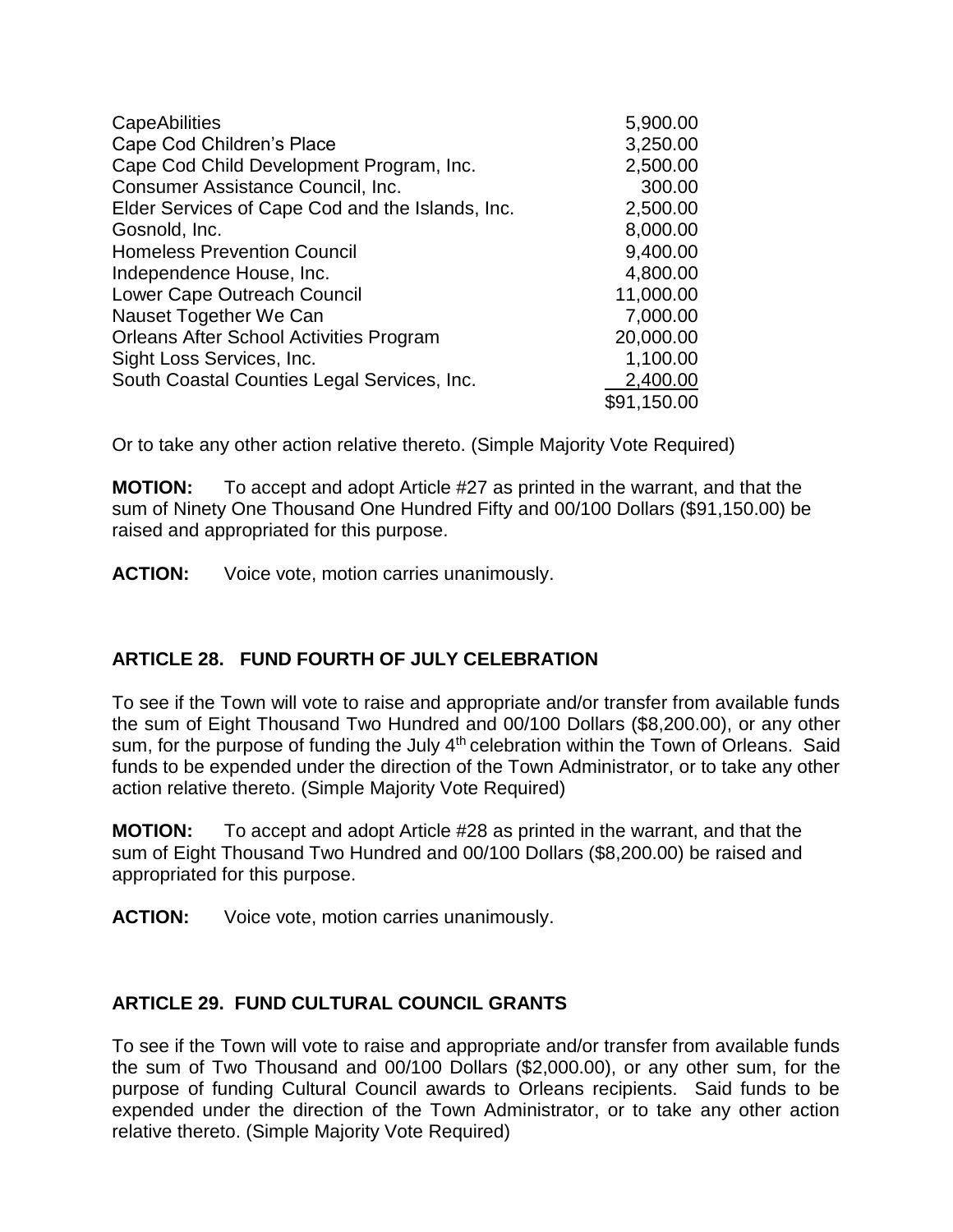**MOTION:** To accept and adopt Article #29 as printed in the warrant, and that the sum of Two Thousand and 00/100 Dollars (\$2,000.00) be raised and appropriated for this purpose.

**ACTION:** Voice vote, motion carries unanimously.

# **ARTICLE 30. FUND ELECTED OFFICIALS COMPENSATION (FY18)**

To see if the Town will vote to fix the salaries of elected officials for the twelve month period beginning July 1, 2017 as follows:

- 1) Board of Selectmen (5) \$3,000.00 (each)
- 2) Board of Selectmen Chair \$ 500.00
- 3) Moderator \$ 300.00
- 4) Constables (2) \$ 150.00 (each)

and to raise and appropriate and/or transfer from available funds the sum of Sixteen Thousand One Hundred and 00/100 Dollars (\$16,100.00), or any other sum, for this purpose, or to take any other action relative thereto. (Simple Majority Vote Required)

**MOTION:** To accept and adopt Article #30 as printed in the warrant and that the sum of Sixteen Thousand One Hundred and 00/100 Dollars (\$16,100.00) be raised and appropriated for this purpose.

**ACTION:** Voice vote, motion carries unanimously.

# **ARTICLE 31. FUND UNANTICIPATED EMPLOYEE RETIREMENT BUYOUTS**

To see if the Town will vote to raise and appropriate and/or transfer from available funds the sum of Thirty Five Thousand and 00/100 Dollars (\$35,000.00), or any other sum, to fund unanticipated employee retirement buyouts, or to take any other action relative thereto. (Simple Majority Vote Required)

**MOTION:** To accept and adopt Article #31 as printed in the warrant and that the sum of Thirty Five Thousand and 00/100 Dollars (\$35,000.00) be raised and appropriated for this purpose.

**ACTION:** Voice vote, motion carries unanimously.

# **ARTICLE 32. TRANSFER WATER SERVICE CONNECTION FUNDS**

To see if the Town will vote to transfer from available funds the sum of Fifty Thousand and 00/100 Dollars (\$50,000.00), or any other sum, to the Water Special Revenue Fund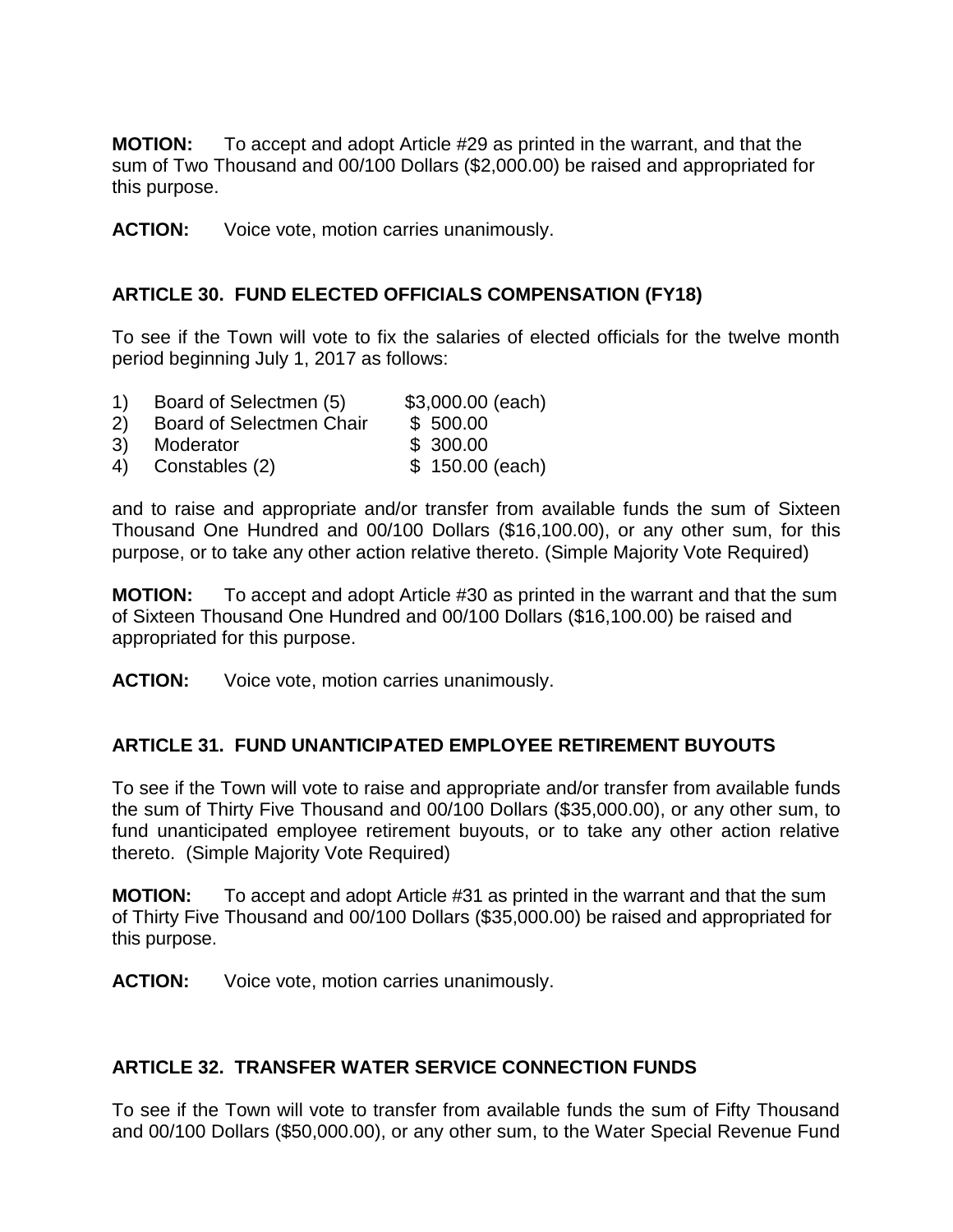- Water Services Connection Account for the purpose of maintaining water service connections, or to take any other action relative thereto. (Simple Majority Vote Required)

**MOTION:** To accept and adopt Article #32 and that the sum of Fifty Thousand and 00/100 Dollars (\$50,000.00) be transferred from the Water Special Revenue Fund - Fund Balance Reserved for Water Service Connections for this purpose.

**ACTION:** Voice vote, motion carries unanimously.

## **ARTICLE 33. AMEND GENERAL BYLAW CH. 126 – PUBLIC CONSUMPTION OF MARIJUANA**

To see if the Town will vote to amend the General Bylaws of the Town of Orleans as contained in the Town Code Chapter 126 entitled Public Consumption of Marijuana" by deleting §126-2 in its entirety and inserting in place thereof the following new §126-2:

§ [126-2. Violations and penalties; enforcement.](http://www.ecode360.com/14324804#14324806) 

This bylaw may be enforced through any lawful means in law or in equity including, but not limited to, enforcement by criminal indictment or complaint pursuant to MGL c. 40, § 21, or by noncriminal disposition pursuant to MGL c. 40, § 21D, by the Board of Selectmen, the Town Administrator, or their duly authorized agents, or any police officer. The fine for violation of this bylaw shall be three hundred dollars (\$300.00) for each offense. Any penalty imposed under this bylaw shall be in addition to any civil penalty imposed under MGL c. 94C § 32L. For the purposes of enforcing this bylaw, any person charged with a violation of this bylaw shall be required to provide proper identification.

**§126-2. Violations and penalties; enforcement.**

**This bylaw may be enforced through any lawful means in law or in equity by the Board of Selectmen, the Town Administrator, or their duly authorized agents, or any police officer. Violations of this bylaw shall be punished by a civil penalty of one hundred dollars (\$100.00) for each offense. For the purposes of enforcing this bylaw, any person charged with a violation of this bylaw shall be required to provide proper identification. This bylaw shall not be construed to limit the medical use of marijuana.**

or to take any other action relative thereto. (Simple Majority)

**MOTION:** To accept and adopt Article #33 as printed in the warrant except that the last sentence should read as follows: "This bylaw shall not be construed to limit the medical use of marijuana products but does apply to the smoking of medical marijuana in all public places defined in Section 126-1."

**ACTION:** Voice vote, motion passes unanimously.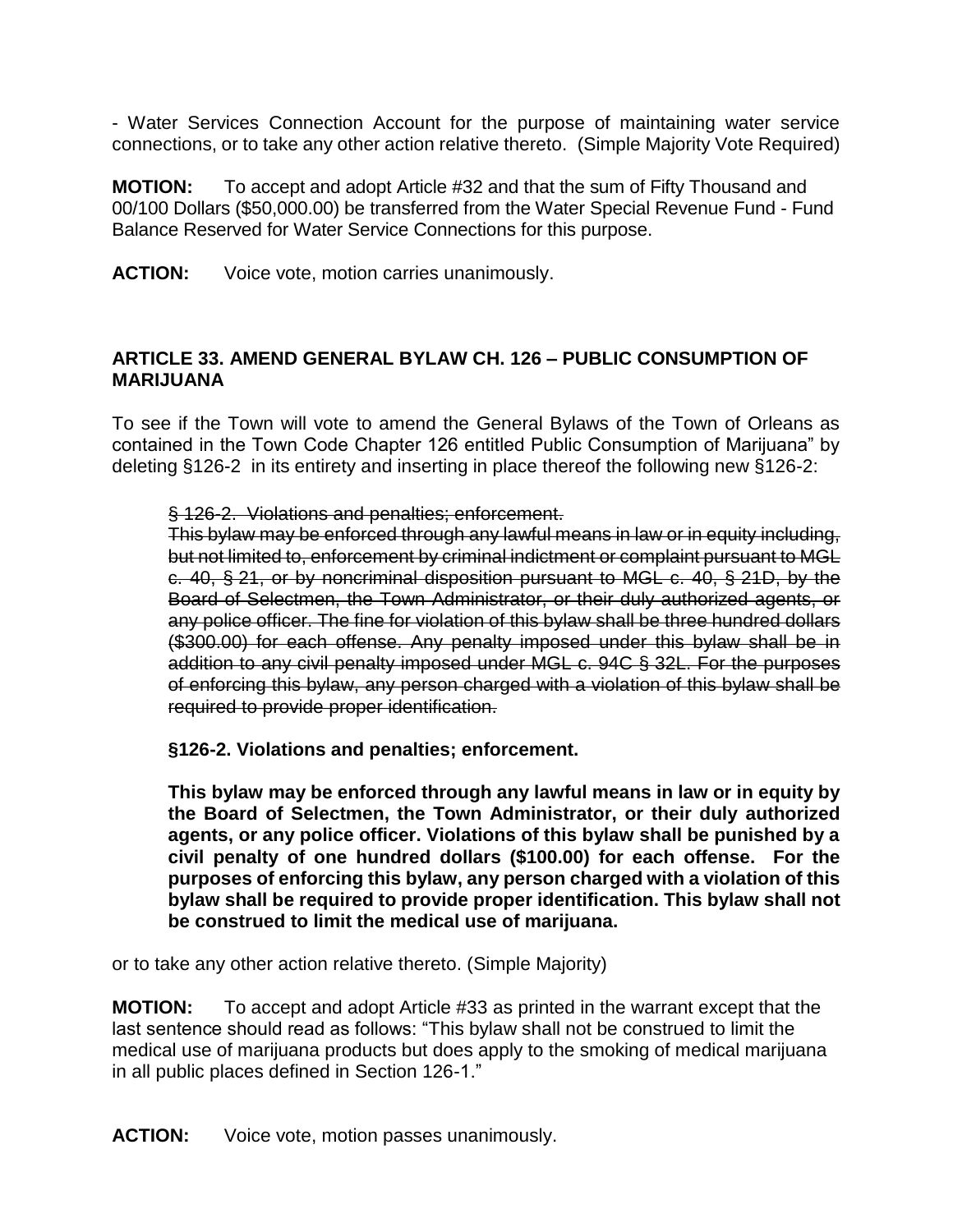# **ARTICLE 34. AMEND GENERAL BYLAWS TO PROHIBIT MARIJUANA ESTABLISHMENTS**

To see if the Town will vote to amend the General Bylaws of the Town of Orleans as contained in the Town Code by adding thereto a new Chapter 64 as follows:

The operation of any marijuana establishment as defined in M.G.L. c. 94G, §1, including without limitation, a marijuana cultivator, marijuana testing facility, marijuana product manufacturer, marijuana retailer or any other type of licensed marijuana-related business, within the Town is prohibited. This prohibition shall not apply to the sale, distribution or cultivation of marijuana for medical purposes, licensed under Chapter 369 of the Acts of 2012 and currently permitted in the Town of Orleans.

The adoption of this provision is subsequently subject to a vote of the voters of the Town of Orleans pursuant to the provisions of M.G.L. c. 94G as follows:

Shall the Town of Orleans ratify and adopt the action of its Town Meeting held on May 8, 2017 in the passage and approval of a general bylaw provision adding a new Chapter 64 to the Code of the Town of Orleans as follows:

The operation of any marijuana establishment as defined in M.G.L. c. 94G, §1, including without limitation, a marijuana cultivator, marijuana testing facility, marijuana product manufacturer, marijuana retailer or any other type of licensed marijuana-related business, within the Town is prohibited. This prohibition shall not apply to the sale, distribution or cultivation of marijuana for medical purposes, licensed under Chapter 369 of the Acts of 2012 and currently permitted in the Town of Orleans.

or to take any other action relative thereto. (Simple Majority Vote Required)

- **MOTION:** To accept and adopt Article #34 as printed in the warrant.
- **MOTION:** Gail Meyers Lavin, to indefinitely postpone.
- **ACTION:** Voice vote, motion carries by the necessary majority to indefinitely postpone.

#### **ARTICLE 35. AMEND GENERAL BYLAW CH. 103 – FERTILIZER NITROGEN AND PHOSPHORUS CONTROL**

To see if the Town will vote to amend the Fertilizer, Nitrogen and Phosphorus Control Bylaw Chapter 103, Subsection 6 as follows:

A. The Town of Orleans strongly recommends that nitrogen should be applied to turf and other plants at the lowest rate necessary. Any single application of nitrogen should not exceed 0.5 pounds of nitrogen per 1000 square feet, and the annual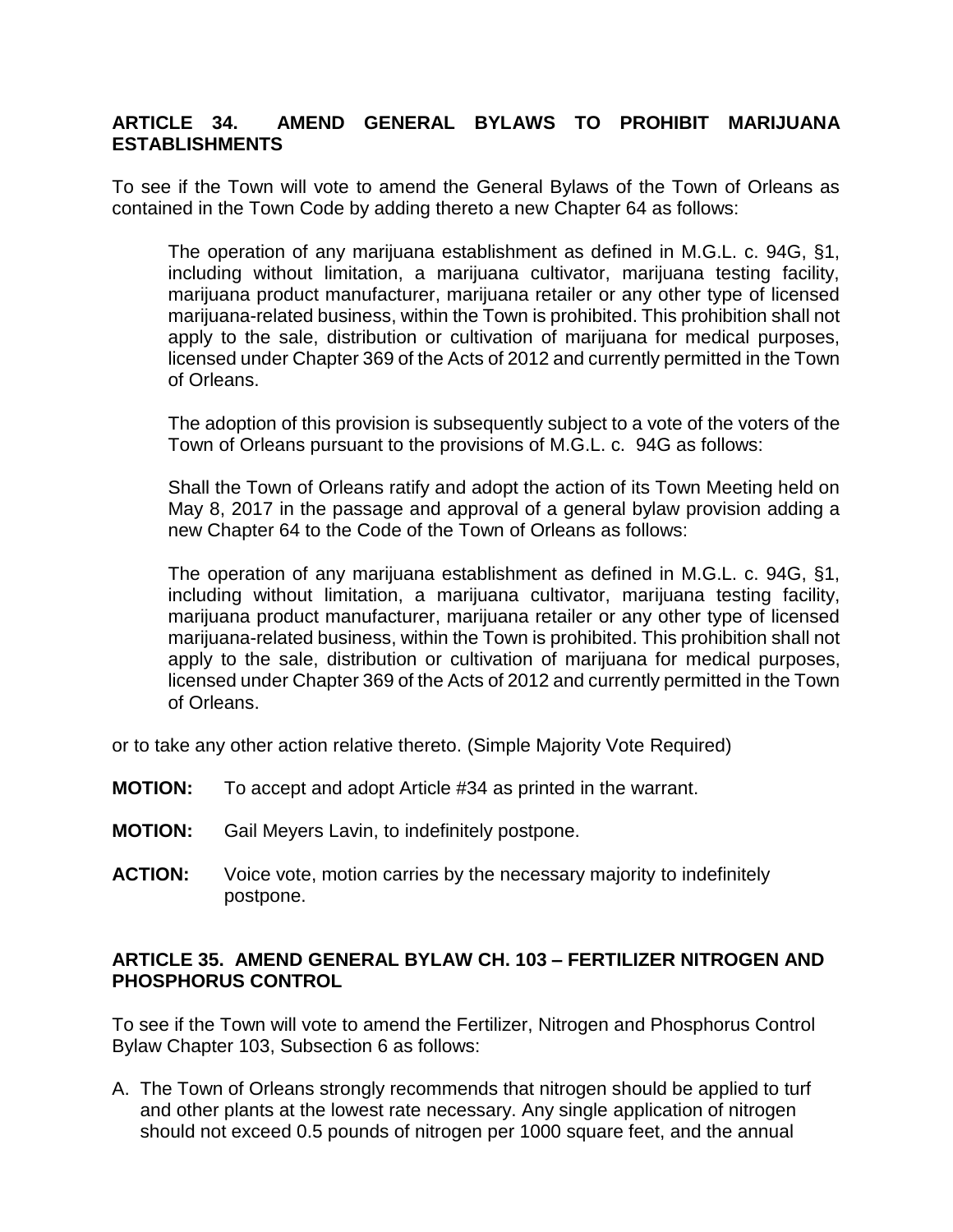aggregate total application of nitrogen should not exceed 1.0 pounds per 1000 square feet. The application of any nitrogen should be of an organic, slow-release, water-**in**soluble form.

or to take any other action relative thereto. (Simple Majority Vote Required)

- **MOTION:** To accept and adopt Article #35 as printed in the warrant.
- **ACTION:** Voice vote, motion carries unanimously.

# **ARTICLE 36. AMEND GENERAL BYLAW CH. 159 – WATERWAYS**

To see if the Town will vote to amend the Waterways Bylaw, Chapter 159, as follows:

## TABLE OF CONTENTS

- 159-1) AUTHORITY, PURPOSE AND APPLICABILITY
- 159-2) DEFINITIONS
- 159-3) NUMBERING OF MOTORBOATS **VESSELS**
- 159-4) ABANDONMENT AND REMOVAL OF VESSELS
- 159-5) BOATING COLLISIONS; REPORTING
- 159-6) EQUIPMENT

#### 159-7) OPERATION

- *A. Speed Limit and No Wake Areas*
- *B. Waterskiing and towed water sports*
- *C. Town Landings, ramps, floats and bulkheads*
- *D. Aids to Navigation*
- *E. Divers; Operating Near Divers*
- *F. Pollution*
- *G. Overloading*
- *H. Canoeings/Kayakings/Standup Paddle Boards/ Sailboards/ Kite Boards/Wake Boards*
- *I. Negligent Operation*

#### 159-8) SAFETY **OPERATOR'S** CERTIFICATE FOR MINORS

- 159-9) PERSONAL WATERCRAFT
- 159-10) MOORING/DOCKING REGULATIONS AND POLICIES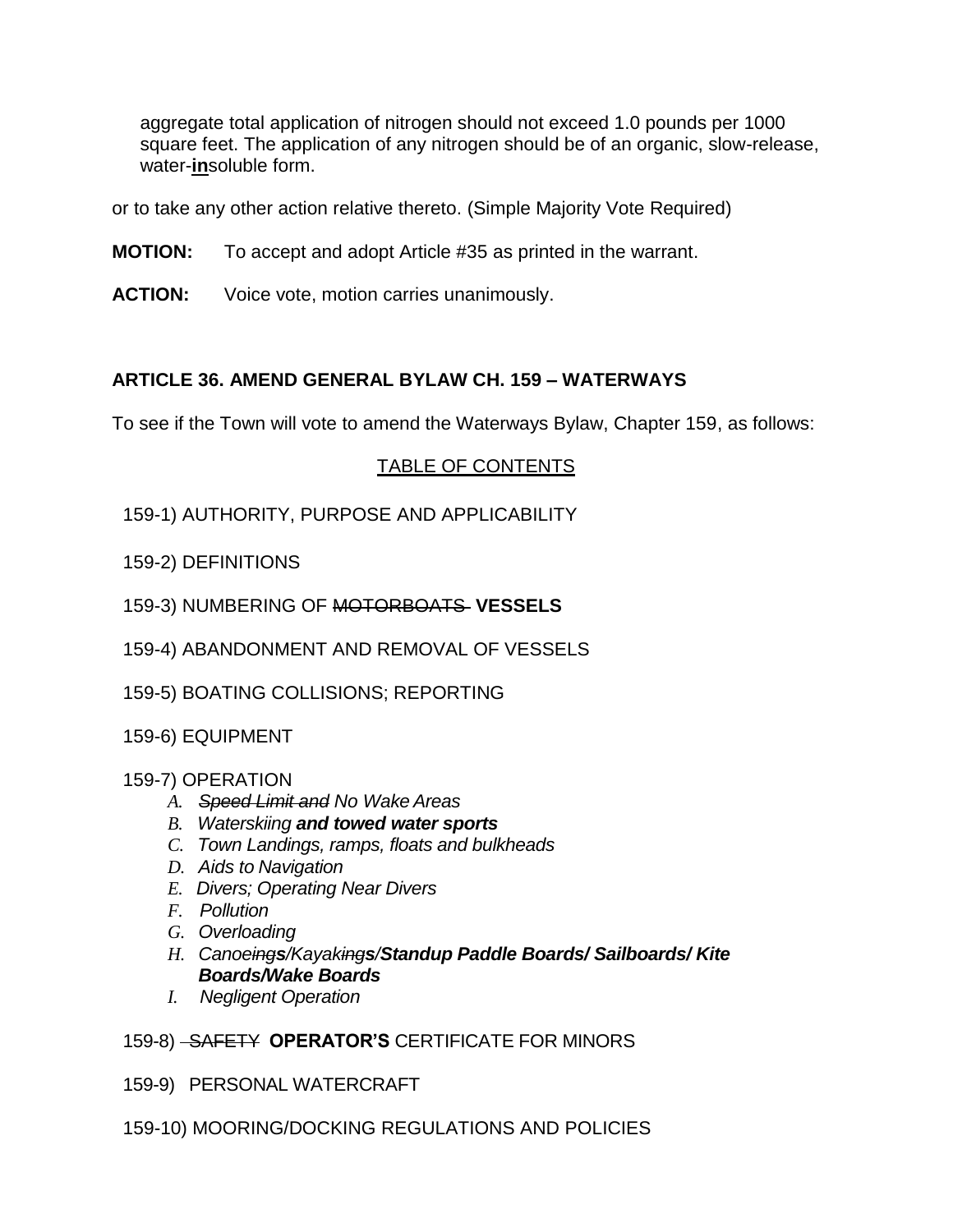# 159-11) ENFORCEMENT/PENALTIES

159-12) JURISDICTION

159-13) SEVERABILITY

# 159-1) AUTHORITY, PURPOSE AND APPLICABILITY

The Orleans Waterways Bylaw is written under the authority of Massachusetts General Laws Chapter 90B, Section 15. The bylaw is intended to promote the protection of public safety and welfare by encouraging voluntary compliance, and by deterring noncompliance through penalties and fines. The bylaw is a compilation of Massachusetts General Laws, CMR's, Harbormaster Regulations, the former Orleans Waterways Regulations, and various existing Orleans General Bylaws. This bylaw shall apply to all persons, vessels or objects on or using the waterways of the Town of Orleans.

# 159-2) DEFINITIONS

"Boating Accident", an occurrence in which a waterborne vessel subject to this bylaw is involved, whether or not there has been any actual collision, and which results in damage by or to such vessel or its equipment, or by or to an object or person being towed, pushed or propelled by such vessel, or in which there is an injury to any person, loss of life, or disappearance of any person under circumstances which indicate the possibility of death or injury or disappearance of a vessel other than by theft.

"Certificate of Number", a document issued by the director of the Massachusetts Division of Law Enforcement Division of Environmental Police, upon application therefore, stating the name and address of the owner of, and the **registration** number awarded to, **and properly displayed upon,** a vessel.

"Great Pond", a natural pond the area of which is ten acres or more. **Great Ponds are owned by the Commonwealth of Massachusetts.**

"Headway Speed", the slowest speed at which a personal watercraft **powered vessel**  may be operated and **still** maintain steerage way. To be considered operating at headway speed under this bylaw the operator shall be either kneeling or sitting.

"Personal Watercraft", a vessel propelled by a water-jet pump or other machinery as its primary source of propulsion that is designed to be operated by a person sitting, standing or kneeling on the vessel rather than being operated in the conventional manner by a person sitting or standing inside the vessel.

"**Standup Paddleboard" is a paddleboard commonly known as a SUP**.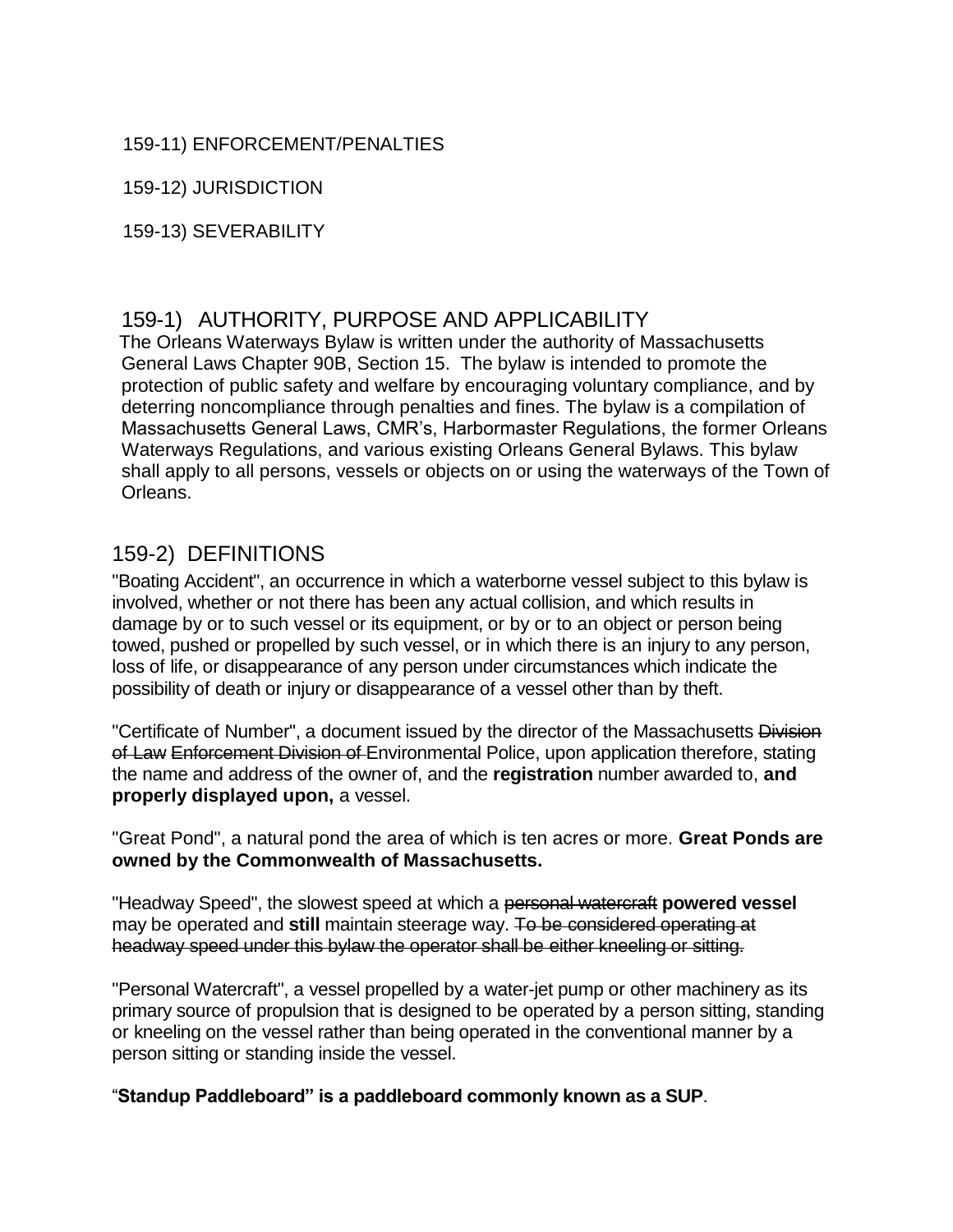"Waterskiing", for the purpose of this bylaw, shall include towing or manipulating a surfboard, inner-tube or other similar **watersport** device **towed** behind a any **or riding the wake behind a** motor vessel.

"**Vessel" includes all types of watercraft including non-displacement craft and seaplanes used or capable of being used as a means of transportation on water.**

# 159-3) NUMBERING OF MOTORBOATS. **VESSELS**

No motorboat **vessel powered by machinery as primary or secondary** shall be operated within the waters of the Town of Orleans unless said boat **vessel displays registration is numbereds** in accordance with Chapter 90B, Section 2, of the Massachusetts General Laws and said valid Certificate Number shall be carried in**onboard** the vessel at all times. **Any vessel not required to be registered must display somewhere on the vessel the owner's name, address and active phone number.**

# 159-4) ABANDONMENT AND REMOVAL OF VESSELS

Any vessel, mooring or object constituting a hazard to navigation and any vessel or object improperly secured, swamped, sunk, washed ashore or found in an abandoned condition may be removed or relocated by the Harbormaster or his agent. Any expense or liability incurred therefore shall be the responsibility of the boat owner. The last owner of record of a vessel at the time it was abandoned shall be presumed to be the person who abandoned the boat.

# 159-5) BOATING COLLISIONS; REPORTING

The operator of any boat involved in a collision, accident or other casualty shall, so far as he is able without serious danger to his own or other vessels or to any persons, render to other persons affected by the boating accident such assistance as may be practicable and as may be necessary in order to save them from any danger caused by the boating accident.

The operator of any boat involved in a boating accident **where there is any personal injury or property damage greater than \$500.,** shall notify the Harbormaster within twenty-four hours of said accident, in addition to notifying all other appropriate state and federal officials.

# 159-6) EQUIPMENT

In addition to any other state or federal requirements, the following equipment shall be carried on all vessels at all times, when within the waters of the Town of Orleans:

- A. U.S.C.G. Approved Personal Flotation Devices as prescribed by M.G.L. Chapter 90B, Section 5.
- B. A valid Certificate of Number, if required by M.G.L. Chapter 90B, Section 2
- C. From sunset to sunrise, lights that comply with M.G.L. Chapter 90B, Section5.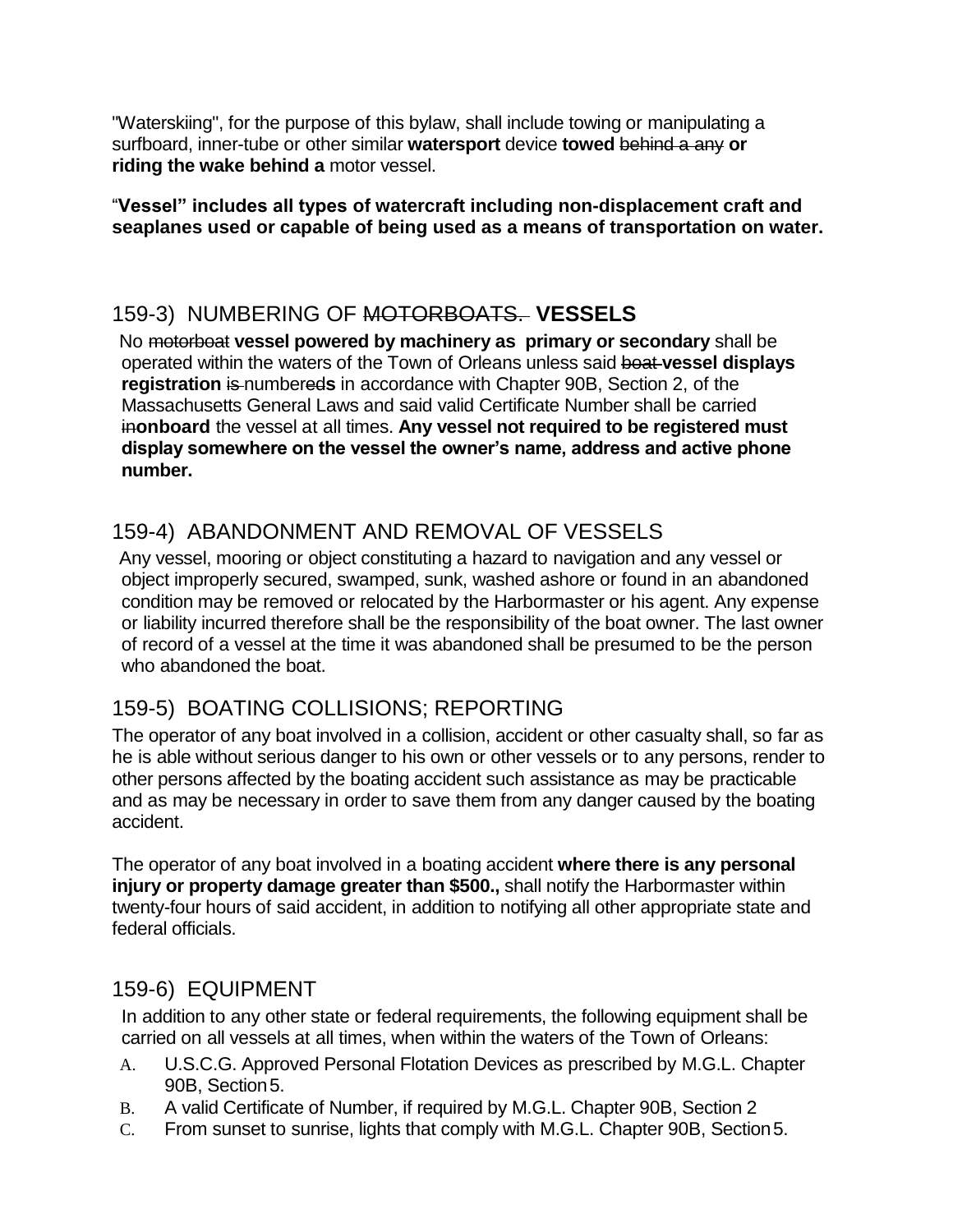- D. Anchor and Line adequate to hold thevessel.
- E. Bailer.
- F. Paddle.
- G. Whistle **Sound producing device (eg. whistle, horn)** (Boats **Powered vessels**  sixteen feet or over).
- H. Fire Extinguishers as required by M.G.L. Chapter 90B, Section5.
- **I. Ladder, steps or similar device for reentering the vessel when conducting towed water sports.**

# 159-7) OPERATION

- *A. Speed Limit and No Wake Areas:*
	- (1) Vessels shall not exceed five (5) miles per hour and shall **operate at only headway speed so as to** make **no wake** in all areas listed below:
		- a. The entrance to Rock Harbor, including the entire innerbasin.
		- **b.** Meetinghouse Pond and Meetinghouse River to a point marked
		- by a no wake buoy**.** at the mouth of theriver.
		- c. Lonnie's River, including the entire pond.
		- d. Arey's Pond and Namequoit River to a point marked by a no wake buoy at the mouth of the river.
		- e. Pah Wah River, including the entire pond.
		- f. The buoyed entrance into Quanset Pond, including the entire pond.
		- g. The Snow Shore/Tonset mooring area as marked by no wake buoys.

h. The entrance into Pochet Inlet to a point marked by a no wake buoy inside the Payson mooring area.

- i. The mooring area at the head of the cove known as the "Yacht Club area."
- j. The mooring area at Goose Hummock Shop.
- k. The entire area of Mill Pond.
- l. The mooring area at Route 28 in South Orleans.

m. The Narrows, from a point marked by a no wake buoy at the North end to a point marked by a no wake buoy at the South end.

(2) In other areas, vessels shall make no wake within one hundred fifty (150) feet of: bathers, divers, piers, docks, floats, small vessels propelled by means other than machinery, vessels not underway or the shore.

(3) No one shall operate or permit to be operated any internal combustion engine on Pilgrim Lake, Crystal Lake, or Baker's Pond in the Town of Orleans, except for the express purposes of aiding and rescue or other emergency situations, or for scientific purposes.

#### *B. Waterskiing and all towed water sports*

- (1) **All towed water sports are** prohibited in all areas listed in Section 7) A.1) of this bylaw **as well as in all marked vessel channels**. **Vessels towing should cross marked channels when necessary as close to right angles as safely possible.**
- **(2) All towed water sports** Waterskiing is **are** prohibited between sunset and sunrise **or during periods of low visibility such as fog.**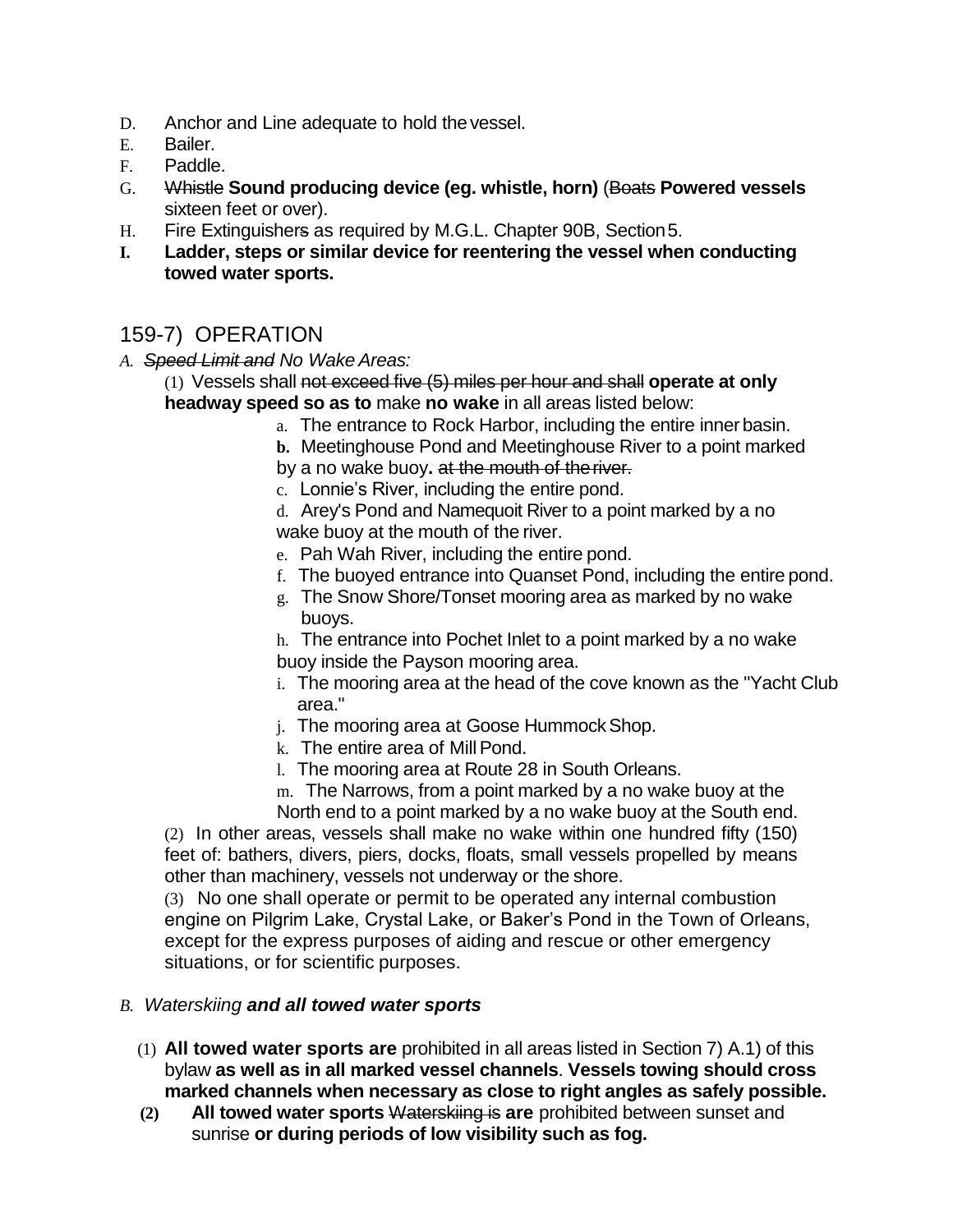(3) No person shall operate any motorboat on the waters of the town towing a person or persons on water skis, a surfboard, a tube or other similar device, unless there is in such motorboat a person who has attained age twelve in addition to the operator in a position to observe the person or persons being towed, and unless such vessel is equipped with a ladder, steps or similar means by which any person being towed can be taken from thewater.

#### *C. Sailboards Town landings, ramps, floats and bulkheads*

The use of sailboards is prohibited in all marked channels and in restricted swimming areas. If to gain access to another area, a sailboarder is to cross a marked channel, he shall do so as nearly as practicable at right angles to the flow in the marked channel.

**Launching and retrieving facilities are for the use of all. Users are expected to be courteous at all times and wait their turn. Some ramps have designated residentonly parking during seasonal times and are well marked. Main ramp areas are primarily for trailered vessels. Paddle craft are requested to launch/retrieve outside of the main ramp areas. Staging of any kind including loading and unloading of vessels on an active ramp is prohibited during peak seasonal times. Power loading of vessels onto trailers is prohibited at all times. Courtesy docks and bulkheads are for convenient loading and unloading and waiting one's turn to retrieve and not for long-term dockage. They have designated tie-up time limits which are posted.**

#### *D. Aids to Navigation*

No authorized aid to navigation in the harbors and waterways of the town shall be used as a starting, finishing or turning mark for any formal or informal race, regatta or other competition.

#### *E. Divers; Operating Near Divers*

#### (1) Display of Diver's Flag Required

Every scuba diver or group of scuba divers while swimming on or under the waters of the town shall display for each diver or group of divers as a warning device to boat operators, a diver's flag, so called, constructed of rigidly supported material at least twelve inches by fifteen inches in area of red background with a white diagonal stripe. Such diver's flag shall be displayed on a boat or surface float and shall extend a minimum distance of three feet from the surface of the water. Divers shall remain in an area within one hundred feet of such displayed diver's flag while at or near the surface of the water.

#### (2) Vessels Operating Near Diver(s)

A boat operator within sight of a diver's flag shall proceed with caution and within a radius of one hundred feet of such flag shall proceed at a **headway** speed not to exceed three miles per hour.

#### *F. Pollution*

The discharge or disposal of petroleum products, holding tank contents, garbage, waste, rubbish or debris on the waters, shores, beaches is prohibited. The discharge of dead fish, shellfish or fish frames is prohibited in all areas listed in Section 7.A.1.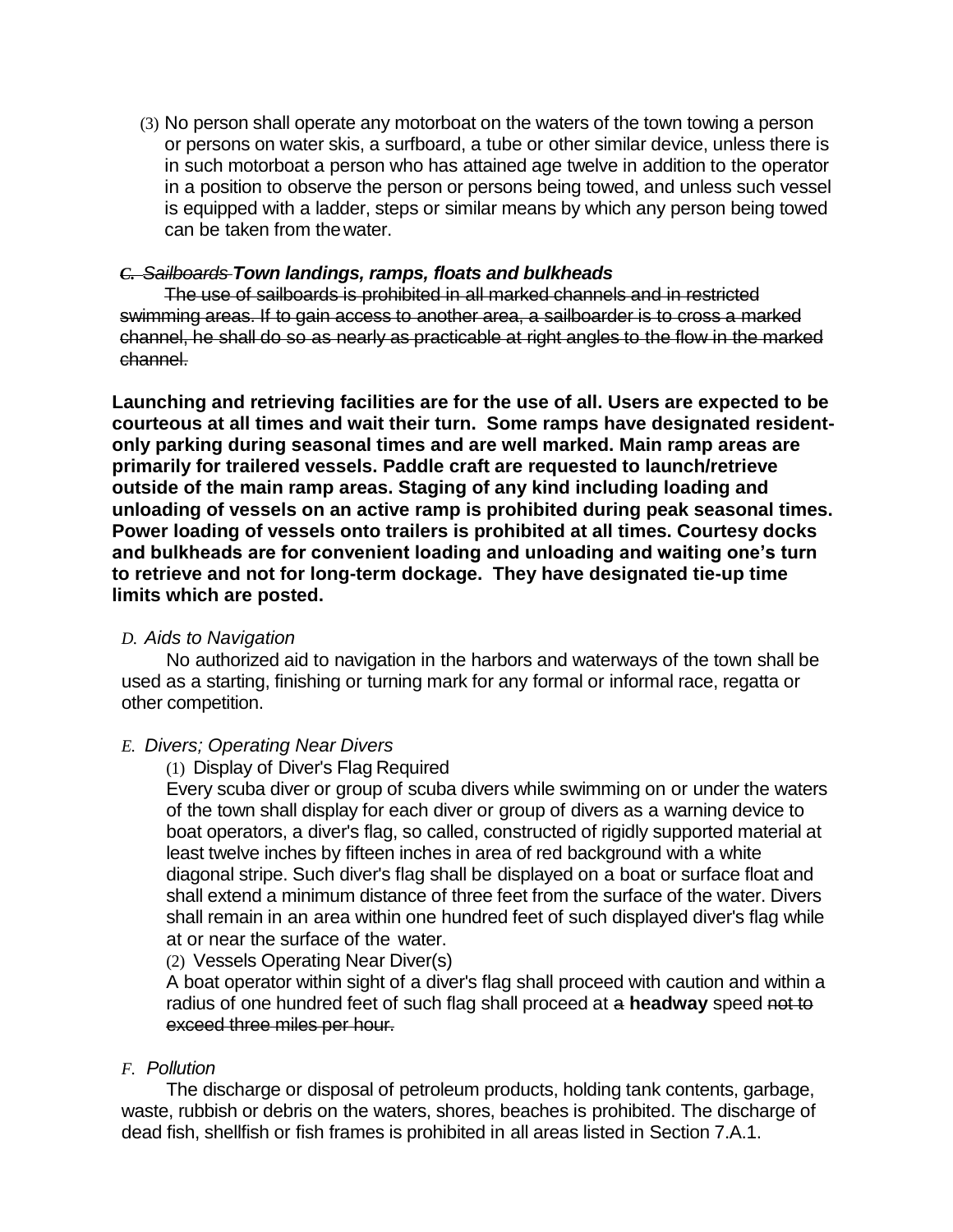#### *G. Overloading*

No vessel may be operated in an overloaded condition. Overloaded condition means that the number of persons on board and/or the cargo being carried exceeds the manufacturers recommended limit for such vessel or is excessive given wind, water and weather conditions.

#### *H. Canoeings/Kayakings/Standup Paddleboards/Sailboards/Kite Boards/Wakeboards*

**Operators of these type vessels are encouraged to operate outside of main vessel channels and, when required to cross such channels, to do so to as close to right angles as possible**.

Any person aboard a canoe or kayak **one of these vessel types** between September 15 and May 15 shall wear at all times a Coast Guard approved personal flotation device, types 1, 2, or 3.

#### **All such vessels must be clearly marked with owner's name, address and phone number**.

## *I. Negligent Operation*

Vessel operators are responsible for their wake at all times and shall not operate in a reckless or negligent manner so as to endanger the life, safety or property of any person. Further, no person shall operate any vessel in a manner that violates Chapter 90B of the Massachusetts General Laws or any regulations thereunder.

# 159-8) SAFETY **OPERATOR'S** CERTIFICATE FOR MINORS

**An operator's certificate issued by the Massachusetts Environmental Police to the specific youth operator shall be** Carried on **aboard** every motorboat being operated by a person **between the age of thirteen (13**) and under the age of sixteen (16) years old, there shall be a safety certificate issued in the name of such operator unless the operator of the motorboat is accompanied in such motorboat and **when that operator is not being** supervised by a person who is eighteen (18) years old or older.

# 159-9) PERSONAL WATERCRAFT

No person shall operate a personal watercraft on the waters of the town:

A. unless wearing a Coast Guard approved Personal flotation device.

- B. between the hours of sunset and sunrise.
- C. unless the operator is sixteen (16) years of age or older.
- D. towing a waterskier or a person in any other manner.
- E. in any manner other than a safe and prudent manner, having due regard for other waterborne traffic, posted wake and speed restrictions and all other attendant circumstances, so as not to endanger the life, limb or property of anyperson.
- F. within one hundred and fifty (150) feet of shore except at headwayspeed.
- G. within one hundred and fifty feet of a swimmer in the water.
- H. on waters of the town less than seventy-five acres.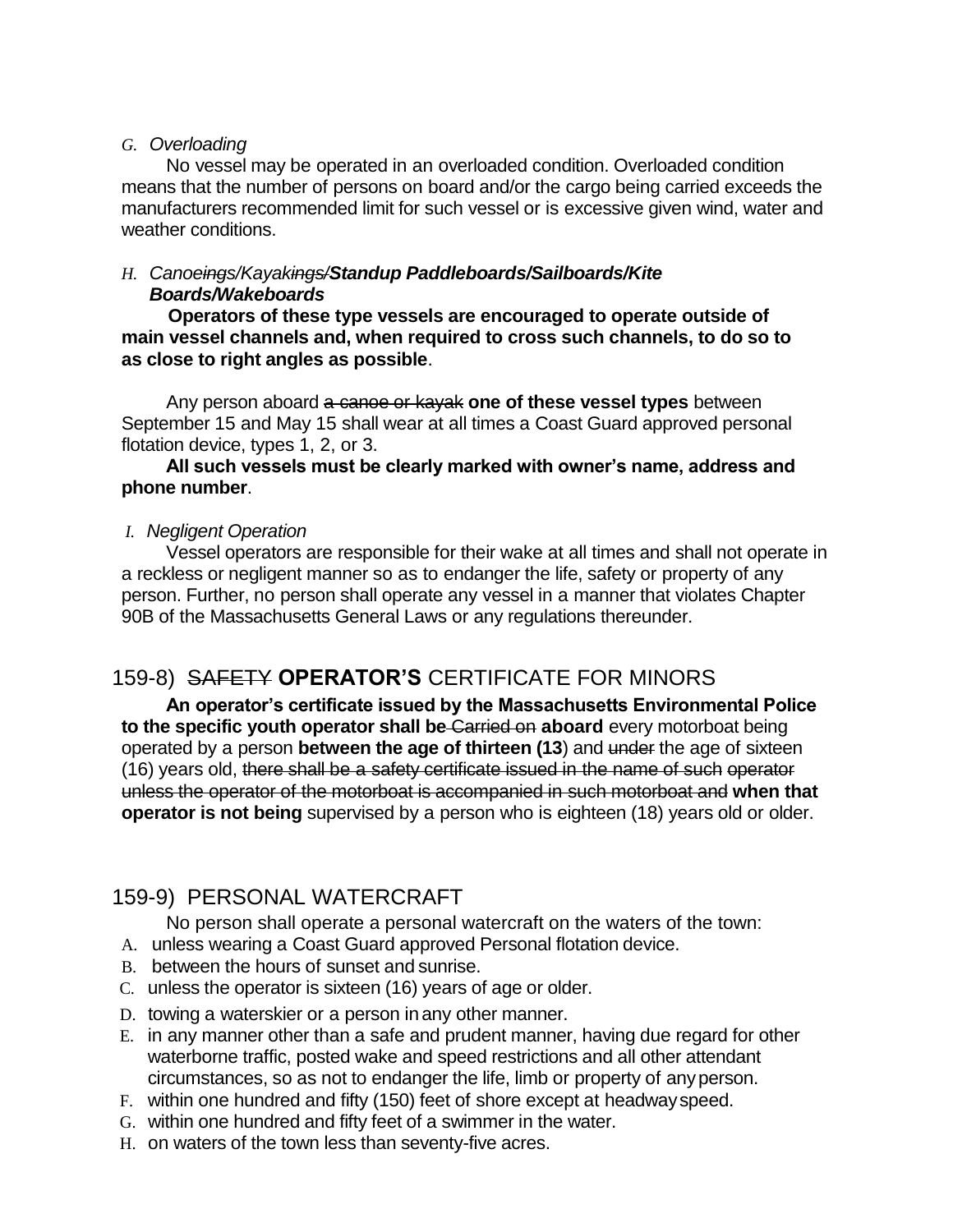- I. within **waters contiguous to** the boundaries of the Cape Cod National Seashore Park as set forth in Public Law 87-126, 7 August 1961, and as most recently surveyed by the U.S. Department of the Interior.
- J. on the tidal waters of Pleasant Bay, including but not limited to Little Pleasant Bay, Namequoit River, Arey's Pond, Lonnie's/Kescayogansett Pond, Frostfish Cove, the River, Meetinghouse Pond, Pochet, and any adjoining river, inlet, cove, embayment, pond, or harbor.
- K. on the tidal waters of the Nauset estuary, including but not limited to Town Cove, Rachel's Cove, Little Cove, Mill Pond, Robert's Cove, Nauset Harbor, and any adjoining river, inlet, cove, embayment, pond or harbor.
- L. a personal watercraft may be operated in the**se** area**s** described in paragraphs I., J., and K. above for the purpose of enforcement, search and rescue, training, or other emergency, provided it is under the direction of a duly authorized federal, state, county or local law enforcement or emergency response agency.

# 159-10) MOORING/DOCKING REGULATIONS AND POLICIES

## *A. Mooring Permits*

#### (1) Mooring Permit Required

No person shall keep or moor any vessel, float, or raft greater than nine (9) feet in overall length in or on the waters, flats, or shores of the town of Orleans, except when tied to a private pier, without first obtaining a mooring permit and mooring permit sticker from the Harbormaster.

#### (2) Mooring Permit Types

Type 1: *Individual permit*. A Type 1 permit may be issued to an individual vessel owner for a specific vessel and shall entitle the permit holder to moor their vessel at a location designated by the Harbormaster. **The permit holder must attest to having read in their entirety these bylaws at time of permit issuance and/or renewal.**

Type 2: *Blanket permit*. A Type 2 permit may be issued to a commercial marina, sailing school, or other similar private recreational boating facility or association and shall entitle the permit holder to maintain a mooring field at a location designated by the Harbormaster.

#### (3) Mooring Permit Sticker and Fee

a. Mooring permit stickers, issued annually by the Harbormaster, shall be affixed to the port bow of the permitted vessel.

- b. No more than one mooring permit sticker shall be issued for a vessel.
- c. Mooring permit stickers shall be valid for a period of one year terminating on December 31 of each year unless sooner suspended or revoked by the Harbormaster.
- d. The annual fee for a mooring permit sticker shall be as follows:
- 1) Type 1 Commercial: In order to be eligible for a Resident Commercial mooring permit, an applicant must meet all of the following conditions:
	- Be a resident of Orleans or Eastham.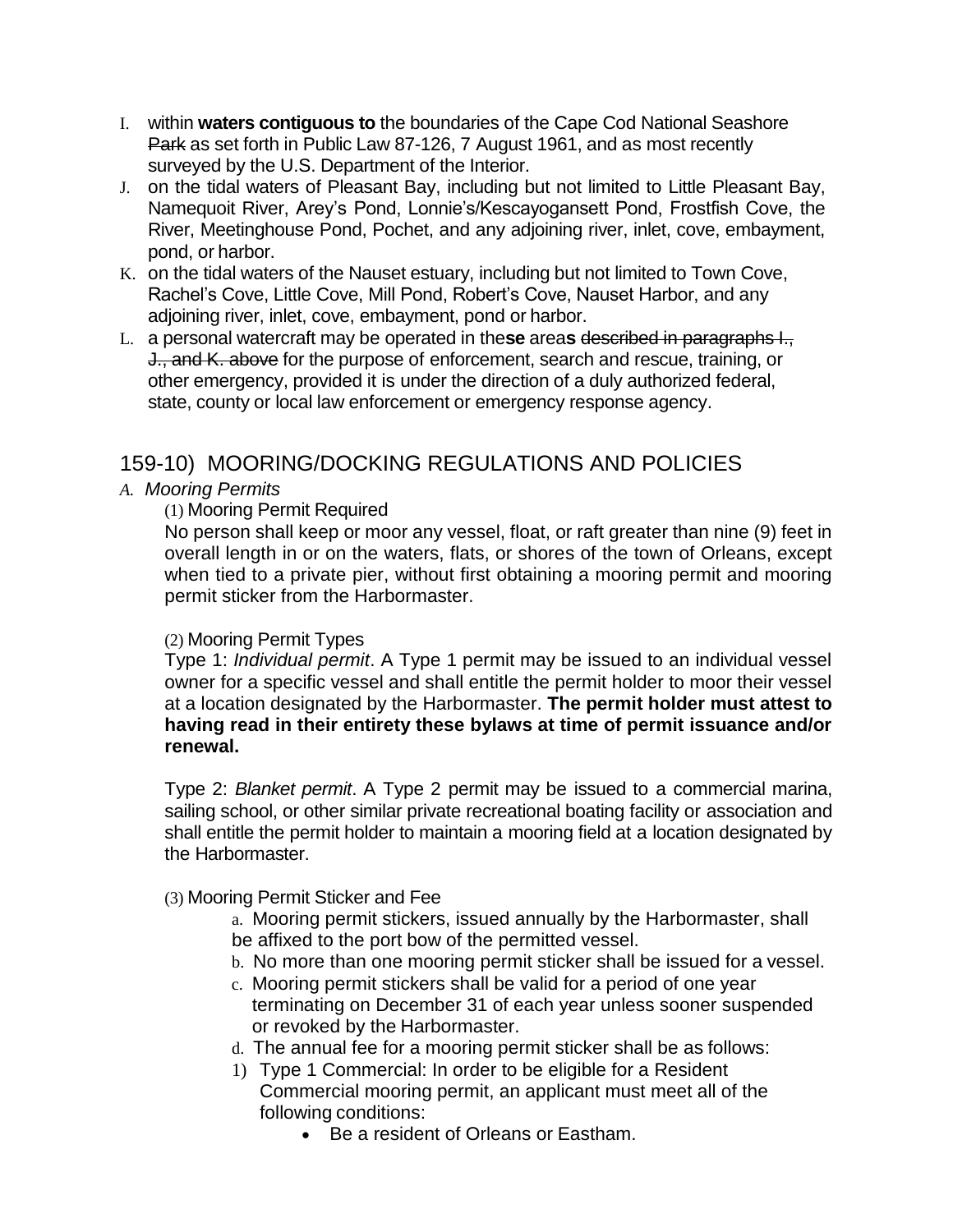- Hold a current commercial license to sell shellfish, finfish, or lobster issued by the Massachusetts Division of Marine Fisheries.
- If a resident of Eastham, hold a current Orleans commercial shellfish permit.

The annual fee for a Resident Commercial permit shall be thirty dollars (\$30).

- 2) Type 1 Resident or Non-Resident: Beginning July 1, 2008, the annual fee shall be sixty-four dollars (\$64). Beginning July 1, 2009, the annual fee shall be seventy-five dollars (\$75).
- 3) Type 2: Blanket. Beginning July 1, 2008, the annual fee shall be one hundred thirty-nine dollars (\$139). Beginning July 1, 2009, the annual fee shall be two hundred dollars (\$200).

(4) Mooring Buoys/Tenders and Identification

Mooring buoys shall be of white styrofoam, rubber, or plastic material and shall have the assigned mooring permit number permanently and legibly displayed on the buoy in numbers no less than one (1) inch in height and in a color that contrasts with that of the buoy**. Tenders (***a.k.a. dinghies, prams, etc***.) shall have the assigned mooring permit number permanently and legibly displayed on the tender in numbers no less than one (1) inch in height and in a color that contrasts with that of the tender. Tenders shall only be allowed to be stored at town landings for mooring permit holders specific to that landing.**

#### (5) Mooring Permit Use

Failure to set and use a mooring and mooring permit annually shall, unless otherwise authorized in writing by the Harbormaster, result in the revocation of said permit.

#### (6) Mooring Permit Transfer Prohibited

Mooring permits shall be issued by the Harbormaster for a specific vessel owner. No mooring permit shall be transferable to another person, except to a person within the immediate family of the permit holder with the approval of the Harbormaster.

#### (7) Relocation of Moorings Prohibited

Mooring permits shall be issued by the Harbormaster for a specific location to be designated by the Harbormaster. No mooring permit holder shall relocate his or her mooring to another location without the prior written approval of the Harbormaster.

#### (8) Vessel and Owner Information

Mooring permits shall be issued for a specific vessel and its owner. All information provided to the Harbormaster pertaining to the vessel and its owner (*Owner's name, address, and phone number, vessel make, length, year, color, state registration number if applicable, vessel name, and engine make and horsepower*) shall be kept current and accurate. It shall be the responsibility of the mooring permit holder to notify the Office of the Harbormaster of any change in the permit holder's address or phone number. No change of vessel information shall be allowed without the prior approval of the Harbormaster.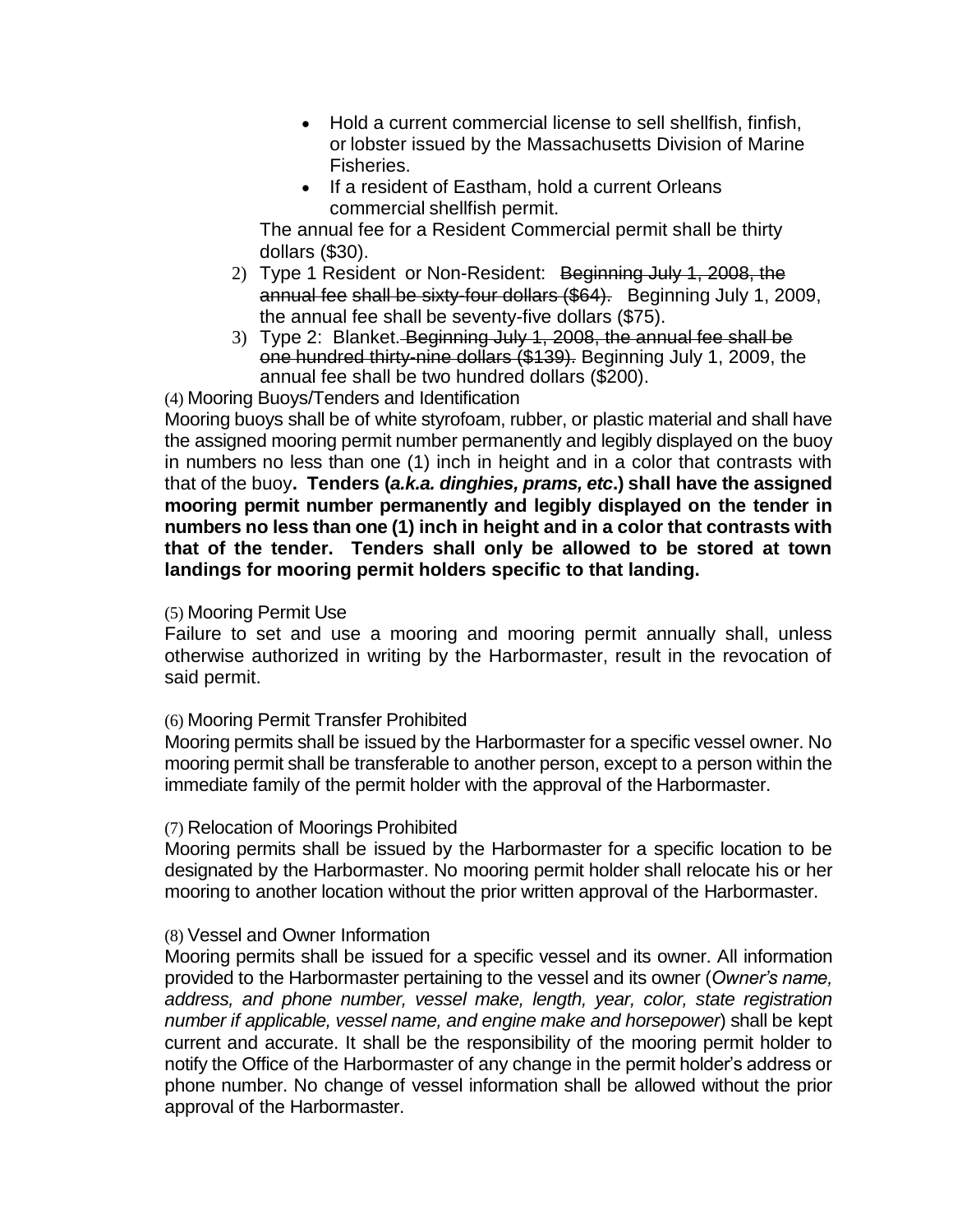(9) Mooring and Tender Removal - Annual

Moorings and tenders (*a.k.a. dinghies, prams, etc*.) shall be removed from the waters, flats, or shores of the town of Orleans by no later than November 15<sup>th</sup> annually, unless otherwise authorized by the Harbormaster.

#### *B. Mooring Permit Issuance and Renewal*

(1) Mooring permit issuance

a. The determination as to whether a Type 1 individual mooring permit will be issued shall be made at the sole discretion of the Harbormaster. In making that decision, the Harbormaster may consider, but shall not be limited to, one or more of the following factors:

- 1. A chronological waiting list of mooring permit requests
- 2. The number of vessels currently moored in thearea
- 3. Physical characteristics of the vessel (*e.g. size and type*)
- 4. Availability of, and proximity to, parking or lawful access
- 5. Potential for impact on navigation
- 6. Potential for impact on any natural resource
- 7. Purpose of vessel use (*e.g. commercial or recreational*)

b. The determination as to whether a Type 2 blanket-mooring permit will be issued shall be made by the Harbormaster who may seek a recommendation from the Board of Selectmen. In making that decision, the Harbormaster may consider, but shall not be limited to, one or more of the following factors:

- 1. Purpose of Type 2 permit (*e.g. marina, sailing school, etc*.)
- 2. Proximity of the area to other mooring fields or public access points
- 3. A chronological waiting list of mooring permit requests and the potential effect that the issuance of a Type 2 permit would have on said waiting list
- 4. The number of vessels currently moored in the area in question
- 5. Physical characteristics of the vessels (*e.g. size and type*)
- 6. Availability of, and proximity to, parking or lawful access
- 7. Potential for impact on navigation
- 8. Potential for impact on any natural resource
- 9. The interest, needs, or welfare of thepublic

c. A vessel owner requesting a mooring permit shall complete and submit a "*Town of Orleans Mooring Permit Application*" and provide the necessary fee to the Office of the Harbormaster. Mooring permit applications shall be processed as follows:

1. For Type 1 applications, the Harbormaster shall act upon the application within a period of fifteen (15) days from receipt. The Harbormaster shall not discriminate against any applicant on the basis of residency, race, religion, sex, age, disability, or other illegal distinction.

2. For Type 2 applications, the Harbormaster may request a meeting with the Board of Selectmen to review the application. If at such meeting, the Board of Selectmen recommends that a public hearing be conducted, the Harbormaster shall not act upon the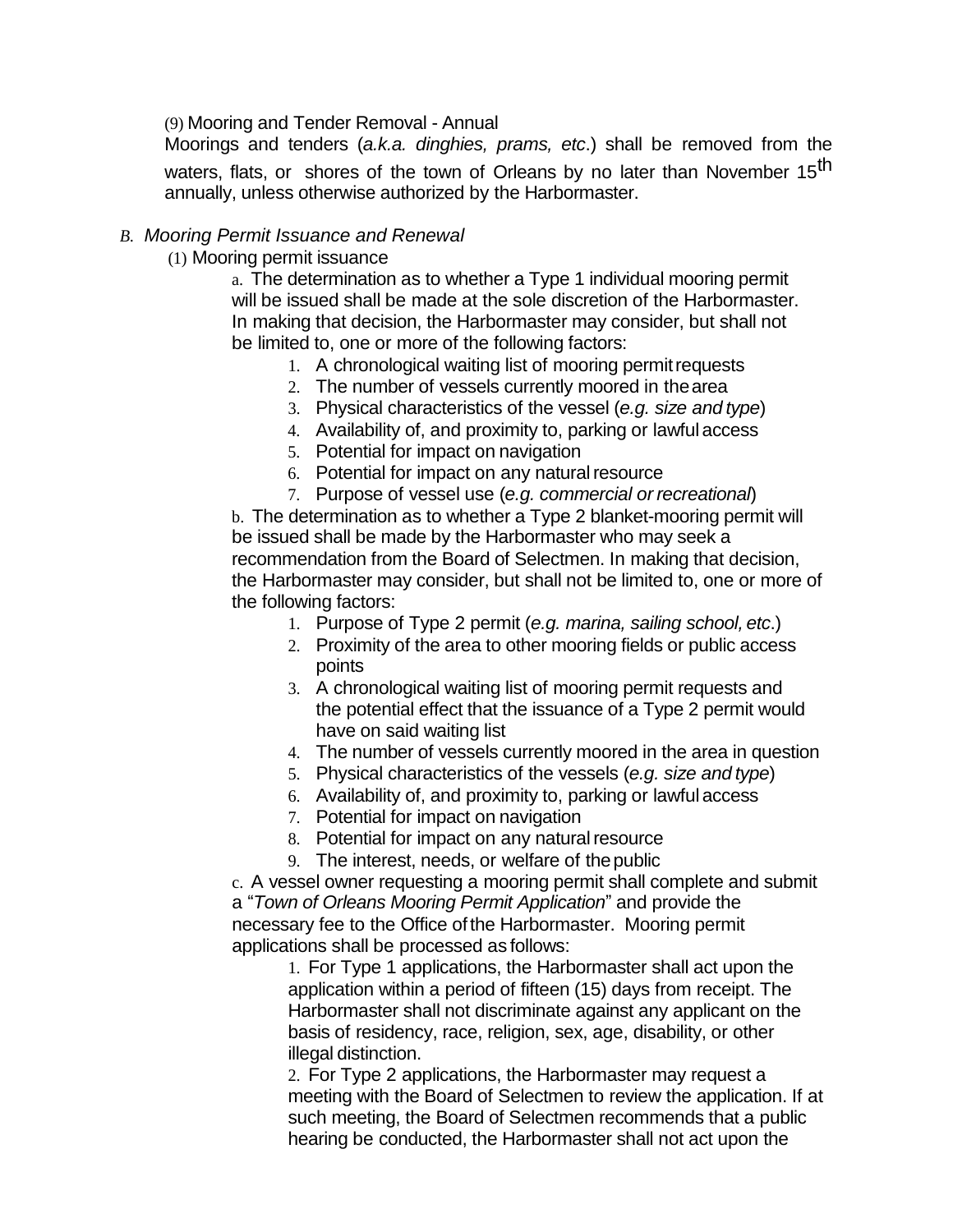application until such a hearing has been concluded. The Harbormaster may, on his own initiative, conduct a public hearing on any such application. The Harbormaster shall act upon the application within thirty (30) days from receipt unless a public hearing is conducted, in which case the Harbormaster shall act upon the application within ten (10) days of the close of the public hearing. In no event shall the public hearing process exceed a period of ninety (90) days from the date of the completed application without the written consent of the applicant.

3. If the application is approved, the mooring permit and mooring permit sticker for the appropriate year shall be issued by the Harbormaster.

- (2) Mooring permit renewal Annual
	- a. The Harbormaster shall allow, subject to all applicable local and state regulations, by- laws, and statutes, a previous mooring permit holder to renew, on an annual basis, his or her mooring permit for a period of one (1) year or appropriate fraction thereof, terminating on December 31 of each year.
	- b. The Harbormaster shall provide a mooring permit holder with an annual "Mooring Permit Renewal" form.
	- c. A mooring permit holder who wishes to renew the permit shall:
		- 1. Ensure that the renewal form is completed and that all information contained therein is accurate.
		- 2. **Attest to having read these bylaws**.
		- 3. Return the renewal form with the necessary payment to the Office of the Harbormaster between January 1 and March 31 inclusive.
	- d. A mooring permit holder who does not wish to renew his or her mooring permit should so indicate on the renewal form and return said form to the Office of the Harbormaster.
	- e. Mooring permits must be renewed annually between January 1 and March 31 inclusive. Failure to renew during this period shall result in the revocation of the mooring permit.
- *C. Mooring Waiting Lists*
	- (1) Establishment of a Mooring Waiting List

The determination as to whether a mooring waiting list will be established for a specific location shall be made at the sole discretion of the Harbormaster. In making that decision, the Harbormaster may consider, but shall not be limited to, the following factors:

- a. The number, size, and type of vessels currently moored in the area
- b. Availability of, and proximity to, parking or lawful access
- c. Potential for impact on navigation in thearea
- d. Potential for impact on any natural resource in thearea
- (2) Placement on a Mooring Waiting List and Fee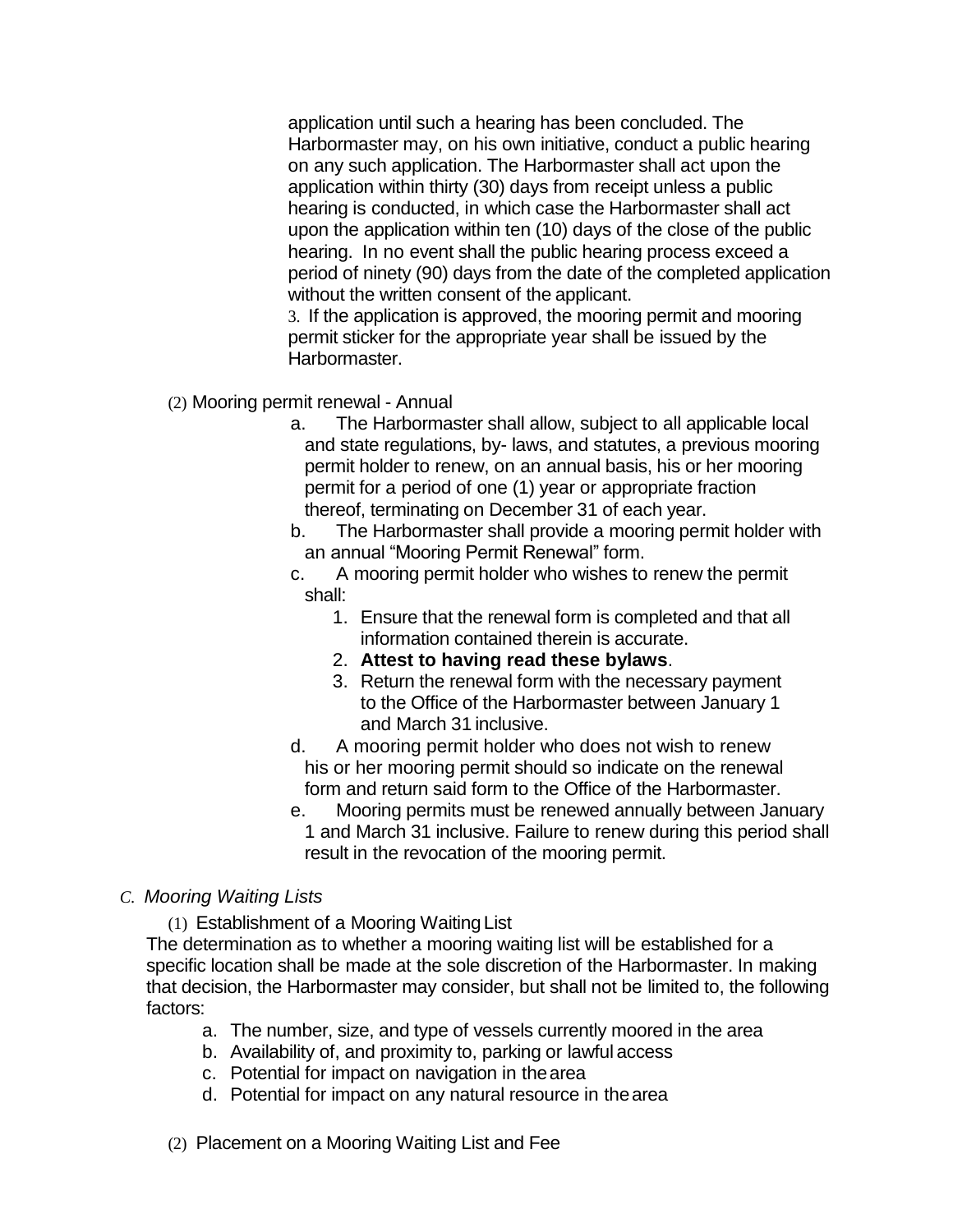a. The determination as to whether a mooring waiting list applicant's name will be placed on a waiting list for a mooring shall be made at the sole discretion of the Harbormaster.

In making that decision, the Harbormaster may consider, but shall not be limited to, the following factors:

- 1. Date of application
- 2. Physical characteristics of the vessel (*e.g. size and type*)
- 3. Availability of, and proximity to, parking or lawful access
- 4. Purpose of vessel use (*e.g. commercial or recreational*)
- b. The applicant for a mooring waiting list shall complete and submit a "Town of Orleans *Mooring Waiting List Application*" and provide the necessary fee to the Office of the Harbormaster. The fee shall be five dollars (\$5) per mooring waiting list annually.
- c. The applicant for a mooring waiting list shall provide current and accurate vessel information on their mooring waiting list application. Any subsequent changes to the vessel information contained within the original application must be approved by the Harbormaster. Failure to provide current and accurate vessel information may result in removal from the mooring waiting list.
- d. Upon receipt by the Harbormaster of a mooring waiting list application, the Harbormaster shall enter the date of receipt on the application and add the name of the applicant and a description of the applicant's vessel to the chronological mooring waiting list for the area requested.
- e. All mooring waiting lists shall be posted at the Office of the Harbormaster **and online at the Town of Orleans website** and shall be up-dated regularly.
- (3) Mooring Waiting List Renewal
	- a. The Harbormaster shall provide those individuals on the mooring waiting lists with an annual "*Mooring Waiting List Renewal*" form.
	- b. If the individual on the mooring waiting list wishes to renew their place on the mooring waiting list, they shall:
		- 1. Ensure that the information on the renewal form is accurate and sign the renewal form.
		- 2. Return the renewal form with the necessary payment to the Office of the Harbormaster between January 1 and March 31 inclusive.
- (4) Removal from a Mooring Waiting List
	- a. An individual on the mooring waiting list who does not wish to renew their place on a mooring waiting list should so indicate on the renewal form and return said form to the Office of the Harbormaster.
	- b. An individual on the mooring waiting list must renew their place on the mooring waiting list annually between January 1 and March 31 inclusive. Failure to renew during this period shall result in removal of the individual's name from the mooring waiting list.
- (5) Assignment of a Mooring to an Individual from a Mooring Waiting List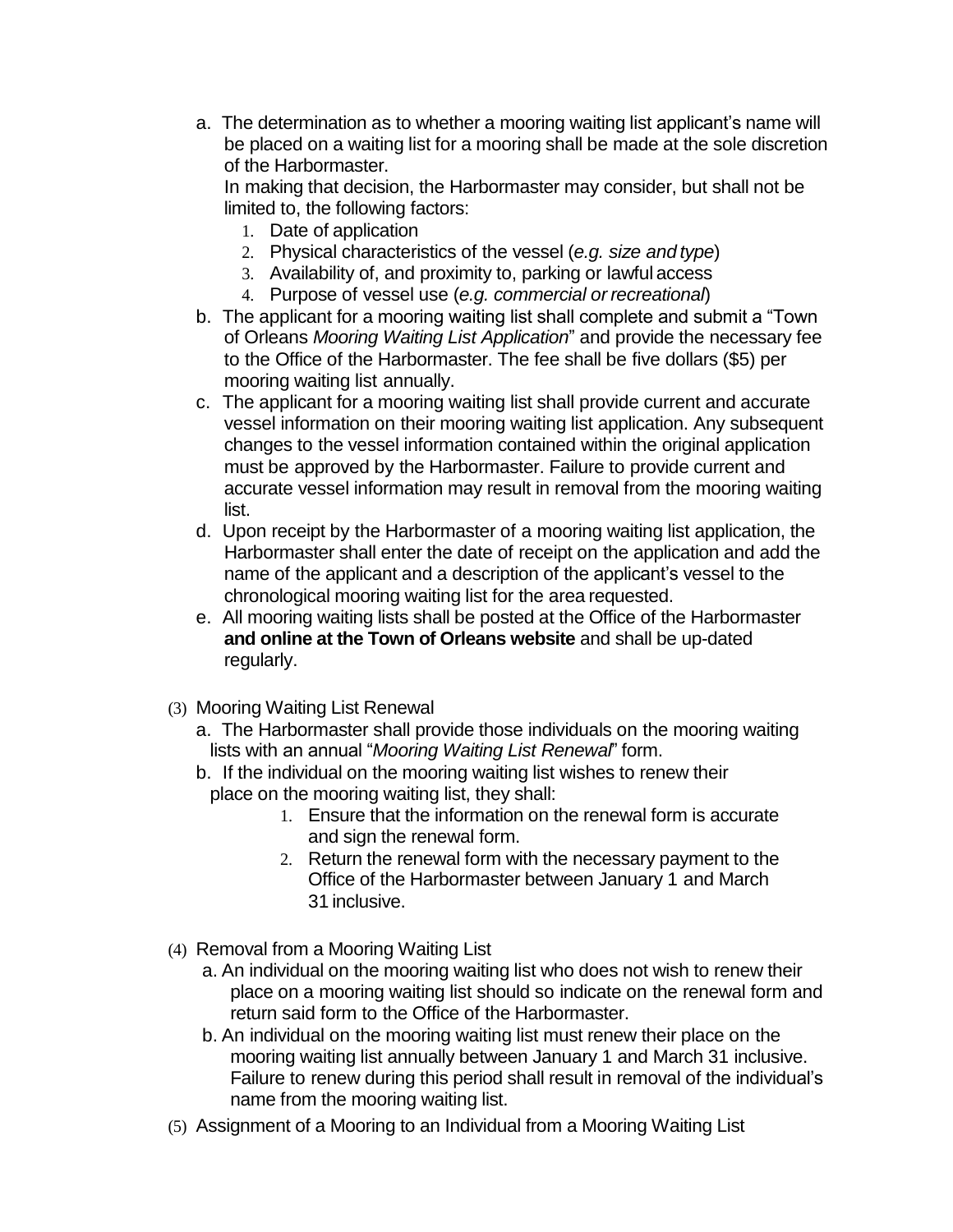When a mooring location becomes available, the Harbormaster may offer the site to the first individual on the mooring waiting list with a vessel appropriate in size or type as determined by the Harbormaster for the mooring location. If the individual chooses not to accept the location, the Harbormaster shall contact the next individual(s) on the mooring waiting list with a vessel appropriate in size or type as determined by the Harbormaster for the mooring location until the space has been assigned.

## *D. Mooring Tackle Specifications*

All moorings are required to be of the mushroom anchor design unless otherwise authorized by the Harbormaster.

"Double anchoring" (*anchoring bow and stern*) of vessels is prohibited except with the express permission of the Harbormaster.

*Please note that the tackle specifications outlined below are minimum standards and are not adequate for storm or hurricane protection:*

| <b>LENGTH OF VESSEL</b> | <b>PROTECTED AREA</b>        | NON-PROTECTED |
|-------------------------|------------------------------|---------------|
| Under 16'               | 50lbs.                       | 75lbs.        |
| $16' - 19'$             | 75lbs.                       | 100lbs.       |
| $19' - 26'$             | 100lbs.                      | 150lbs.       |
| $26' - 30'$             | 150lbs.                      | 200lbs.       |
| $30' - 40'$             | 200lbs.                      | 250lbs.       |
| Over 40'                | As specified by Harbormaster |               |

| <b>MUSHROOM SIZE (lbs.)</b> | <b>CHAIN/SHACKLE (inches)</b> | <b>LINE DIAMETER (inches)</b> |
|-----------------------------|-------------------------------|-------------------------------|
| 50                          | 3/8                           | 1/2                           |
| 100                         | 3/8                           | 1/2                           |
| 150                         | 1/2                           | 5/8                           |
| 200                         | 5/8                           | 5/8                           |
| Over 200                    |                               | As specified by Harbormaster  |

MOORING BUOYS shall be of white styrofoam, rubber, or plastic material and shall have the assigned mooring permit number permanently and legibly displayed on the buoy in numbers no less than one inch in height and in a color that contrasts with that of the buoy.

TOTAL LENGTH OF MOORING, CHAIN, AND PENNANT shall be equal to at least three (3) times but, without the permission of the Harbormaster, shall not be more than four (4) times the depth of the water at Mean High Water **plus the vessels freeboard at the bow**, where the mooring is located.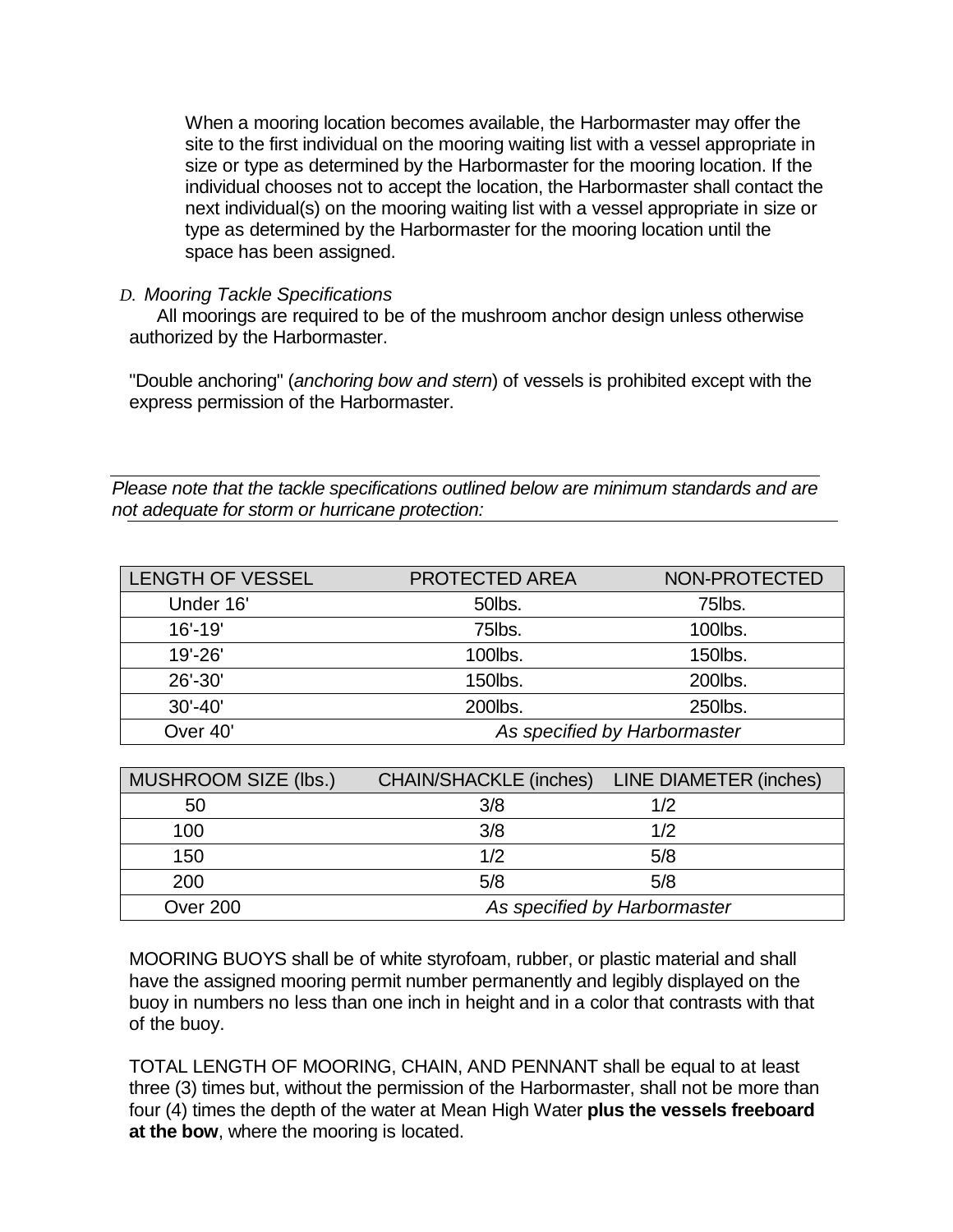MOORING PENNANTS (HAWSERS) shall be three-strand nylon or equivalent, shall not float, shall be fitted with thimbles of appropriate size where they are attached to chain or metal fittings and shall be equipped with adequate chaffing gear where they pass through chocks or hawseholes.

SHACKLES AND SWIVELS shall be safety wired or welded to prevent loosening.

#### *E. Mooring Inspection, Relocation, or Removal*

#### (1)Mooring Inspection or Removal

The Harbormaster, Assistant Harbormasters, or their agent may, at any time, inspect any mooring located in the waters of Orleans and may remove or cause to be removed any mooring that fails to meet all of the provisions of the regulations contained herein. Any expense for inspection or removal and any liability incurred therefore shall be the responsibility of the permit holder / owner of said mooring.

#### (2)Mooring Relocation or Removal

The Harbormaster, Assistant Harbormasters, or their agent may, at any time, relocate, remove, or cause to be relocated or removed, any mooring or vessel whenever, in their judgment, the safety of others vessels is in jeopardy or maximum use of the area requires such action. Any expense for relocation or removal of a mooring or vessel and any liability incurred therefore shall be the responsibility of the mooring permit holder.

#### *F. Use of Town Landings, Bulkheads, Piers, and Docks*

#### (1)Town Landings

Mooring permit holders shall be allowed to access their moorings from town landings. To the extent that sufficient space is available as determined by the Harbormaster, mooring permit holders may keep their tenders at town landings subject to the conditions contained within Section B sub- section 9 herein. This regulation does not authorize the keeping of tenders on private property or trespassing on private property.

#### (2)Town Bulkheads, Piers, and Docks

Mooring permit holders shall be allowed to access their moorings from town bulkheads, piers, and docks. No vessel may remain tied to a town bulkhead, pier, or dock for a period in excess of one-half (1/2) hour without the express permission of the Harbormaster or Assistant Harbormasters. In addition to any fine for violation of this ordinance, the Harbormaster, Assistant Harbormasters, or their agent may remove or cause to be removed the vessel in violation. Any expense for removal of said vessel and any liability incurred therefore shall be the responsibility of the owner of the vessel.

#### *G. Appeal of Harbormaster Decision*

Any mooring permit holder or applicant for a mooring permit or mooring waiting list aggrieved by a decision of the Harbormaster or any condition or restriction imposed relative to such mooring or application, pursuant to Massachusetts General Law Chapter 91, Section 10A and 310 Code of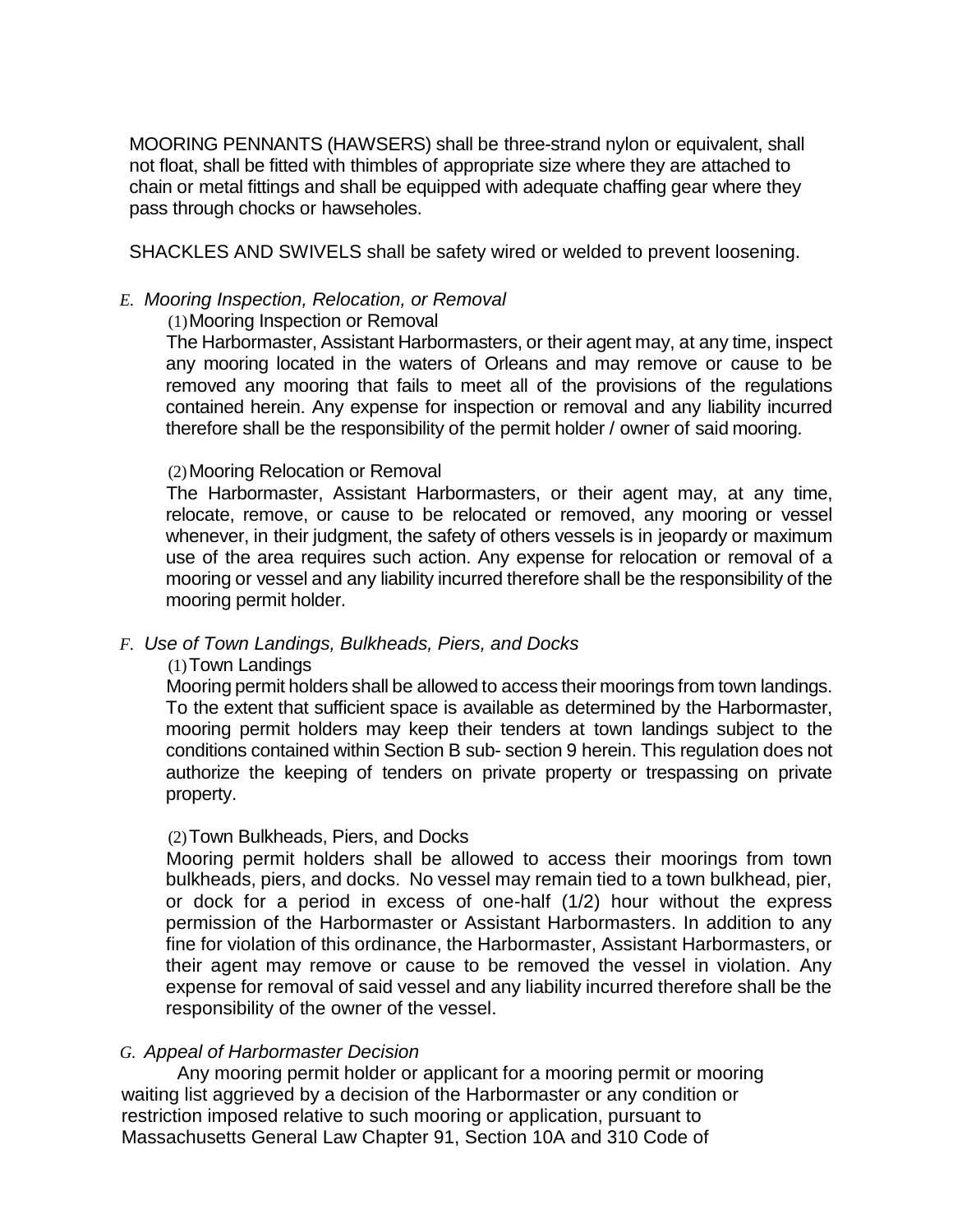Massachusetts Regulations 9.07, may appeal in writing to the Massachusetts Department of Environmental Protection Waterways Division in accordance with the appeal procedures of that Department.

# 159-11) ENFORCEMENT/PENALTIES

- A. This bylaw shall be enforced by the Harbormaster, Assistant Harbormasters, Massachusetts Environmental Police, and any other law enforcement agency so empowered.
- B. In addition to any other penalties specified within this bylaw, violations of the following sections contained herein shall be punished by a fine of fifty (\$50.00) dollars: 3, 5A., 5B., 6A. through I., 7A.(1) through (4), 7B.(1) and (2), 7C., 7D., 7E.(1) and (2), 7H., 8, 9A. and B., 10A. and F.
- C. In addition to any other penalties specified within this bylaw, violations of the following sections shall be punished by a fine of one hundred (\$100.00) dollars: 7B.(3) and (4), 7F., 7G., 7I., 9C. through K.
- D. Whoever violates any provision of section 10A. subsections 4,5,6,7,or 8 or section 10E. subsection 1, may be subject to revocation of their mooring permit by the Harbormaster. Furthermore, whoever violates any provision of section 10A. subsection 9 may be subject to a one (1) year suspension of their mooring permit by the Harbormaster.

# 159-12) JURISDICTION

**International Rules of the US Coast Guard Navigation Rules apply to all saltwater bodies of water within the town.** Nothing contained herein shall be construed to supersede or conflict with or interfere or limit jurisdiction of the United States government with respect to the enforcement of the navigation, shipping, anchorage or other associated federal laws or regulations or any laws or regulations of the Commonwealth of Massachusetts.

# 159-13) SEVERABILITY

In the event that any provision, section or clause of this bylaw is hereafter judicially found to be invalid, such decision, invalidity or voidance shall not affect the validity of the remaining portion of these regulations.

or to take any other action relative thereto. (Simple Majority Vote Required)

- **MOTION:** To accept and adopt Article #36 as printed in the warrant.
- **ACTION:** Voice vote, motion carries unanimously.

# **ARTICLE 37. AMEND GENERAL BYLAW CH. 89 - PARKING**

To see if the Town will vote to amend the Parking Bylaw Chapter 89, as follows:

Delete §89-2 entitled "Selectmen's authority" in its entirety which reads as follows: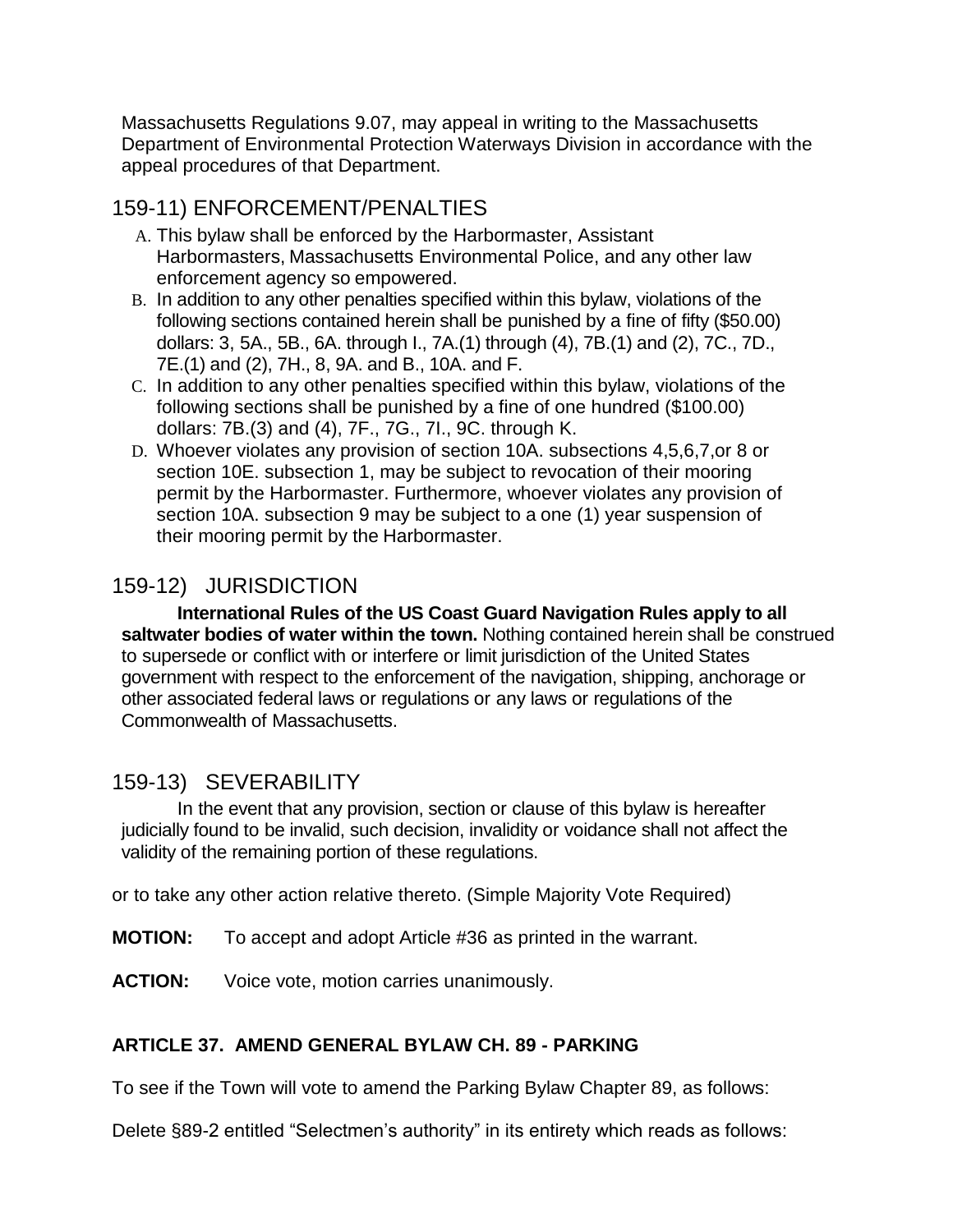#### §89-2 Selectmen's Authority

The Board of Selectmen shall be authorized to promulgate reasonable regulations during times of emergency, as defined herein, governing parking and the use of Town ways and Town landings, including, without limitation, the adoption of fines for violations of this Bylaw, said fines not to exceed \$300.00. For the purposes of this Bylaw an emergency shall be deemed to exist upon the joint recommendation of the Fire Chief, the Police Chief and the Harbormaster.

and replace it with the following new §89-2:

#### **§89-2 Authority**

**The Board of Selectmen shall be authorized to promulgate reasonable rules and regulations governing parking and the use of Town ways, Town landings, and Town parking lots. The Park Commissioners shall be authorized to promulgate reasonable rules and regulations governing parking in areas under the control and jurisdiction of the Park Commissioners. Such rules and regulations may include the adoption of fines for violations thereof, said fines not to exceed \$300.00.**

or to take any other action relative thereto. (Simple Majority Vote Required)

**MOTION:** To accept and adopt Article #37 as printed in the warrant.

**MOTION TO AMEND:** John Nichols. Any and all rules and/or regulations promulgated by the authority of this article shall be invalid and not go into effect until and unless passed by a regular or special town meeting.

**ACTION ON AMENDMENT:** Voice vote, motion fails to attain necessary majority.

**ACTION ON MAIN MOTION:** Voice vote, motion carries by necessary majority

#### **ARTICLE 38. ADOPT RESIDENT BEACH PARKING FEE**

To see if the Town will vote, pursuant to the Orleans Code §94-8 B., to authorize the Board of Selectmen to set a resident seasonal beach sticker fee, effective May 1, 2018, equal to the cost of the non-resident daily parking fee, or to take any other action relative thereto. (Simple Majority Vote Required)

- **MOTION:** To indefinitely postpone Article #38.
- **MOTION:** Carolyn Kennedy, to call the question.
- **ACTION:** Voice vote, motion to call the question passes unanimously**.**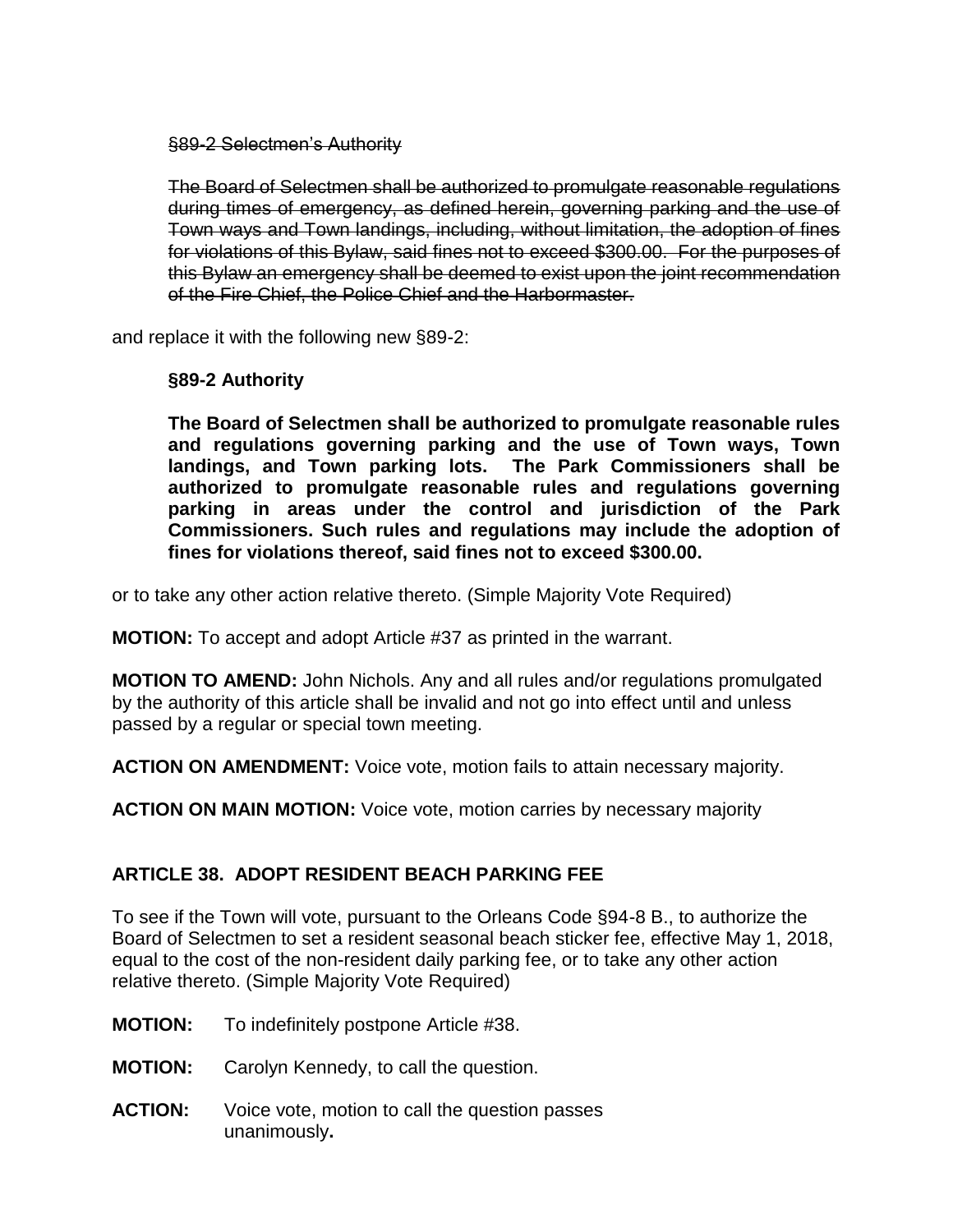**ACTION:** Voice vote, motion passes by the necessary majority to indefinitely postpone.

Article 39 moderated by John Kanaga who was sworn in by Town Clerk, Cynthia May.

#### **ARTICLE 39. ADOPT PROPOSED CHARTER AMENDMENT 5-3-1: TERM OF MODERATOR**

To see if the Town will adopt the following proposed order of amendment to the Orleans Home Rule Charter:

Chapter 5, Section 3. Term of Moderator Section 5-3-1.

**Bold** = new language strikethrough = language removed

5-3-1. A Moderator shall be elected for a one-**three**-year term. The Moderator shall: (a) preside at all Town Meetings; (b) appoint the members of the Finance Committee; (c) appoint all ad hoc committees of the Town Meeting as provided in clause 2-8-2; (d) preside at any hearing called to discuss the suspension or removal of the Town Administrator; (e) appoint two representatives to the Cape Cod Regional Technical High School Committee; and (f) advertise impending appointments as provided in clause 7-2-2; or take any other action relative thereto. (2/3 Vote Required)

- **MOTION:** To accept and adopt Article #39 as printed in the warrant. The amendment shall take effect on May 16, 2018.
- **ACTION:** Voice vote, motion carries unanimously.

#### **ARTICLE 40. AMEND ZONING BYLAWS 164-31 & 164-34B – APARTMENT DEVELOPMENT**

To see if the Town will vote to amend Section 164-31 Apartment Development, by amending the section as follows:

**Bold underline** = new language strikethrough = language removed

#### **§164-31 Apartment Development**

**A. Applicability.** Apartments may be developed only in districts as provided in §164-13. A Special Permit for apartments shall be granted only in accordance with Subsections B through D**F** of this section and only upon these **specific**  findings being made by the Board of Appeals**:**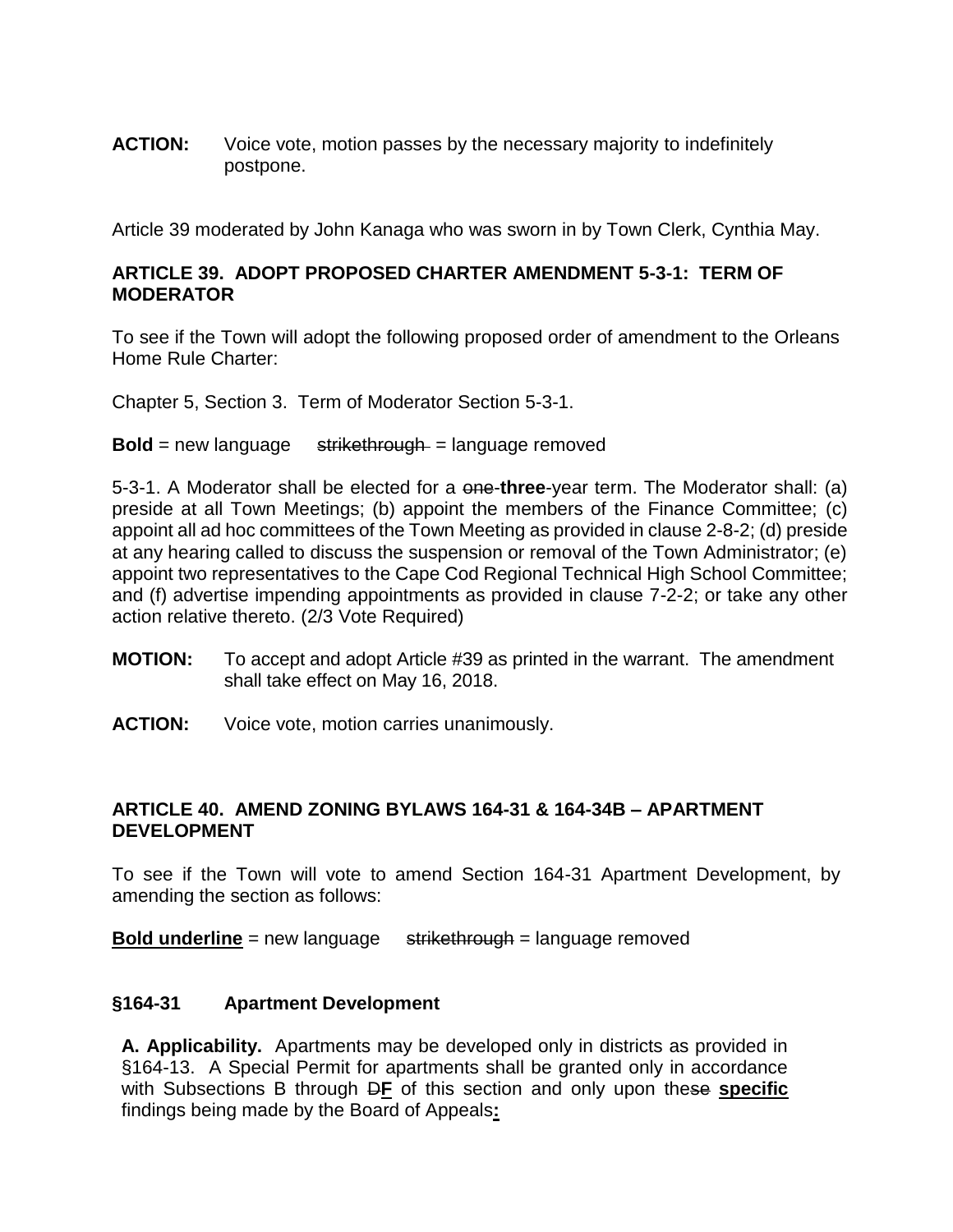**(1)** By virtue of its sponsorship, financing, or design, the housing **development** will serve an important unmet housing need of the community. such as the need of area residents for year-round housing, and there is enforceable assurance that the housing will continue to meet such need for at least twenty (20) years. **Any housing that is deed restricted for individuals or families that earn** 

**80% or less of the Area Median Income (AMI) for Barnstable County shall be so restricted for a minimum of thirty (30) years;**

- **(2)** The housing **development** will not adversely affect business operation on that **the subject property** or other premises within the **zoning** district or be detrimentally affected by such uses;
- **(3) The development will provide for adequate traffic circulation on and off-site, including pedestrian safety and convenience;**
- **(4) The development is designed to result in an appropriately lighted neighborhood, and meet the requirements of Chapter 122, Outdoor Lighting;**
- **(5) The development has complied with Sections 164-33 and 164-33.1 with, respectively, the Architectural and the Site Plan Review Committees reporting to the Board of Appeals. Building design shall provide for variation in building height between large buildings and other buildings on the same lot, or adjacent lots;**
- **(6) The development is consistent with the Orleans Comprehensive Plan;**
- **(7) The development meets all requirements of a Special Permit under Section 164-44; and**
- **(8) A copy of any Special Permit application under this section shall be filed with the Planning Board when the application is filed with the Town Clerk, and the Planning Board shall review it and make recommendations to the Board of Appeals within forty-five (45) days of the filing date. The Board of Appeals shall consider any such recommendation in its review of the project.**

#### **B. Dimensional Requirements**

Lot Area**.** Minimum lot area shall equal sixty thousand (60,000) square feet contiguous buildable upland area, except in the Village Center District, where minimum lot area shall equal twenty thousand (20,000) square feet contiguous buildable upland area. Seven Thousand (7,000) square feet of contiguous buildable upland area shall be provided per dwelling unit, except that in the Rural Business District fourteen thousand (14,000) square feet of contiguous buildable upland area shall be provided per dwelling unit. Alternatively, in each structure in which the floor area devoted to dwellings is less than that devoted to business, minimum lot area shall equal three thousand five hundred (3,500) square feet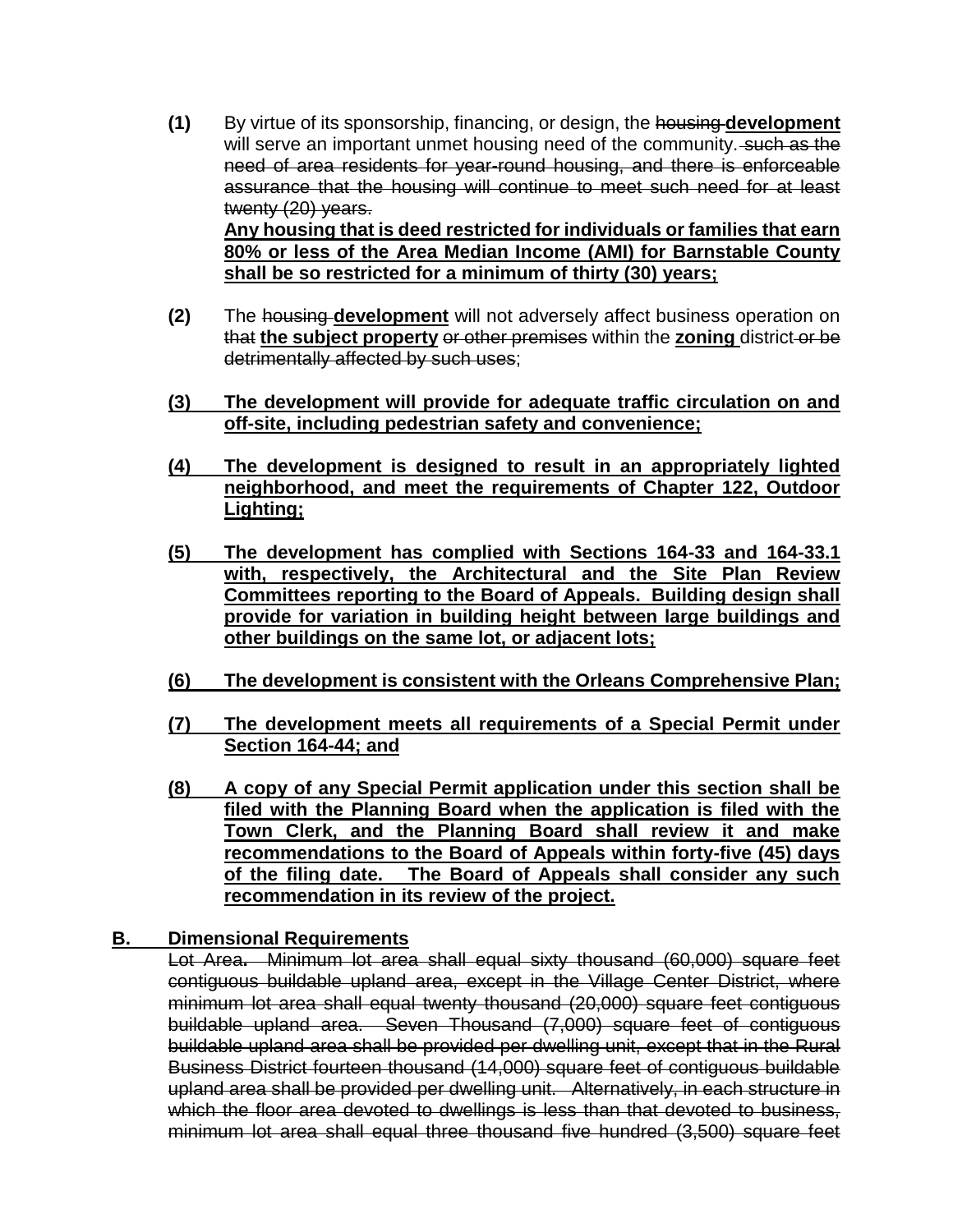contiguous buildable upland area per dwelling unit, plus the area covered by the building, plus the area required for parking servicing the business use.

## **1. Lot Area and Density**

**a. Lot Area. Minimum lot area for apartment development shall be as follows:**

| <b>RB District</b>       | 60,000 s.f. of contiguous buildable upland |
|--------------------------|--------------------------------------------|
| <b>LB, GB Districts:</b> | 30,000 s.f. of contiguous buildable upland |
| <b>VC District:</b>      | 20,000 s.f. of contiguous buildable upland |

**b. Residential Density in dwelling units per acre of contiguous buildable upland:** 

| <b>RB District:</b>         | 3 dwelling units per acre  |
|-----------------------------|----------------------------|
| <b>LB and GB Districts:</b> | 8 dwelling units per acre  |
| <b>VC District:</b>         | 10 dwelling units per acre |

**c. In mixed residential and commercial developments in the GB, LB, and VC Districts, one-half (1/2) of the total lot area that is covered by the commercial building plus the parking area required to support the commercial use, shall be subtracted from the lot area for the purposes of calculating allowed density of residential units. Any required parking that is located under or within project buildings shall increase the lot area available for calculating unit density by reducing the parking lot area required to support the commercial use. (In calculating required parking, each space shall be equal to 300 square feet of area).**

# **2. Additional Units for Meeting Community Goals**

**In addition to the density allowed herein, projects with the following components that support community goals shall be allowed additional dwelling units as follows:**

- **a. For each (one) 1-bedroom dwelling unit – 1 additional (one) 1-bedroom dwelling unit;**
- **b.** For each Affordable Housing Unit<sup>1</sup> 1 additional dwelling unit; and
- **c. For each 1,500 sq. ft. of preserved Significant Building² - 1 additional dwelling unit.**

**The above additional units may be permitted, up to a total project density of 14 dwelling units per acre of contiguous buildable upland in the VC District, and 12 dwelling units per acre of contiguous buildable upland in the GB and LB Districts.**

<sup>1</sup>as defined in Chapter 104, Affordable Housing, of the Orleans Town Code.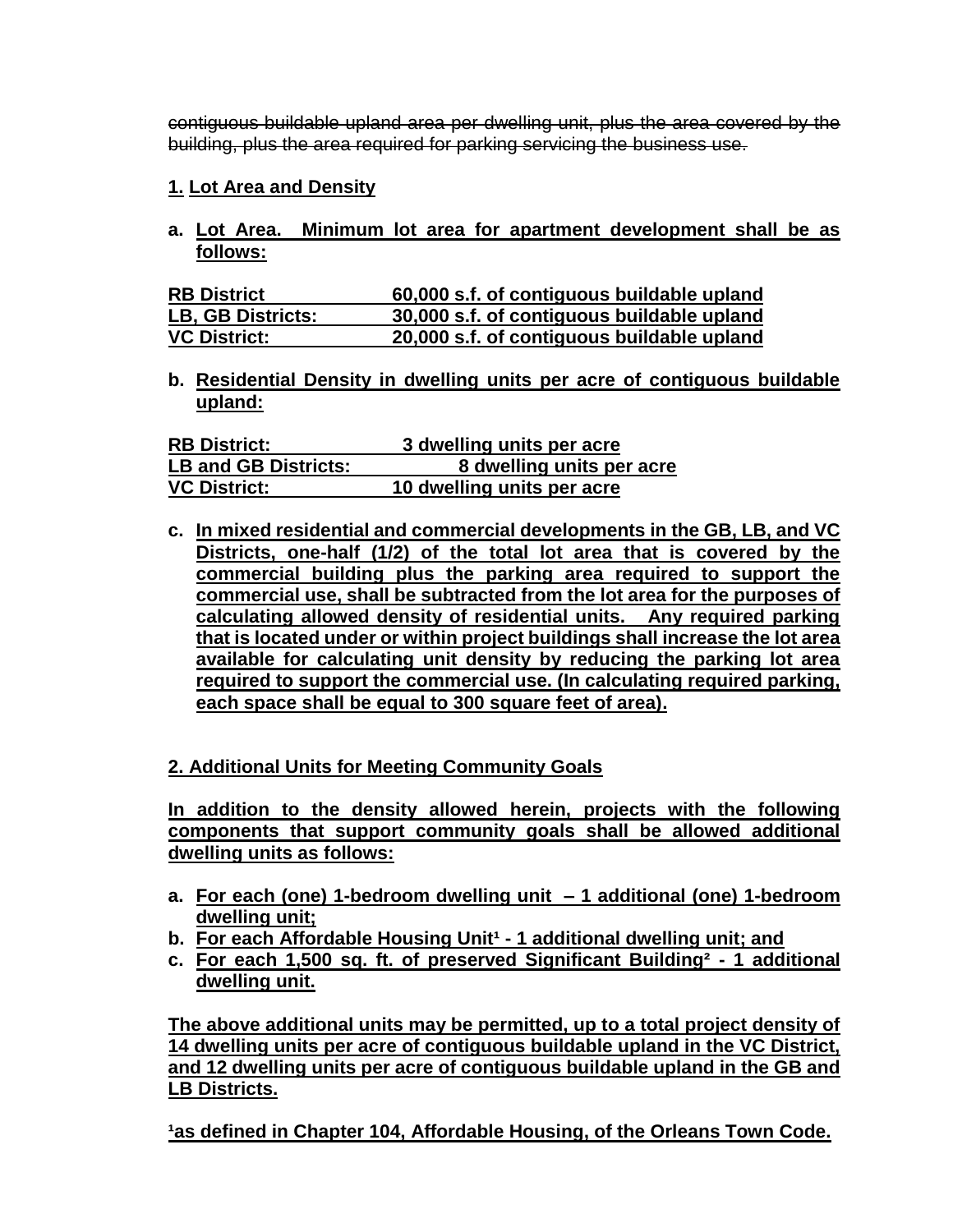# **²as defined in Chapter 106, Demolition of Historic Structures, of the Orleans Town Code.**

**3. Affordable Housing Requirement In order to further Town goals and meet the need for affordable housing, any apartment development with 10 or more dwelling units shall include 1 Affordable Housing Unit, as defined in Chapter 104 of the Orleans Town Code, for each 10 units of housing. Any fraction of a required Affordable Housing Unit shall be rounded up to the nearest whole unit.**

- C. Other Dimensional Requirements. The normally applicable district frontage **and** yard **requirements**, and building height requirements shall be observed. With **third floor housing, the building height provisions of Section 164-19.1. E. 1 through E. 7 may be utilized in the Village Center, General Business, and Limited Business Districts for apartment development. In such instances the mean height measured between the bottom of the eave and the highest point of the ridge on a pitched roof shall not exceed 35 feet.**
- D. Design Requirements.No structure shall contain more than twelve (12) **fifteen (15)** dwelling units**, except that in the Village Center District, up to twenty (20) dwelling units in a single structure may be allowed.** No dwelling unit shall have its lowest floor below grade at any point within its entire perimeter.
- E. **Nitrogen Discharge Limits.** No Special Permit shall be issued **granted** by the Zoning Board of Appeals for an apartment or other multi-family housing development where **when** the density exceeds two (2) units per acre of buildable upland area unless the Board of Health certifies that the septic system is designed to can achieve an effluent nitrogen concentration of 19 milligrams per liter (mgl) or less, as measured at the **point of** discharge**.**

# **F. Master Plan Special Permit.**

**The Board of Appeals may grant a Special Permit for phased apartment development on one or more adjacent parcels in a coordinated fashion. Review of these proposals shall conform to the requirements for a Special Permit (Section 164-44), Site Plan Review (Section 164-33), and Architectural Review (Section 164-33.1) as applicable. Additionally, the following procedures and standards shall apply:**

**1. The Master Plan Special Permit review shall run concurrently with all Special Permits required for the proposal. The other Special Permits required may include, but are not limited to, Special Permits for parking reduction (Section 164-34 B.3), uses allowed through Special Permit (Schedule of Use Regulations), an increase in the number of units per structure (164-31.D), and exemptions for sidewalks (Section 164-19.1.D). The approval of a Master**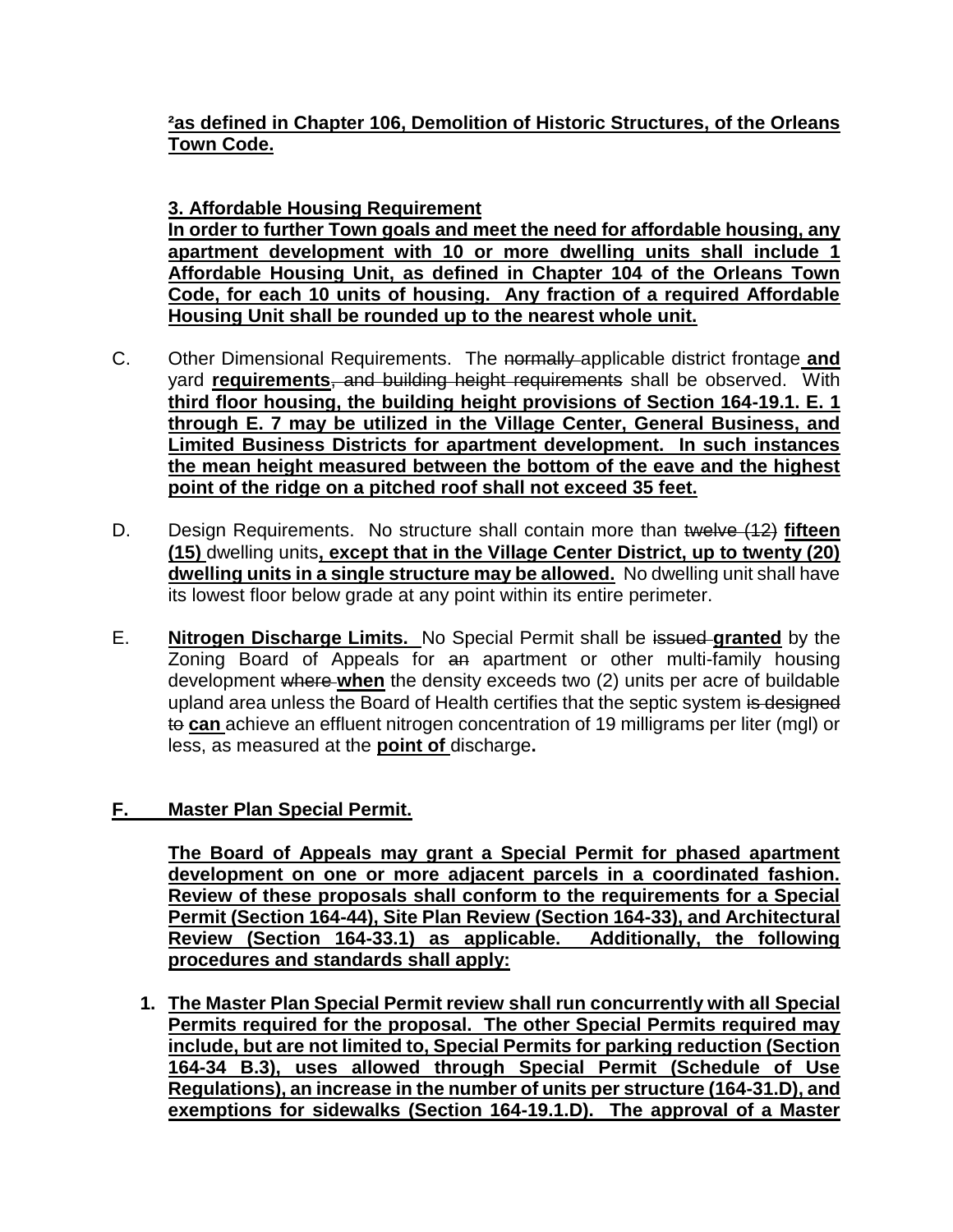**Plan Special Permit shall include all applicable Special Permits by reference and shall be administered in accordance with subsections 2-4 below.**

- **2. After the initial Master Plan Special Permit is final, subsequent phases of development shall only require Site Plan approval (Section 164-33) if the Building Commissioner determines that the phase is consistent with the terms of the Special Permit, and that no major changes are proposed. For the purposes of this section, a major change is defined as:**
	- **a. An increase in the number of residential units such that it would exceed the number of residential units originally approved.**
	- **b. A decrease of more than 10% of the aggregate amount of parking that was originally approved.**
	- **c. A change that would eliminate elements of the original proposal needed in order to earn incentive housing units under Section 164- 31.B.2 (Additional Units for Meeting Community Goals).**

**If the Building Commissioner determines that the phase being reviewed qualifies as a major change, a modification to the original Master Plan Special Permit from the Board of Appeals pursuant to Section 164-44 shall be required for the approval of the change.**

- **3. Any Master Plan Special Permit granted under this section shall be subject to the expiration provisions of §164-44. Special permits. E.**
- **4. For the purposes of coordinating development across multiple parcels, the Board of Appeals may treat adjacent properties as a single property for measuring setbacks and other dimensional standards. Proposed buildings, travel lanes, parking areas, and other site features may cross interior property lines or be sited closer to those lot lines than what would otherwise be allowable. The Board of Appeals shall require that these adjacent parcels be in common ownership as a condition of the Master Plan Special Permit.**

And further, to amend Section 164-34 B. (3) to read as follows:

# **(3) Special Permits Shared Parking**

The required number of spaces may be reduced below these standards **upon determination that special circumstances** on Special Permit from the Board of Appeals, upon the Board's determination that special circumstances, such as shared use of a parking lot by activities having different peak demand times, render a lesser provision adequate for all parking needs. **Such written determination may be made by the Building Commissioner for up to 20% reduction of the required number of parking spaces. The Planning Board shall consult with and advise the Building Commissioner if it is requested.** 

**Parking space reduction of greater than 20% shall require a Special Permit from the Board of Appeals, pursuant to Section 164-44.**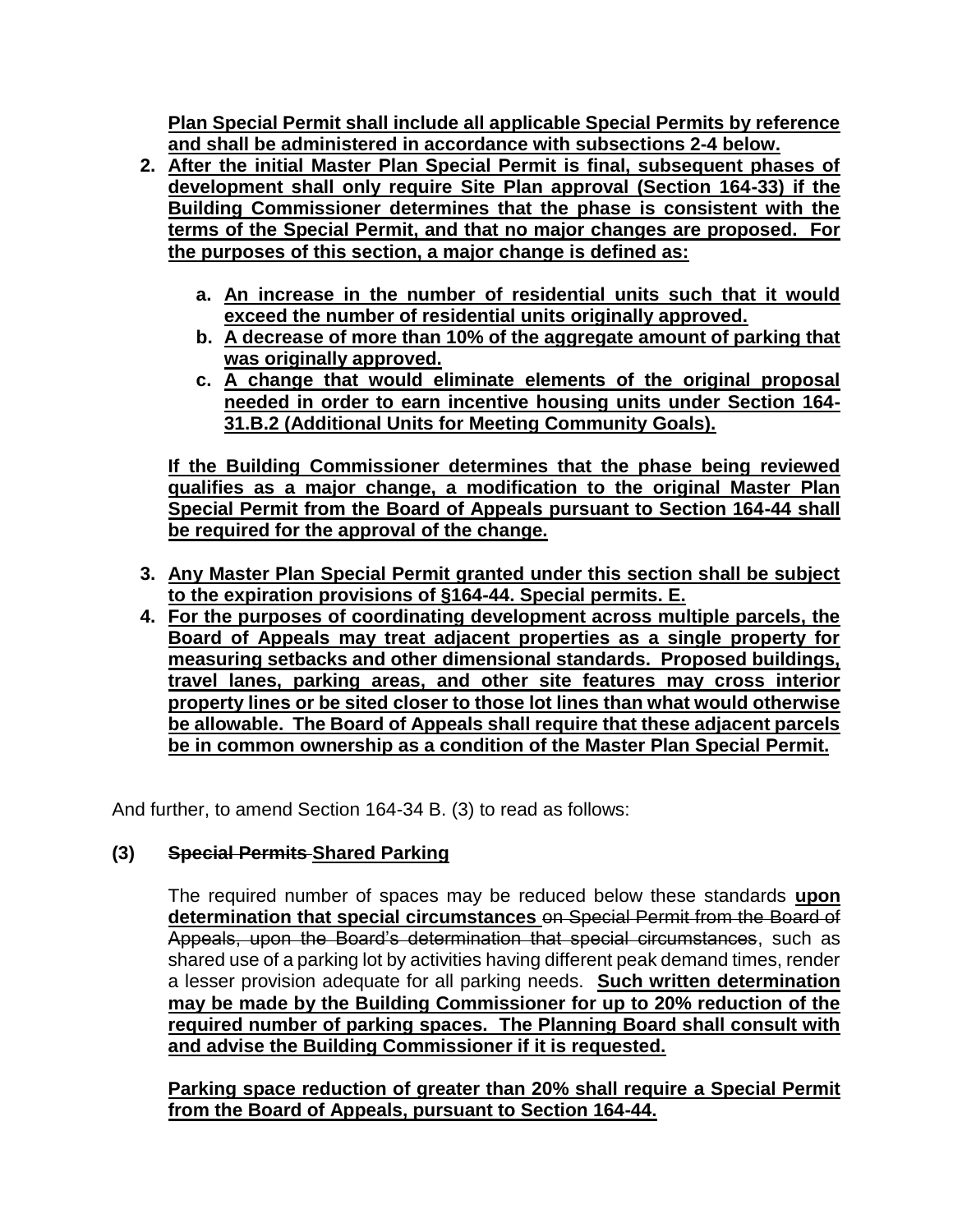Any Special Permit reducing the required number of spaces issued pursuant to this Section in the case of educational, municipal and religious uses shall:

- **(a)** Be limited to two (2) years, renewable upon demonstration that the reduced parking is still adequate and
- **(b)** Be issued only upon assurances that if the special circumstances change, sufficient land will be available in the future to meet the parking requirements otherwise applicable at the time the Special Permit is issued, such assurances to be in the form of a recorded restriction or other land in the same ownership or other written assurance deemed adequate by the Board of Appeals. The Board of Appeals may, in its discretion, impose similar conditions on Special Permits reducing the number of parking spaces for other uses.

For uses allowed only on Special Permit, the Special Permit Granting Authority may similarly require a large number of spaces to be provided than indicated below if necessary to service anticipated demand.

or to take any other action relative thereto. (2/3 Vote Required)

[Note - Table of Minimum Parking Requirements intentionally not included, is intended to remain in bylaw]

- **MOTION:** To accept and adopt Article #40 as printed in the warrant.
- **ACTION:** Voice vote, motion passes by necessary 2/3 majority.

# **ARTICLE 41. AMEND ZONING BYLAW 164-33.1 – ARCHITECTURAL REVIEW**

#### **Bold underline** = new language strikethrough = language removed

To see if the Town will vote to amend Section 164-33.1 Architectural Review, Sections D and E, by amending sections as follows:

#### **164-33.1 Architectural Review.**

#### **D. Procedure**

(1) Preliminary Review. The Architectural Review Committee shall provide Preliminary Review of proposed buildings or alterations at their regular meetings **within 30 days** no later than two weeks of receipt of an application. A brief description of the proposed construction or improvements shall be included on the application which shall be available in the Building Department. Plans or sketches are required.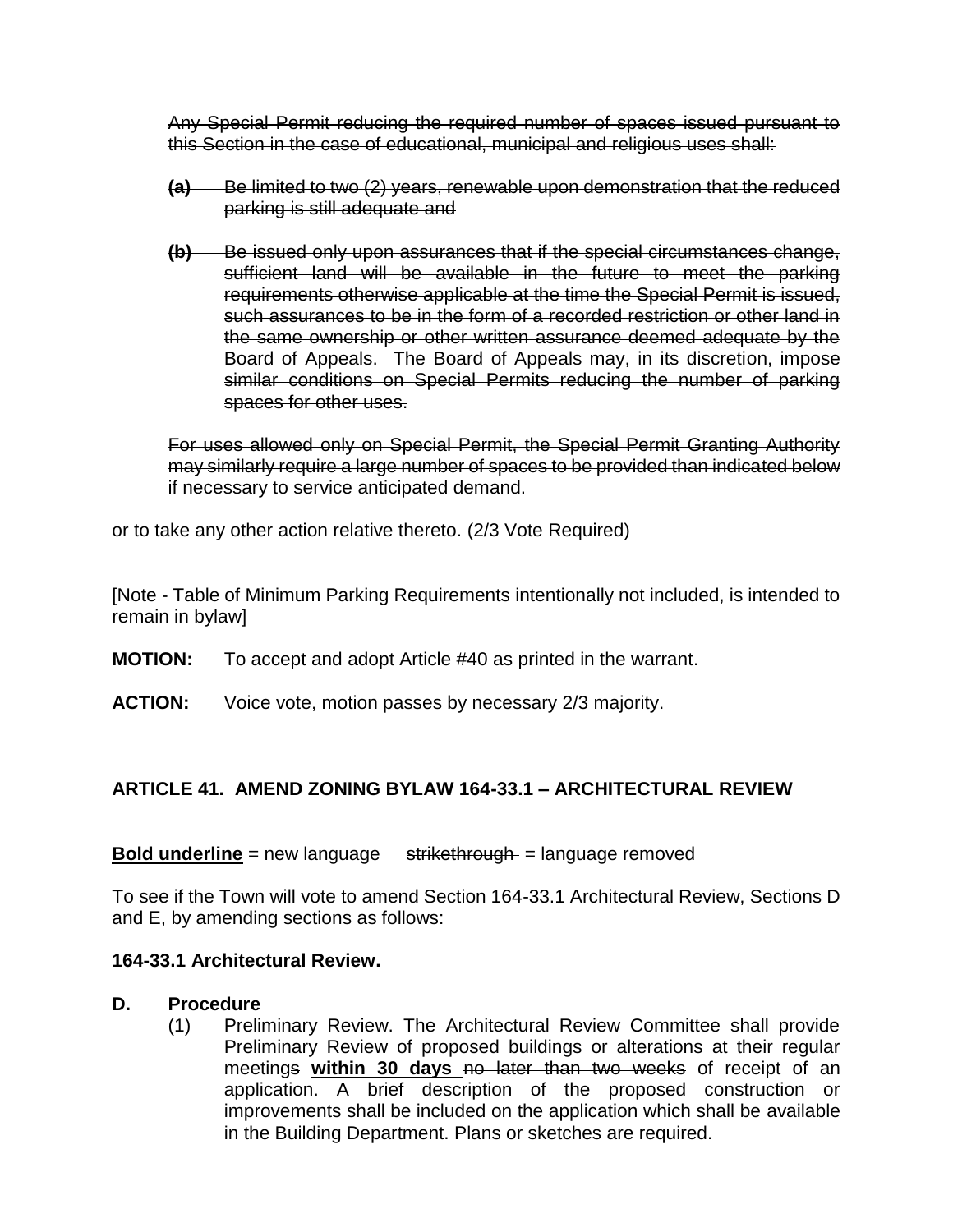Signs, new or modified, decks, accessory structures such as fences, flagpoles and trellises, and installation of siding or roofing, door and window replacements, and work which does not require a building permit are generally subject only to Preliminary Review. A Plan Review Report will be forwarded to the Building Department. In all other cases, Preliminary Review will be optional, but available at the request of the applicant for exchange of information and ideas before plans for Final Review are submitted.

- (2) Application for Final Plan Review. Application for plan approval under Final Plan Review shall be made by submitting an application and sufficient copies of the Site Plan and other required materials as described below to the Building Department or Committee Recording Secretary. Applications shall be available in the Building Department. Notice of the time, date, and place of review and the location of proposals scheduled for Final Plan Review shall be published in a local newspaper not less than seven (7) **six (6)** days prior to the date of the review.
- (3) Drawings and Materials for Final Plan Review.
	- a. Site Plan. Site plans shall include boundaries and dimensions of the lot; parking areas, driveways, walkways and loading areas; existing and proposed structures; information relating to the intensity and extent of proposed lighting; a landscaping plan showing location of trees 6" or greater in diameter to be removed or retained, and type and location of other existing or proposed plantings; existing or proposed benches, footpaths or other pedestrian amenities; and principle dimensions of signs.
	- b. Architectural Elevations. Building facades, building height, roof pitch, fenestration, doors, floor to floor height shall be shown at a minimum of  $1/8$ " =  $1 = 0$ " scale.
	- c. Photographs. Polaroid or other photographs of the site and abutting properties shall be required.
	- d. Samples. Samples of exterior building materials including color shall be part of the application.
	- e. Historical Information. Information on year built, historical significance, if any, and historic use shall be included in materials for review.
- (4) Final Plan Review Report and Recommendations. Within thirty (30) **sixty (60)** days of their receipt of the application for Final Plan Review, the Architectural Review Committee shall review applications and forward a Final Plan Review Report containing its description and recommendations to the Building Inspector. This deadline may be extended at the request of the applicant. The Final Plan Review Report shall be based on consideration of the design criteria in Subsection E below and shall state in all cases the Committee's decision to approve, approve with modifications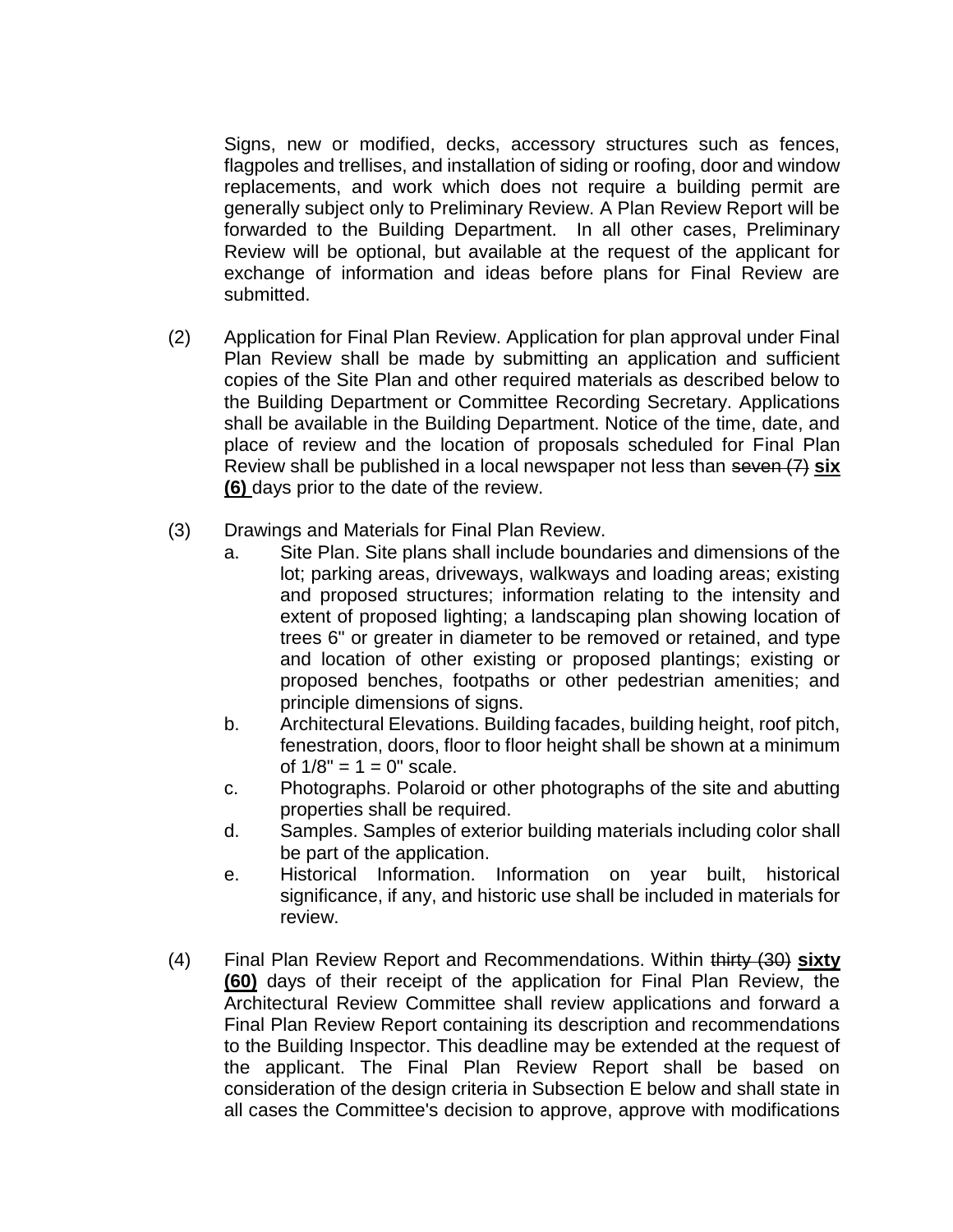or disapprove of the plan and shall contain specific written findings relating to compliance with the design criteria.

The committee may disapprove a proposal if it fails to meet the design criteria in Subsection E and there is a resultant negative visual impact on the town. In the case of disapproval, the committee shall state clearly how the proposal fails to comply and describe the resultant negative impact. A copy of this report shall be hand delivered or mailed by certified mail to the applicant no later than the day it is forwarded to the Building Inspector. If the proposal requires a variance or Special Permit, the Building Inspector shall immediately transmit the Architectural Review Committee's report to the Special Permit Granting Authority.

- (5) Issuance of Building or Special Permits. Neither the Building Inspector nor the Special Permit Granting Authority shall issue a building permit or Special Permit for construction subject to these requirements unless the Architectural Review Committee has approved the plans, the deadline for action has expired, or an appeal of this bylaw or an Exemption from Final Plan Review has been granted. In the event of Architectural Review Committee disapproval of a proposal, the Building Inspector shall not issue a building permit nor shall the Special Permit Granting Authority issue a Special Permit.
- (6) Appeals. Any decision by the Architectural Review Committee under this section may be appealed to the Board of Appeals by any party having standing, including town officials and boards, as provided under M.G.L. Ch. 40A, § 8.

#### **E. Design Criteria**

The following criteria shall be used as a guide for the Architectural Review Committee when reviewing applications. No project shall be approved unless the Architectural Review Committee finds that it meets the overall intent of the design criteria described in this bylaw.

- 1. Character. The proposal shall complement the existing Cape Cod community character that is illustrated by the variety of architectural styles set throughout Orleans. Contemporary or non-traditional designs should not be discouraged if they can be shown to be compatible with the surrounding environment.
- 2. Distinguishing Features. Original stylistic features or examples of skilled craftsmanship of historic or aesthetic significance on a building shall be preserved and maintained or replaced with similar elements where possible and where desirable.
- 3. Architectural Details. The architectural details, including signs and use of building materials, should be harmonious with the building's overall architectural style and preserve and enhance the character of the surrounding area.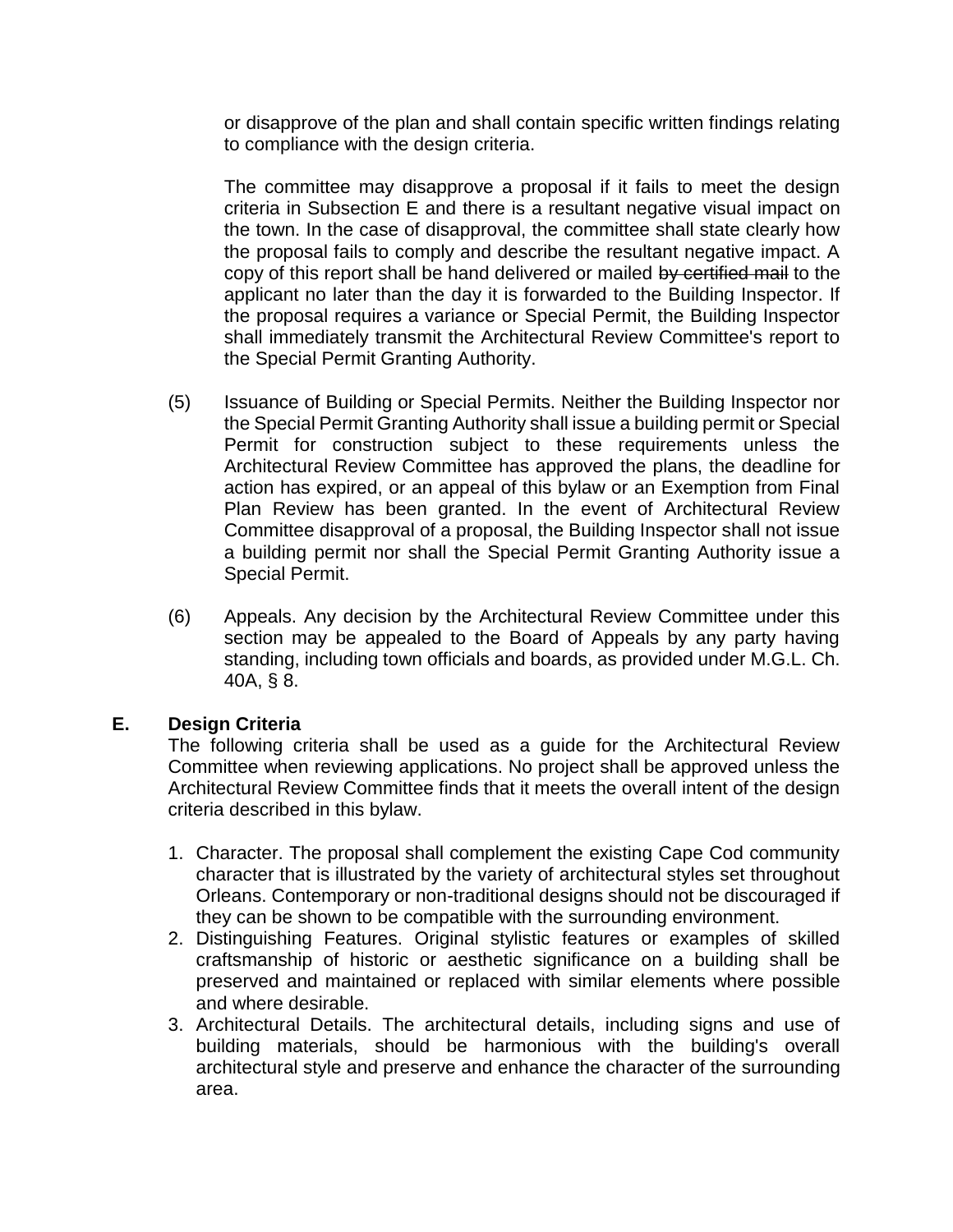- 4. Scale. The proposal demonstrates balanced proportions in relation to height and width, roof shape and pitch, and windows and doors. Scale should be consistent **compatible** with other structures in the surrounding area.
- 5. Massing and Bulk. There should be an overall relationship between the building size & scale and the lot that is consistent **compatible** with surrounding properties. Nearby structures built in proportion to one another are desirable.
- 6. Setback. The proposed **building front maintains or builds a street front where possible to reinforce the character of the area wherever possible and desirable.** setback from the street re-enforces the existing building setbacks in the surrounding area where the existing setbacks are desirable. Providing continuity of this set back line maintains the character of the street.
- 7. Height. There should be a relationship between the height of the proposed structure and that of adjacent properties that is consistent **compatible** within the surrounding area.
- 8. Building Materials. The exterior siding, roof, windows, doors, and trim should be compatible with desirable and traditional materials used in the community. Exterior building materials such as stucco and exposed concrete, though in existence, are not desirable. The use of innovative building materials shall not be discouraged by this criteria provided they are compatible with traditional Cape Cod style.
- 9. Roof. The shapes and angles of roofs should be consistent **compatible** with surrounding roof shapes and pitches to maintain a visual balance.
- 10.Fenestration. The patterns of windows and doors should maintain a balance that conveys a sense of function and scale to the structure.
- 11.Color. Building exteriors, including signs, should have colors consistent with traditional Cape Cod designs and compliment the function of the elements and their locations.
- 12.Signs. All aspects of signs including but not limited to shape, size, font style, color, design and construction, are subject to the design criteria listed in this bylaw. For buildings containing more than one business, continuity in sign design is desirable (see section 164-35).
- 13.Lighting. Light shall be contained on site through adequate shielding and downward direction. All outdoor lighting shall comply with Chapter 122 of the Orleans Town Code.
- 14.Landscaping. Grade changes, plantings, fencing, and other aspects of landscaping, should complement the existing area landscaping as well as integrate buildings with their environment and provide amenities for pedestrians. Plantings on the street-facing side of buildings, window boxes and planters are desirable. Benches or other seating arrangements, distinctive treatment of walkways, and links with other buildings for pedestrians are encouraged. Plants that are native to Cape Cod and provide habitat value are preferred.

or to take any other action relative thereto. (2/3 Vote Required)

**MOTION:** To accept and adopt Article #41 as printed in the warrant.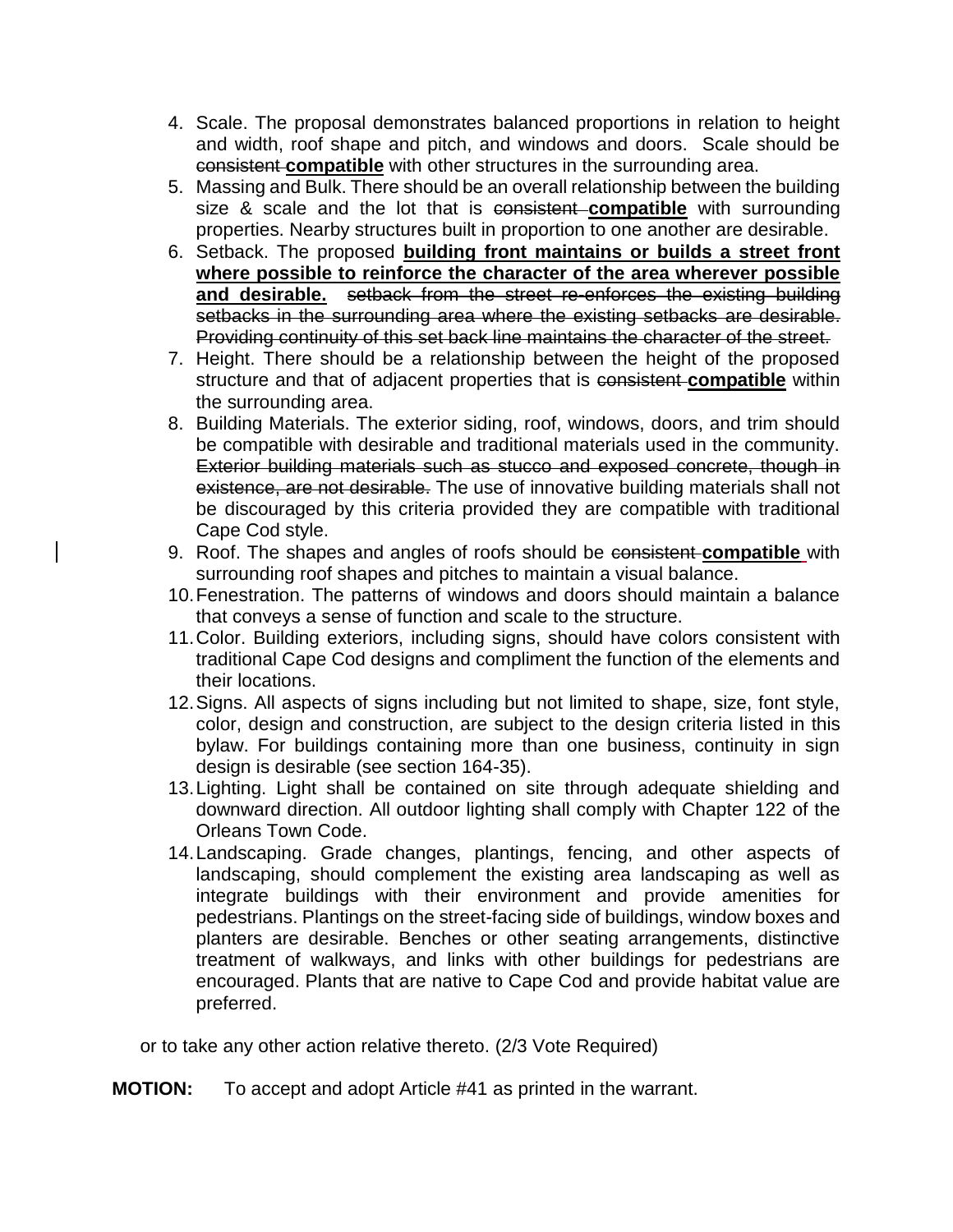#### **ACTION:** Voice vote, motion carries unanimously.

# **ARTICLE 42. AMEND ZONING BYLAW TO ADD TEMPORARY MORATORIUM**

To see if the Town will vote to amend the Town's Zoning Bylaw by adding a new Section 164-40.4, "Temporary Moratorium on Recreational Marijuana Establishments and Marijuana Retailers" that would provide as follows, and further to amend the Table of Contents to add Section 164-40.4:

## **Section 164-40.4. Temporary Moratorium on Recreational Marijuana Establishments and Marijuana Retailers**

#### **§1. Purpose.**

By vote at the State election on November 8, 2016, the voters of the Commonwealth approved a law regulating the cultivation, distribution, possession and use of marijuana for recreational purposes. The law provides that it is effective on December 15, 2016 and the Cannabis Control Commission is required to issue regulations regarding implementation by September 15, 2017. Chapter 351 of the Acts of 2016, approved by the Governor on December 30, 2016 and effective immediately as an emergency law, extends the time period for the issuance of the regulations by six months to March 15, 2018. (See Section 11 of Chapter 351 of the Acts of 2016.)

Currently under the Zoning Bylaw, Recreational Marijuana Establishments and Marijuana Retailers are not permitted uses in the Town and any regulations promulgated by the Cannabis Control Commission are expected to provide guidance to the Town in regulating Recreational Marijuana Establishments and Marijuana Retailers.

The regulation of Recreational Marijuana Establishments and Marijuana Retailers raise novel and complex legal, planning, and public safety issues and the Town needs time to study and consider the regulation of Recreational Marijuana Establishments and Marijuana Retailers and address such novel and complex issues, as well as to address the potential impact of the State regulations on local zoning and to undertake a planning process to consider amending the Zoning Bylaw regarding regulation of Recreational Marijuana Establishments and Marijuana Retailers and other uses related to the regulation of recreational marijuana. The Town intends to adopt a temporary moratorium on the use of land and structures in the Town for Recreational Marijuana Establishments and Marijuana Retailers so as to allow the Town sufficient time to engage in a planning process to address the effects of such structures and uses in the Town and to adopt provisions of the Zoning Bylaw in a manner consistent with sound land use planning goals and objectives.

# **§2. Definitions.**

"Manufacture", to compound, blend, extract, infuse or otherwise make or prepare a marijuana product.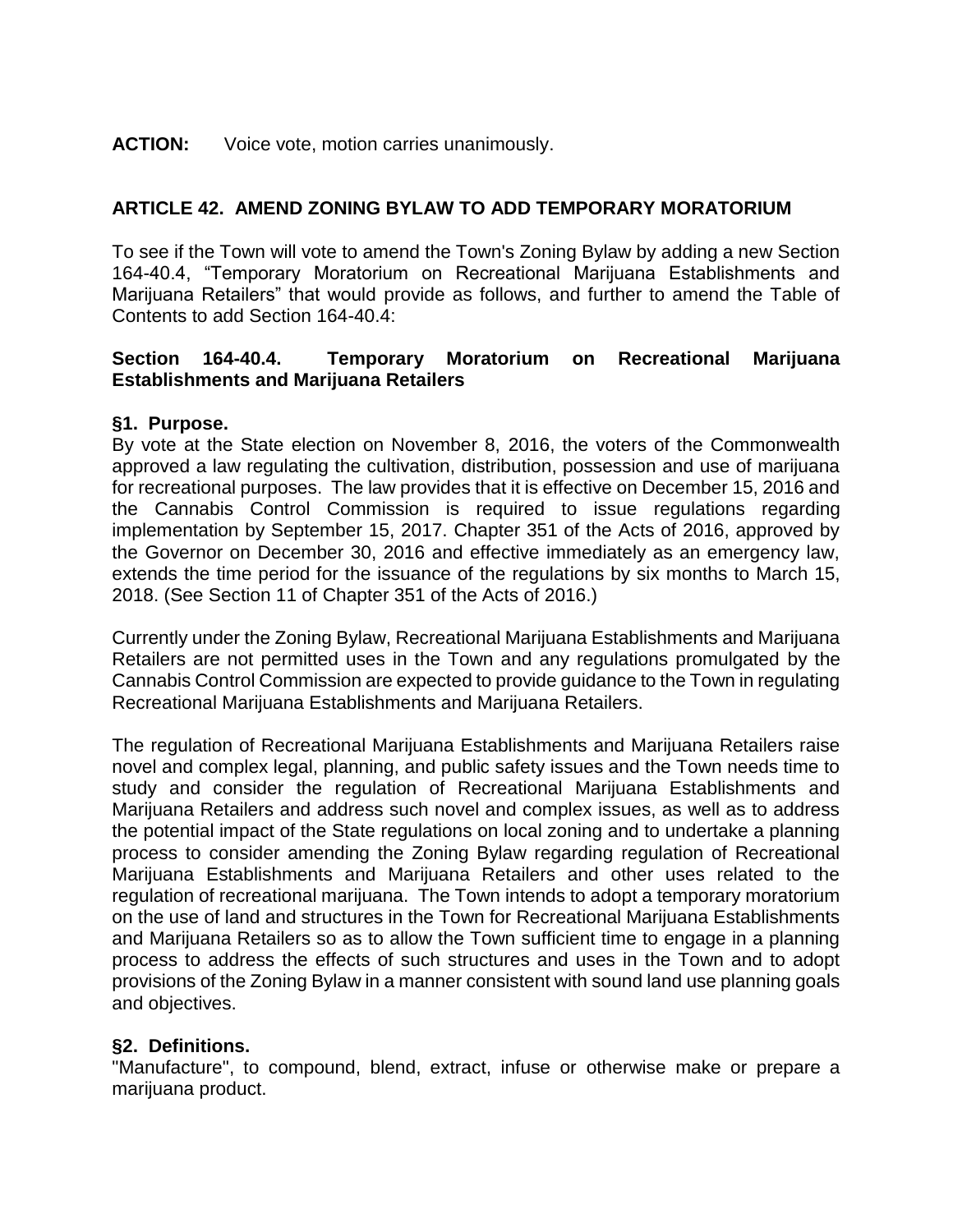"Marijuana accessories", equipment, products, devices or materials of any kind that are intended or designed for use in planting, propagating, cultivating, growing, harvesting, manufacturing, compounding, converting, producing, processing, preparing, testing, analyzing, packaging, repackaging, storing, containing, ingesting, inhaling or otherwise introducing marijuana into the human body.

"Marijuana cultivator", an entity licensed to cultivate, process and package marijuana, to deliver marijuana to marijuana establishments and to transfer marijuana to other marijuana establishments, but not to consumers.

"Marijuana establishment", a marijuana cultivator, marijuana testing facility, marijuana product manufacturer, marijuana retailer or any other type of licensed marijuana-related business. (k) "Marijuana product manufacturer", an entity licensed to obtain, manufacture, process and package marijuana and marijuana products, to deliver marijuana and marijuana products to marijuana establishments and to transfer marijuana and marijuana products to other marijuana establishments, but not to consumers.

"Marijuana products", products that have been manufactured and contain marijuana or an extract from marijuana, including concentrated forms of marijuana and products composed of marijuana and other ingredients that are intended for use or consumption, including edible products, beverages, topical products, ointments, oils and tinctures.

"Marijuana testing facility", an entity licensed to test marijuana and marijuana products, including certification for potency and the presence of contaminants.

"Marijuana retailer", an entity licensed to purchase and deliver marijuana and marijuana products from marijuana establishments and to deliver, sell or otherwise transfer marijuana and marijuana products to marijuana establishments and to consumers.

# **§3 Temporary Moratorium.**

For the reasons set forth above and notwithstanding any other provision of the Zoning Bylaw to the contrary, the Town hereby adopts a temporary moratorium on the use of land or structures for Recreational Marijuana Establishments and Marijuana Retailers. The moratorium shall be in effect through June 30, 2019. During the moratorium period, the Town shall undertake a planning process to address the potential impacts of recreational marijuana in the Town, consider the Cannabis Control Commission regulations regarding Recreational Marijuana Establishments and Marijuana Retailers and related uses, determine whether the Town shall restrict any, or all, licenses for Recreational Marijuana Establishments and Marijuana Retailers, determine whether the Town will prohibit on-site consumption at Recreational Marijuana Establishments and Marijuana Retailers and shall consider adopting new provisions of the Zoning Bylaw to address the impact and operation of Recreational Marijuana Establishments and Marijuana Retailers and related uses.

# **§4 Severability.**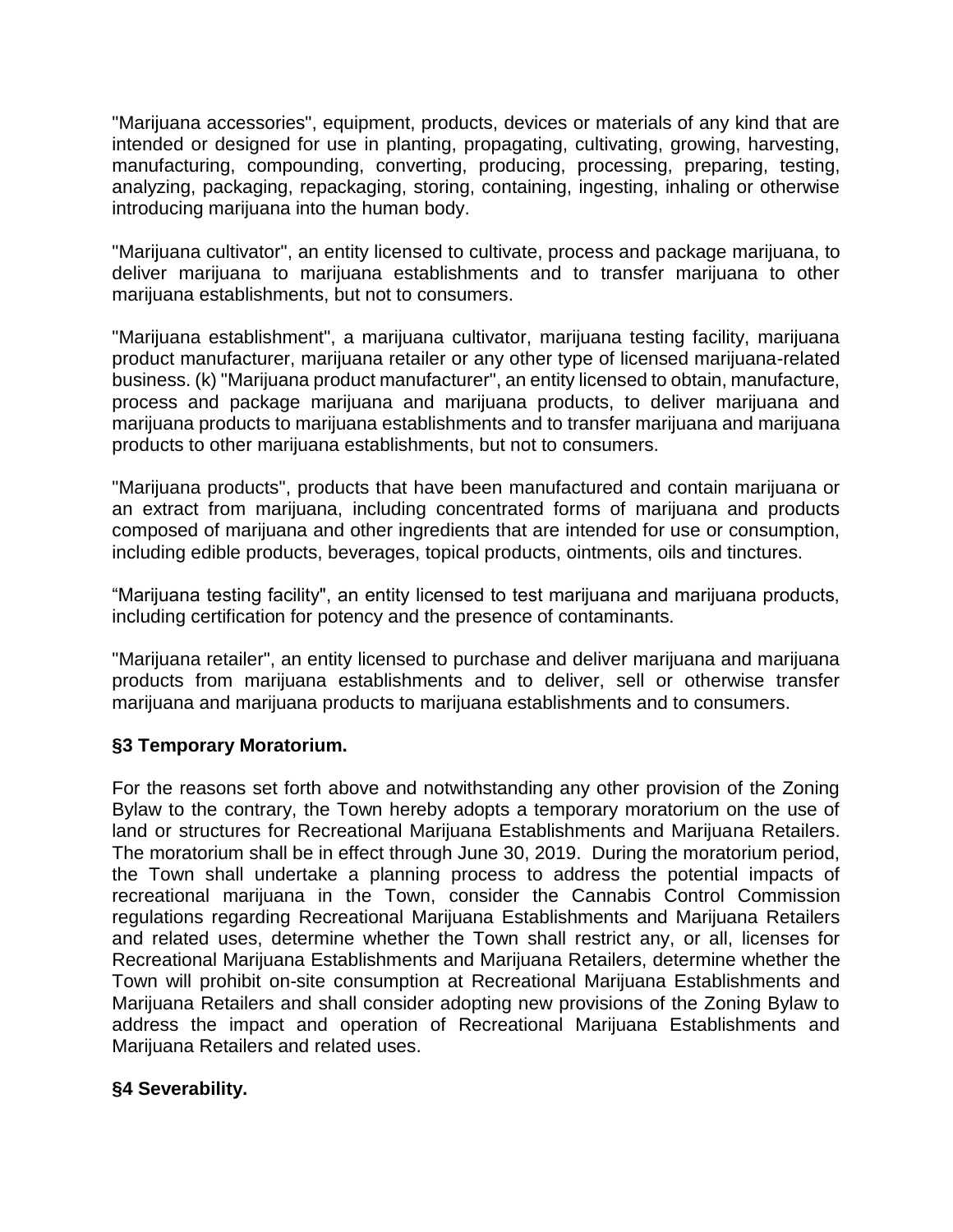The provisions of this Bylaw are severable. In the event that any provision, paragraph, sentence, or clause of this Bylaw is hereafter judicially found to be invalid, such decision, invalidity or voidance shall not affect the validity of the remaining portion of this Bylaw.

or to take any other action relative thereto. (2/3 Vote Required)

- **MOTION:** To accept and adopt Article #42 as printed in the warrant except that the day be changed to from June 30 2019 to June 30, 2018.
- **ACTION:** Voice vote, motion carries by the necessary 2/3 majority**.**

#### **ARTICLE 43. AUTHORIZE HOME RULE PETITION – ENTER INTO CONTRACTS FOR A SEWER WORKS SYSTEM AND OPERATION**

To see if the Town will vote to authorize and instruct the Board of Selectmen to petition the Great and General Court (State Legislature) for special legislation to enter into contracts for a sewer works system and operation as follows:

AN ACT AUTHORIZING THE TOWN OF ORLEANS TO ENTER INTO CONTRACTS FOR A SEWER WORKS SYSTEM AND OPERATION

Be it enacted by the Senate and House of Representatives in General Court assembled, and by the authority of the same, as follows:

SECTION 1. (a) Notwithstanding any general or special law to the contrary, the town of Orleans may enter into contracts for the lease or sale, operation and maintenance, repair or replacement, financing, design, construction, installation and modifications to the sewer works system (using traditional and non-traditional technologies) necessary to ensure adequate services and ensure the ability of the town's sewer works system, as such terms are defined in Section 9, to operate in full compliance with all applicable requirements of federal, state and local law; provided, however, that such contracts shall not be subject to sections 14-21, inclusive of chapter 149A of the General Laws and the competitive bid requirements set forth in sections 44-57, inclusive, of chapter 7C (formerly M.G.L. c. 7, §§38½ - O), section 39M of chapter 30 or sections 44A to 44M, inclusive, of chapter 149 of the General Laws; provided, further, that each such contract shall be awarded pursuant to chapter 30B of the General Laws, except for clause (3) of paragraph (b) of section 6, clause (3) of paragraph (e) and paragraph (g) of said section 6 and sections 13 and 16 of said chapter 30B.

(b) The request for proposals for such contracts shall specify the evaluation criteria and method for comparing proposals to determine the proposal offering the lowest overall cost to the town, including, but not limited to, all capital equipment and capital improvement costs, operating and maintenance costs and capital financing costs. If a contract is awarded to an offeror who did not submit the proposal offering the lowest overall cost, the town shall explain the reason for the award in writing.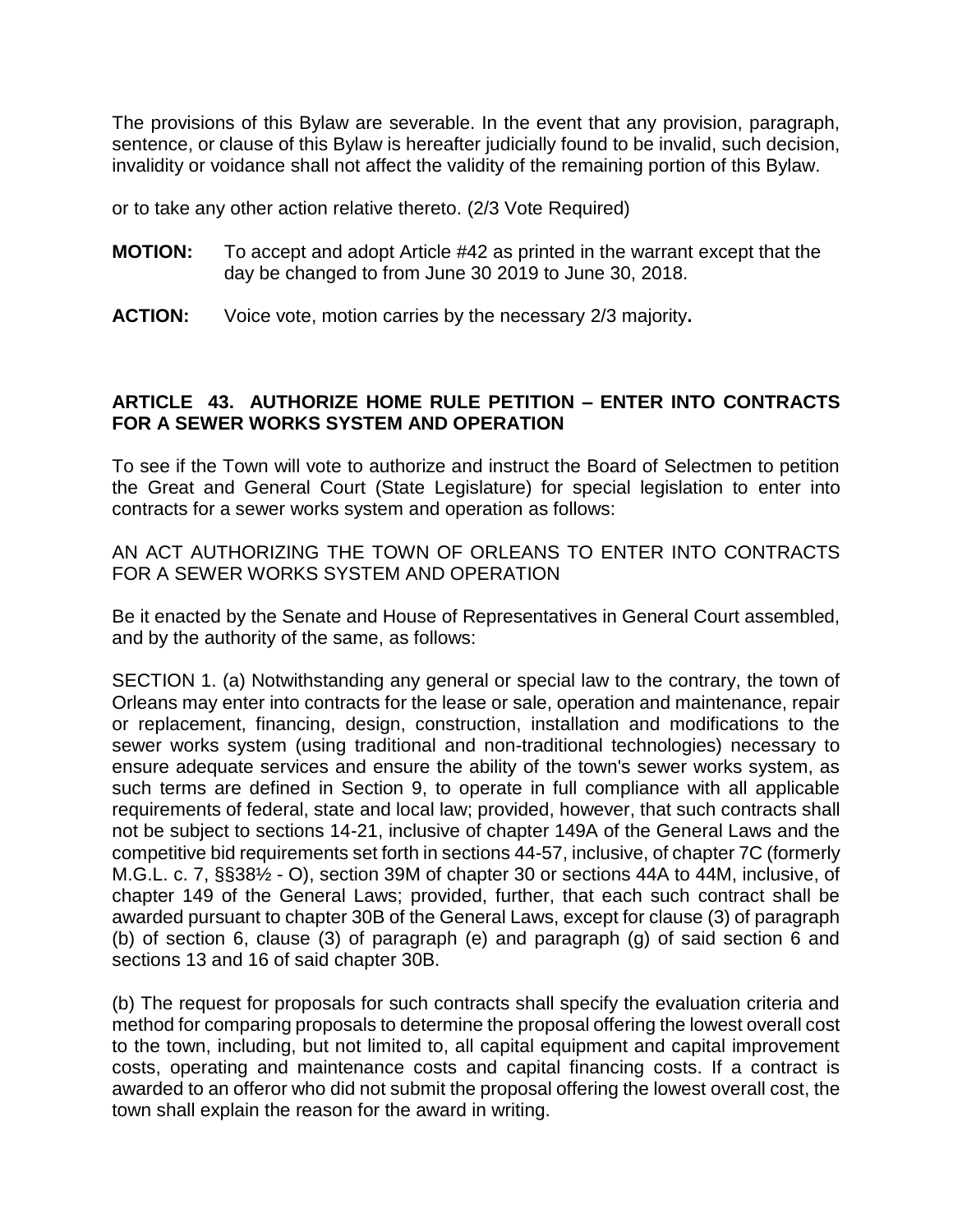(c) The request for proposals shall set forth mandatory performance guarantees that the selected offeror will be required to meet in operating the sewer works system, as constructed or improved. The contract which is negotiated with the selected offeror based on the request for proposals shall obligate the selected offeror to meet such mandatory performance guarantees, and shall set forth the minimum design requirements for such construction or improvements and the acceptance tests to be conducted upon the completion of the construction or improvements in order to demonstrate that the system is capable of meeting the performance guarantees.

SECTION 2. (a) Notwithstanding any general or special law to the contrary, contracts awarded pursuant to Section 1 may provide for a term, not exceeding 20 years, and an option for renewal or extension of operation, maintenance, repair and replacement services for 1 additional term not exceeding 5 years. Any renewal or extension shall be at the sole discretion of the town in accordance with the original contract terms and conditions or contract terms and conditions more favorable to and acceptable to the town.

(b) A contract entered into pursuant to this act may provide that, subject to the requisite vote of town meeting, the town shall not be exempt from liability for payment of the costs to lease, finance, permit, design, construct and install modifications, new equipment and systems for the sewer works system and to operate, maintain, repair and replace the sewer works system as necessary to ensure the ability of the sewer works system to operate in full compliance with all applicable requirements of federal, state and local law, provided that any costs relating to leasing, financing, permitting, design, construction and installation of modifications, new equipment and systems shall be amortized over a period that is no longer than the useful life of said modifications, equipment and systems. The town's payment obligations for all operations and maintenance services shall be conditioned on the contractor's performance of such services in accordance with all contractual terms.

(c) A contract entered into pursuant to this act may provide for such activities deemed necessary to carry out the purposes authorized herein, including, but not limited to, equipment purchases, facility or land sale or lease, equipment installation, repair and replacement, performance testing and operation, studies, design and engineering work, construction work, ordinary repairs and maintenance, and the furnishing of all related material, supplies and services required for the construction, management, maintenance, operation, and repair and replacement of the town's sewer works system.

SECTION 3. The town administrator of the town of Orleans shall solicit proposals through a request for proposals which shall include those items in clauses (1) and (2) of paragraph (b) of section 6 of chapter 30B of the General Laws and the proposed key contractual terms and conditions to be incorporated into the contract, some of which may be deemed mandatory or nonnegotiable; provided, however, that such request for proposals may request proposals or offer options for fulfillment of other contractual terms, and such other matters as may be determined by the town. The request for proposals shall provide for the separate submission of price and shall indicate when and how the offerors shall submit price.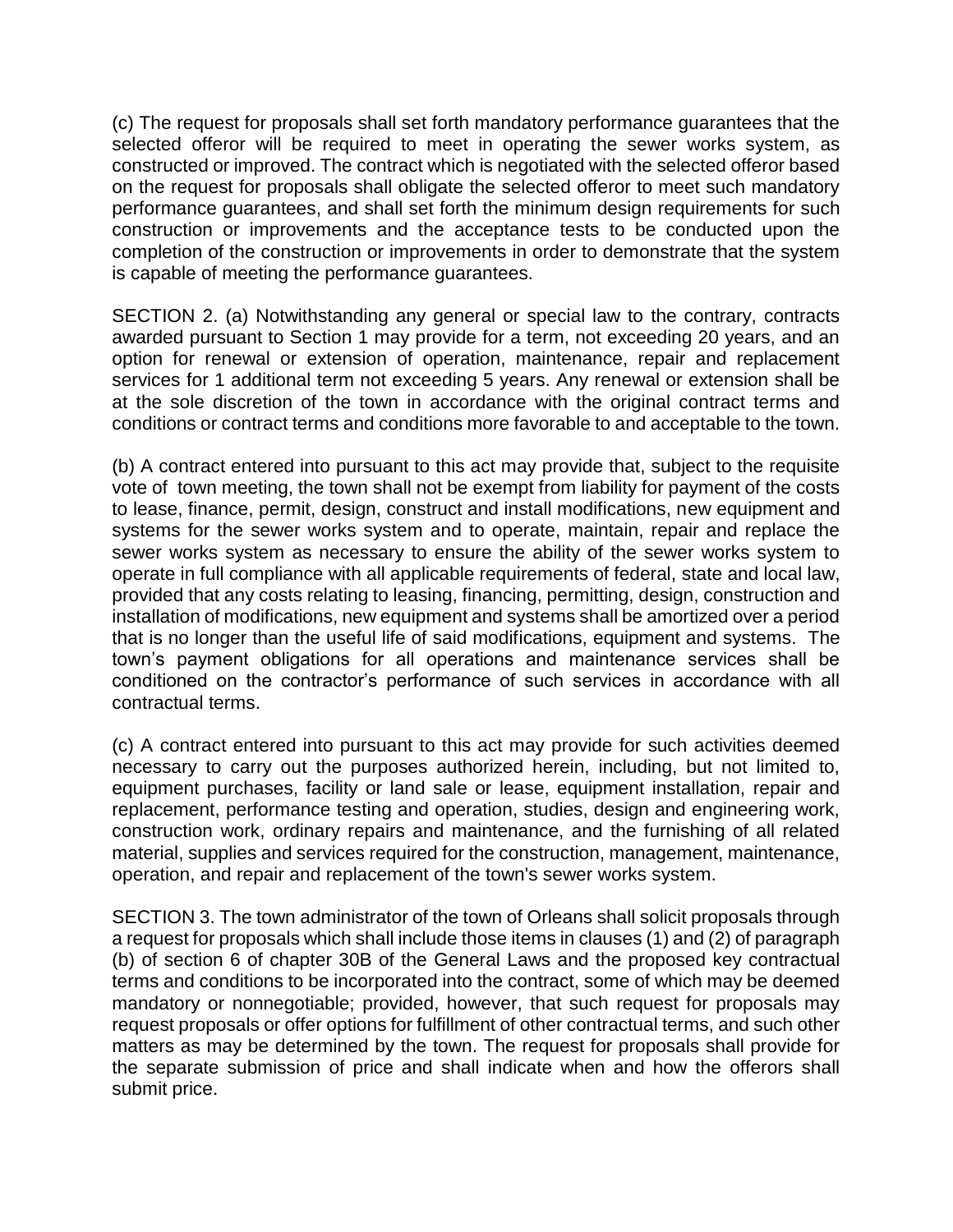SECTION 4. The town administrator of the town of Orleans shall make a preliminary determination of the most advantageous proposal from a responsible and responsive offeror taking into consideration price, estimated life-cycle costs and the other evaluation criteria set forth in the request for proposals. The town administrator may negotiate all terms of the contract not deemed mandatory or nonnegotiable with such offeror. If after negotiation with such offeror, the town administrator determines that it is in the town's best interests, the town administrator may initiate negotiations with the next most advantageous proposal from a responsible and responsive offeror taking into consideration price, estimated life-cycle costs and the other evaluation criteria set forth in the request for proposals, and may negotiate all terms of the contract not deemed mandatory or nonnegotiable with such offeror. The town administrator shall award the contract to the most advantageous proposal from a responsible and responsive offeror taking into consideration price, estimated life-cycle costs, the evaluation criteria set forth in the request for proposals, and the terms of the negotiated contract. Subject to the approval of the board of selectmen and, to the extent required with respect to any contract in excess of five years, the authorization of the town meeting, the town administrator shall award the contract by written notice to the selected offeror within the time for acceptance specified in the request for proposals. The parties may extend the time for acceptance by mutual agreement.

SECTION 5. Subject to this act, any contract awarded hereunder shall be subject to such terms and conditions as the town administrator and board of selectmen of the town of Orleans shall determine to be in the best interests of the town and shall be authorized by a majority vote of the board of selectmen. Any such contract shall provide that prior to the construction, modification or installation of new equipment and systems, the town shall cause a qualified wastewater engineer to independently review and approve plans and specifications for the modifications, new equipment and systems. Such contract shall further provide that prior to acceptance of any modifications, new equipment or systems, including work undertaken pursuant to Section 6 and estimated to cost more than \$100,000, adjusted in accordance with adjustment factors as determined by the Town, the Town shall cause a qualified wastewater engineer to inspect such modifications, new equipment and systems and certify that the construction or installation has been completed in accordance with the approved plans and specifications.

SECTION 6. The provisions of any general or special law or regulation relating to the advertising, bidding or award of contracts, to the procurement of services or to the design and construction of improvements, except the provisions of sections 26 to 27H, inclusive, of chapter 149 of the General Laws, shall not be applicable to any selected offeror which is awarded a contract as provided in this section. The construction of any new capital improvement or any renovation, modernization, installation, repair or replacement work estimated to cost more than \$100,000, adjusted in accordance with adjustment factors as determined by the town, not specifically included in the initial contract or contracts for the lease or sale, operation or maintenance, financing, design, construction, repair or replacement, and installation of modifications, new equipment and systems necessary for any particular part of the sewer works system, shall be procured on the basis of advertised sealed bids; provided, however, that bids need not be solicited if the contractor causes such construction, renovation, modernization, installation, repair or replacement work to be completed without direct or indirect reimbursement from the town, or other adjustment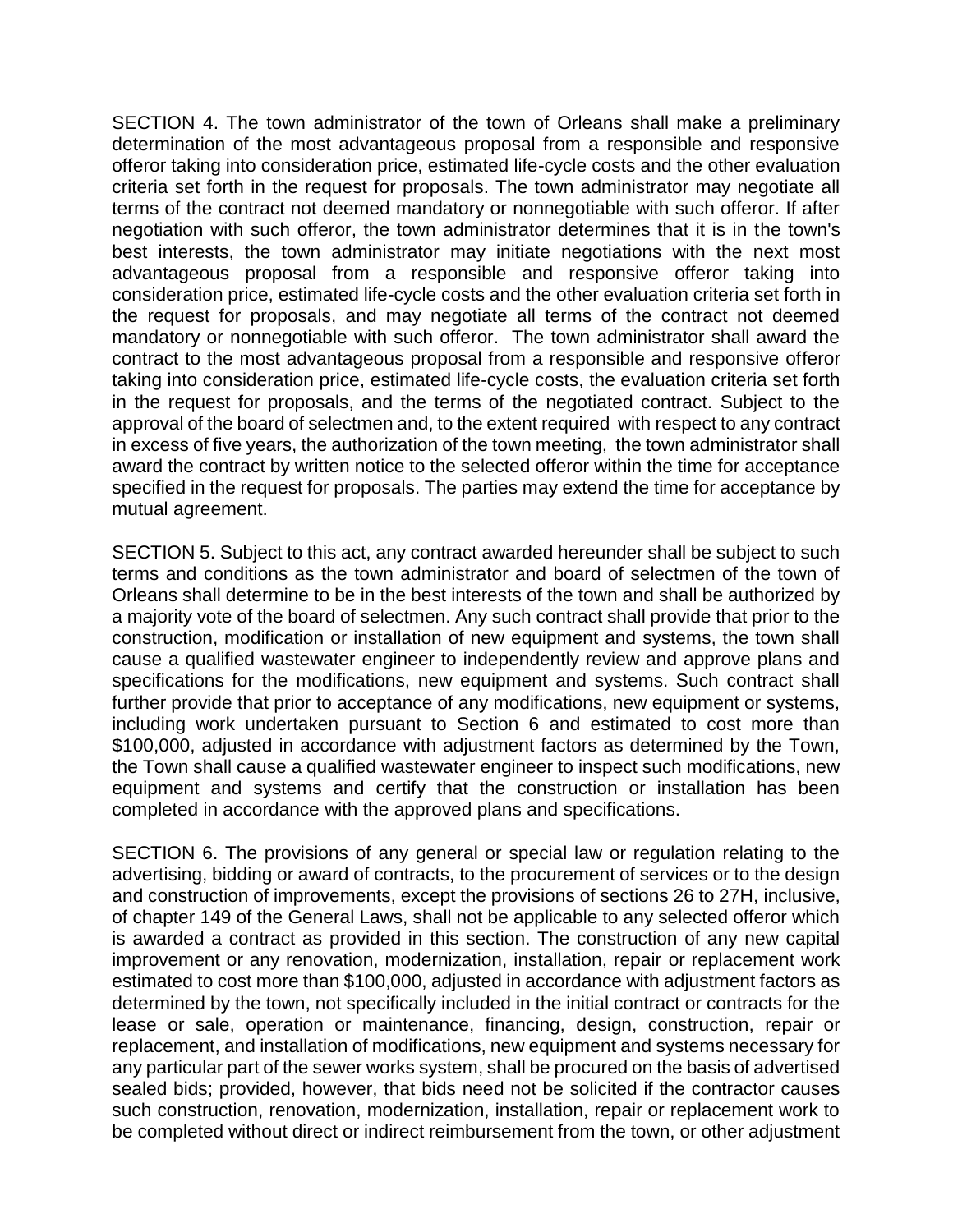to the fees paid by the town, including, but not limited to, any adjustment to sewer rates paid by the town users. Bids shall be based on detailed plans and specifications and the contract shall be awarded to the lowest responsible and eligible bidder. The contractor may act as an agent of the town in solicitation of bids for the construction of any new capital improvement or for any renovation, modernization, installation, repair or replacement work pursuant to this section; provided that the town shall cause a qualified wastewater engineer to independently assess the need for such capital improvement, renovation, modernization, installation, repair or replacement work and to review and approve the contractor's proposed plans and specifications prior to advertising for bids. Based on the recommendation of the qualified wastewater engineer, the town may approve, modify, or reject the contractor's proposed plans and specifications.

SECTION 7. Notwithstanding any general or special law or regulation to the contrary, the department of environmental protection may issue project approval certificates with respect to the design/build contract or contracts procured by the town under this act for operation and maintenance, repair or replacement, design, construction, installation and modifications to the sewer works system, and any such design/build services included in such contract or contracts shall be eligible for assistance under the Massachusetts Water Pollution Abatement Trust established by section 2 of chapter 29C of the General Laws, and any future revolving loan fund programs established by the commonwealth or the department of environmental protection.

SECTION 8. The selected offeror shall furnish to the town performance bonds, payment bonds, or other forms of security for the selected offeror's obligations, and insurance, satisfactory to the Town.

SECTION 9. The following words as used in this act shall, unless the context requires otherwise, have the following meanings:

"Sewer works system", the proposed and/or existing sewer works system, including, without limiting the generality of the foregoing, traditional and non-traditional technologies, all works, instrumentalities or parts thereof, all main, trunk, intercepting, connecting, lateral, force mains, private property components (as accepted by the town), and other adjuncts thereto, wastewater treatment facilities, effluent disposal facilities, septage receiving and treatment facilities, and pump stations and any other property or interests in property, real or personal, incidental to and included in such sewer works system, and all facilities, betterments, extensions, improvements and enlargements thereto.

SECTION 10. All contracts or subcontracts for new construction, renovation, modernization, improvement or capital improvements to the town of Orleans' sewer works system shall be awarded only to persons or entities whose bids or proposals are subject to such persons or entities being signatory to a project labor agreement with the appropriate labor organizations which shall include an obligation for such labor organizations and its constituent members not to strike with respect to the work on such construction project and which shall also establish uniform work rules and schedules for the project. Such project agreement shall be entered into in order to facilitate the timely and efficient completion of the construction of such improvements and to make available a ready and adequate supply of highly trained, skilled craft workers who shall provide a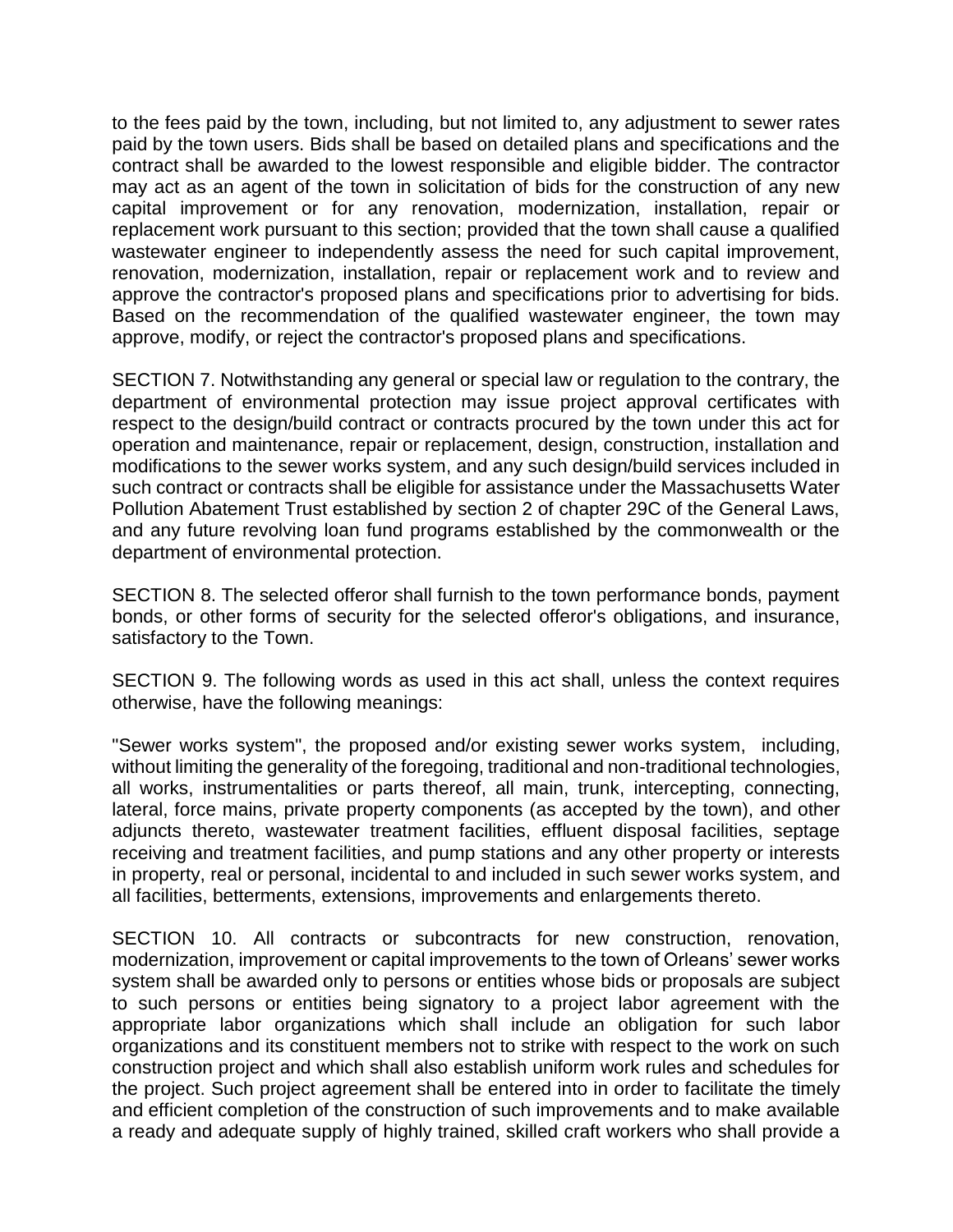negotiated commitment to assure labor stability and labor peace over the life of this project. The applicable entity responsible for any construction, renovation, modernization, improvement or capital improvement to the town's sewer works system shall designate a general contractor, project manager or similar construction firm which is familiar in the negotiation and administration of project labor agreements to manage and oversee the construction of the project, including the development and implementation of labor relations policies for the project, and to instruct such general contractor, project manager or other construction firm to negotiate a mutually agreeable project labor agreement covering the above described work.

SECTION 11. This act shall take effect upon its passage.

and to further authorize the Board of Selectmen to approve the final language of any such special legislation or to take any other action relative thereto. (Simple Majority Vote Required)

- **MOTION:** To accept and adopt Article #43 as printed in the warrant.
- **ACTION:** Voice vote, motion carries unanimously

# **ARTICLE 44. RE-AUTHORIZE HOME RULE PETITION - EXEMPT OLD FIREHOUSE RESTORATION BY NON-PROFIT FROM PREVAILING WAGES**

To see if the Town will vote to authorize and instruct the Board of Selectmen to petition the Great and General Court (State Legislature) for special legislation to exempt the restoration of the Old Firehouse located at 44 Main Street by a non-profit organization from the applicable provisions of the prevailing wage laws, Chapter 149 of the General Laws, and to further authorize the Board of Selectmen to approve the final language of any such special legislation or to take any other action relative thereto. (Simple Majority Vote Required)

- **MOTION:** To accept and adopt Article #44 as printed in the warrant.
- **ACTION:** Voice vote, motion carries unanimously

# **ARTICLE 45. RE-AUTHORIZE HOME RULE PETITION - COMPEL NSTAR (EVERSOURCE) TO MITIGATE CORMORANT PROBLEM ON CEDAR POND**

To see if the Town will vote to authorize and instruct the Board of Selectmen to petition the Great and General Court (State Legislature) for special legislation to compel NStar Electric Company (Eversource Energy) to undertake any and all actions necessary to abate the public nuisance caused by cormorants perching on the power lines owned by NStar Electric Company and located over Cedar Pond, a Great Pond, in the Town of Orleans, and to further authorize the Board of Selectmen to approve the final language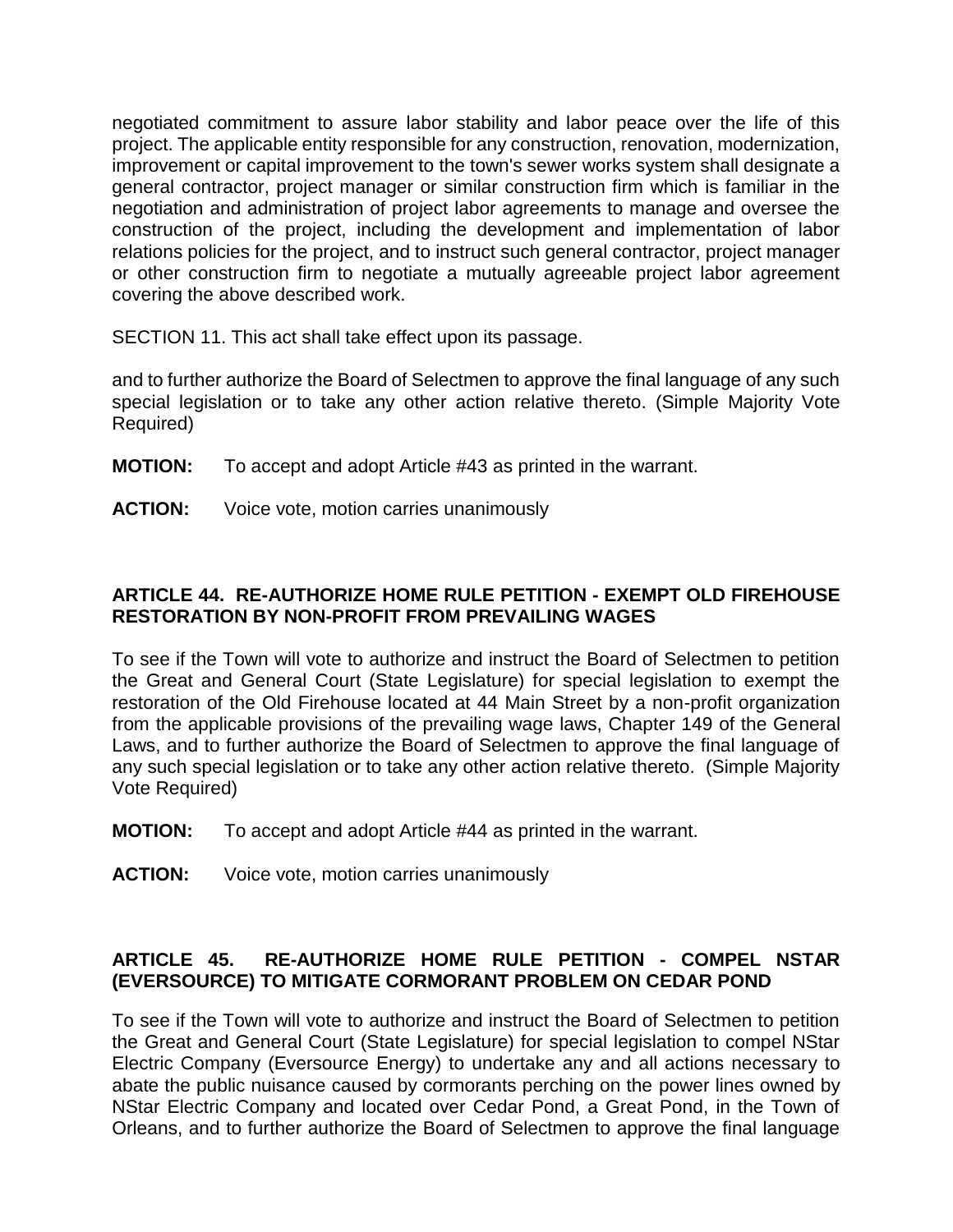of any such special legislation or to take any other action relative thereto. (Simple Majority Vote Required)

- **MOTION:** To accept and adopt Article #45 as printed in the warrant.
- **ACTION:** Voice vote, motion carries unanimously

#### **ARTICLE 46. TOWN TO REFRAIN FROM ENFORCING FEDERAL IMMIGRATION LAW AND POLICY – BY PETITION**

To see if the Town will vote to:

Instruct the Orleans selectmen to direct officials and employees to refrain from participating in the enforcement of federal immigration law and policy, unless presented with a criminal warrant or other evidence of probable cause as required by the Fourth Amendment of the U.S. constitution. The selectmen are to report annually to the town about this matter, or to take any other action relative thereto. (Simple Majority Vote Required)

**MOTION BY PETITIONER**: To indefinitely postpone.

**ACTION:** Voice vote, motion carries by the necessary majority**.**

## **ARTICLE 47. ESTABLISH A POLICY TO REVIEW AND REVISE ALL TOWN OF ORLEANS USER FEES, PERMITS, AND LICENSES ANNUALLY – BY PETITION**

To see if the Town will vote to amend the General By-Laws by deleting Chapter 94-7 in its entirety and by further amending the General By-Laws by deleting Chapter 94-8, Sections A, B C and D in its entirety and inserting a new Chapter 94-8 to read as follows:

Chapter 94-8 - Restrictions on Certain Fees Set by the Board of Selectmen and Other Town Boards and Commissions.

A. Annually the Board of Selectmen and every other town board or commission to review, as part of the Town's annual budgeting process, the costs associated with each user fee, permit or license under their authority (excepting fees set by State Statute) and revise, in accordance with town or state limitations, any user fees, permits or licenses that do not cover such costs (defined as all direct operating, interdepartmental allocation and capital (debt and interest ) associated with the activity until such time as the costs are fully recovered. This is to be an annual component of the budget process with Finance Committee review and Board of Selectmen approval.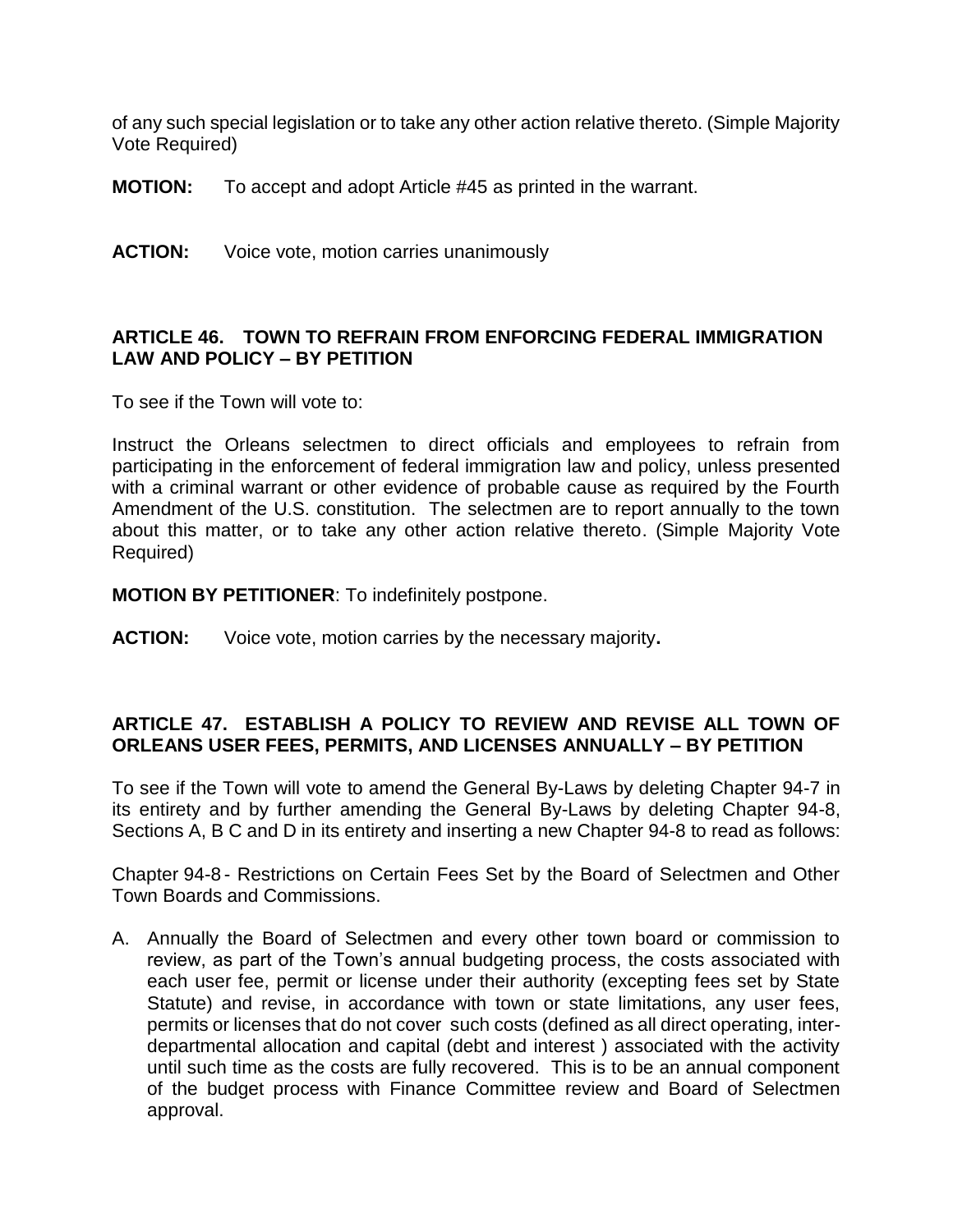B. If any provision of this bylaw is held to be invalid, such invalidity shall not affect other provisions which can be given effect without the invalid provisions, and to this end the provisions are declared to be severable;

or take any other action relative thereto. (Revenue Committee by Petition) (Simple Majority Vote Required)

- **MOTION:** To accept and adopt Article #47 as printed in the warrant.
- **MOTION:** Diana Landau, to indefinitely postpone.
- **ACTION:** Voice vote, motion passes by necessary majority to indefinitely postpone.

# **ARTICLE 48. ACCEPT GENERAL LAWS TO AUTHORIZE ESTABLISHMENT OF ENTERPRISE FUNDS – BY PETITION.**

To see if the Town will vote to accept the provisions of G.L. c. 44, § 53F ½ which authorizes the Town to establish separate accounts classified as Enterprise Funds for a utility, health care, recreational, or transportation facility, and its operation, as the town may designate; or take any other action relative thereto. (Revenue Committee by Petition) (Simple Majority Vote Required)

- **MOTION:** To accept and adopt Article #48 as printed in the warrant.
- **ACTION:** Voice vote, motion carries by the necessary majority.

# **ARTICLE 49. ALLOW ENTERPRISE FUNDS TO BE CONSIDERED OUTSIDE OPERATING BUDGET – BY PETITION**

To see if the Town will adopt the following proposed order of amendment to the Orleans Home Rule Charter:

Chapter 2, Section 5. Articles having fiscal implications Section 2-5-1.

#### **Bold** = new language

2-5-1. **Except for operating expenses associated with any Enterprise Fund established pursuant to M.G.L. c. 44, § 53F ½,** all proposed operating expenditures shall be included in a single, omnibus-type article in the Town Meeting Warrant. In addition, all regular proposed capital improvements expenditures shall also be included in an omnibus-type article in the Annual Town Meeting Warrant, devoted to capital expenditures; or take any other action relative thereto. (Revenue Committee by Petition) (2/3 Vote Required)

**MOTION:** To accept and adopt Article #49 as printed in the warrant. The amendment